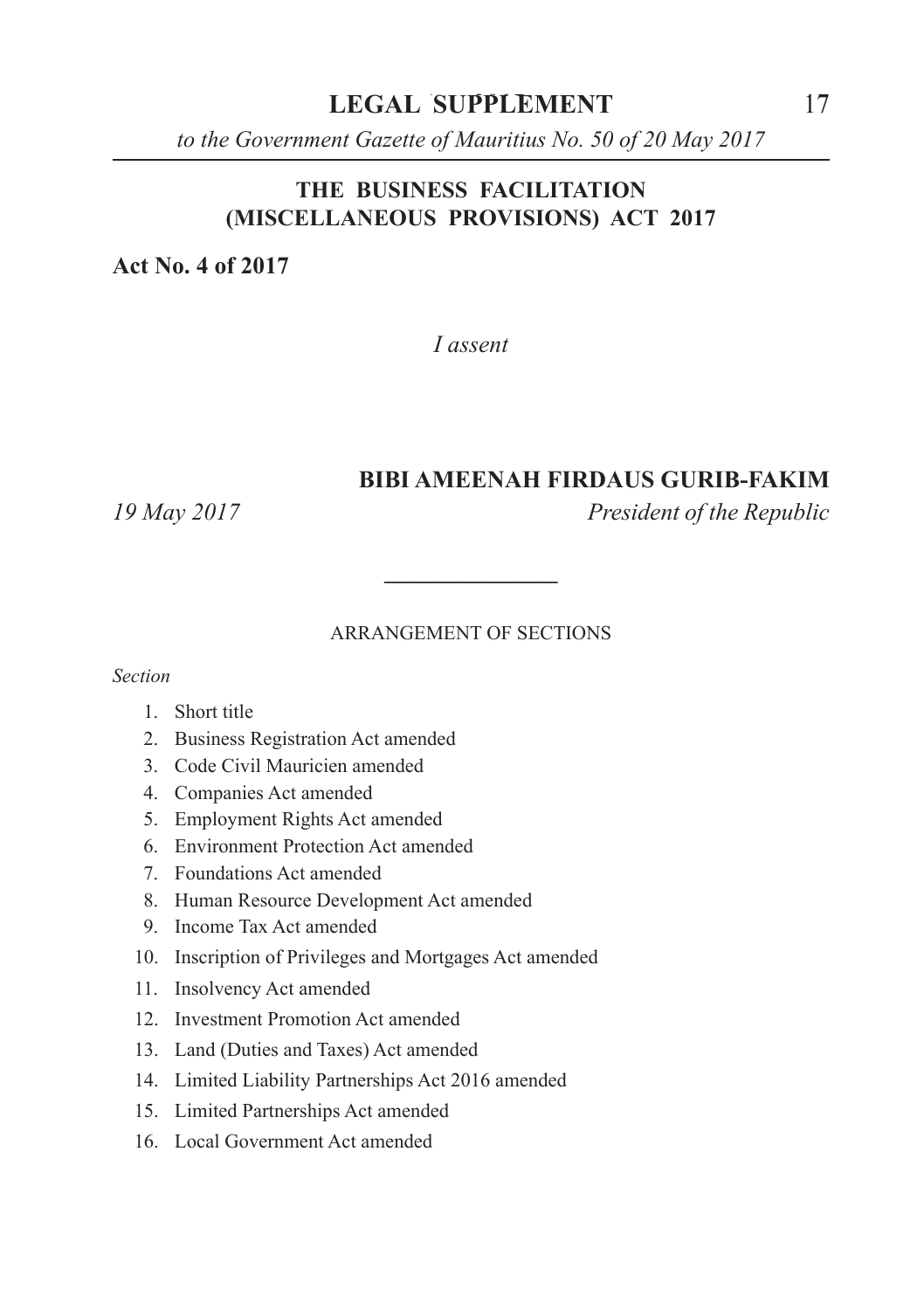- 17. Mauritius Revenue Authority Act amended
- 18. Mauritius Standards Bureau Act amended
- 19. Morcellement Act amended
- 20. National Pensions Act amended
- 21. National Savings Fund Act amended
- 22. Notaries Act amended
- 23. Plant Protection Act amended
- 24. Registration Duty Act amended
- 25. Sale of Immovable Property Act amended
- 26. Sugar Industry Efficiency Act amended
- 27. Transcription and Mortgage Act amended
- 28. Commencement FIRST SCHEDULE SECOND SCHEDULE

# **An Act**

 $\overline{\phantom{a}}$ 

### **To provide for amendments to the legislative framework that are necessary for the removal of constraints in relation to permits, licences, authorisations and clearances to further facilitate the doing of business, and for related matters**

ENACTED by the Parliament of Mauritius, as follows –

**1. Short title**

This Act may be cited as the Business Facilitation (Miscellaneous Provisions) Act 2017.

#### **2. Business Registration Act amended**

The Business Registration Act is amended, in section 10(3), by deleting the word "Minister" and replacing it by the word "Registrar".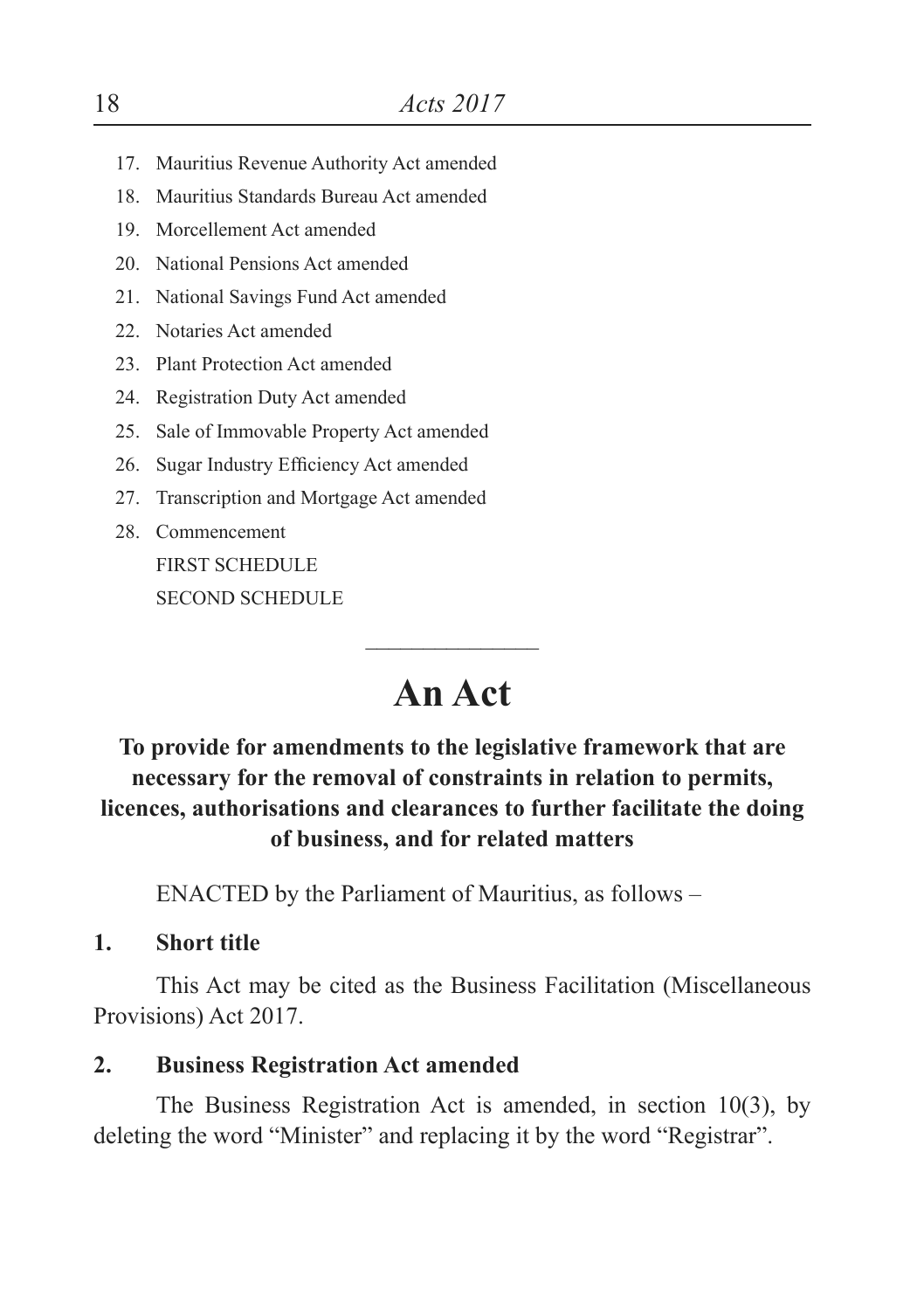### **3. Code Civil Mauricien amended**

The Code Civil Mauricien is amended –

(a) in article 1831-29, by adding the following new alinéa –

 Le crédit-bailleur doit transmettre au *Registrar-General* le *summary* prévu dans la *Sixth Schedule* de la *Transcription and Mortgage Act* afin de rendre public le contenu du contrat de crédit-bail.

(b) by inserting, after article 2201-7, the following new article –

**2201 – 8.** Le *Registrar-General* est tenu de publier en ligne le *summary* qui est mentionné à l'alinéa 2 de l'article 1831-29.

(c) in article 2202-11, by adding the following new alinea –

L'institution agréée doit transmettre au *Registrar-General* le *summary* prévu dans la *Sixth Schedule* de la *Transcription and Mortgage Act*.

### **4. Companies Act amended**

The Companies Act is amended –

- (a) in section 24, by repealing paragraph (c) and replacing it by the following paragraph –
	- $(c)$  issue
		- (i) a certificate of incorporation electronically; or
		- (ii) upon request and on payment of the appropriate fee, a signed copy of the certificate of incorporation.
- (b) in section  $33 -$ 
	- (i) in subsection  $(1)$ 
		- (A) by deleting the words "Minister that" and replacing them by the words "Registrar that";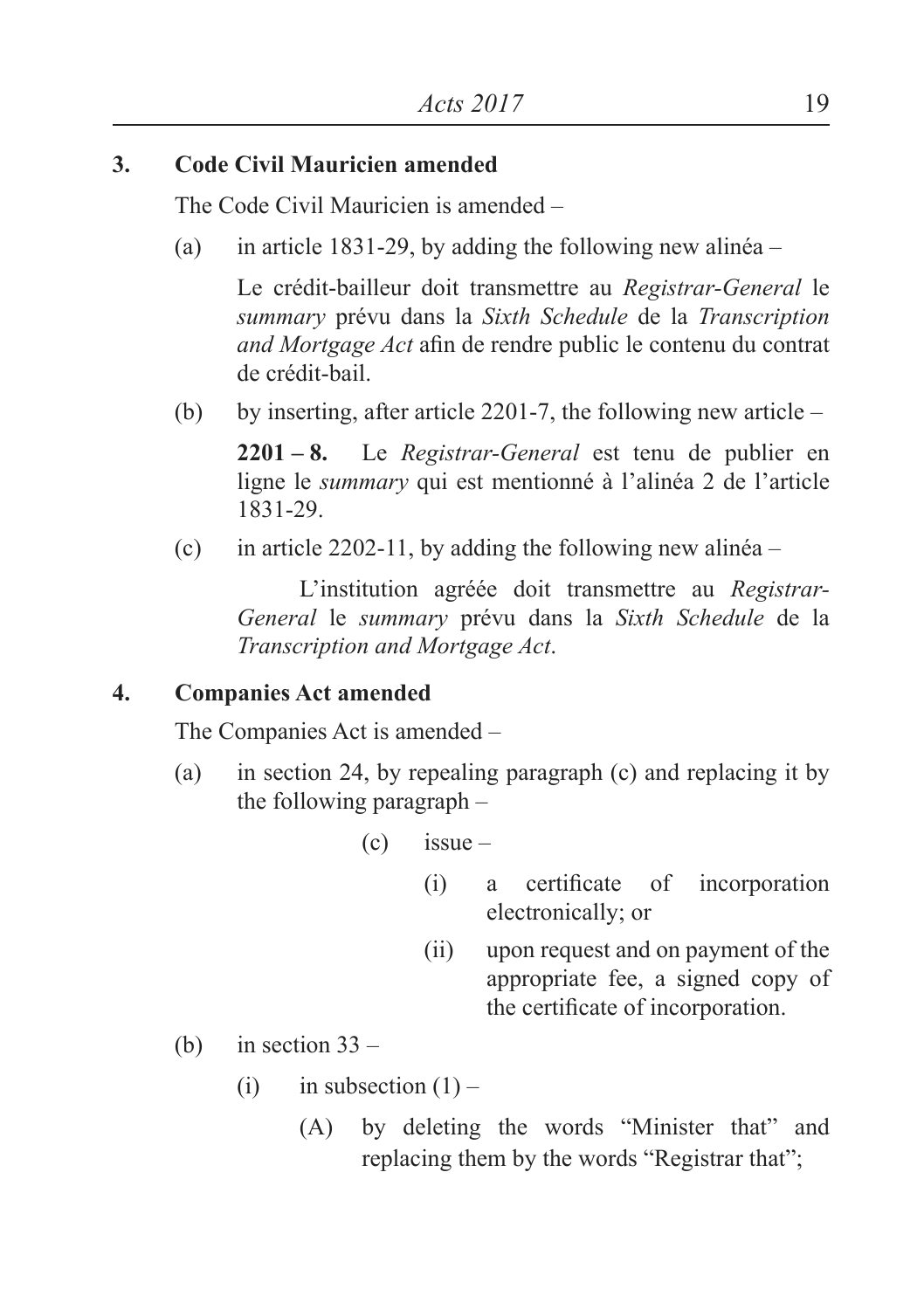- (B) by deleting the words "Minister may" and replacing them by the words "Registrar may, in accordance with Practice Directions issued under section  $12(8)$ ,";
- (ii) in subsections  $(2)$ ,  $(3)$  and  $(5)$  to  $(8)$ , by deleting the word "Minister" wherever it appears and replacing it by the word "Registrar";
- (c) in section  $121(1)(a)$ , by deleting the words "under its seal";
- (d) in section  $181 -$ 
	- (i) in subsection  $(1)(a)(i)$ , by deleting the words "under the common seal of" and replacing them by the word "by";
	- (ii) in subsection (2), by deleting the words "under a common seal, where it has one";
- (e) in section 215, by inserting, after subsection (1), the following new subsection –

 (1A) The financial statements referred to in subsection (1) shall be in such form and manner as the Registrar may, in accordance with Practice Directions issued under section 12(8), determine.

- (f) in section  $312(1B)$ , by deleting the figure "6" and replacing it by the figure "2";
- (g) in section 341(h), by deleting the words "uses the seal of a company or".

#### **5. Employment Rights Act amended**

The Employment Rights Act is amended –

(a) in section 2, by inserting, in the appropriate alphabetical order, the following new definition –

"Director-General" has the same meaning as in the Mauritius Revenue Authority Act;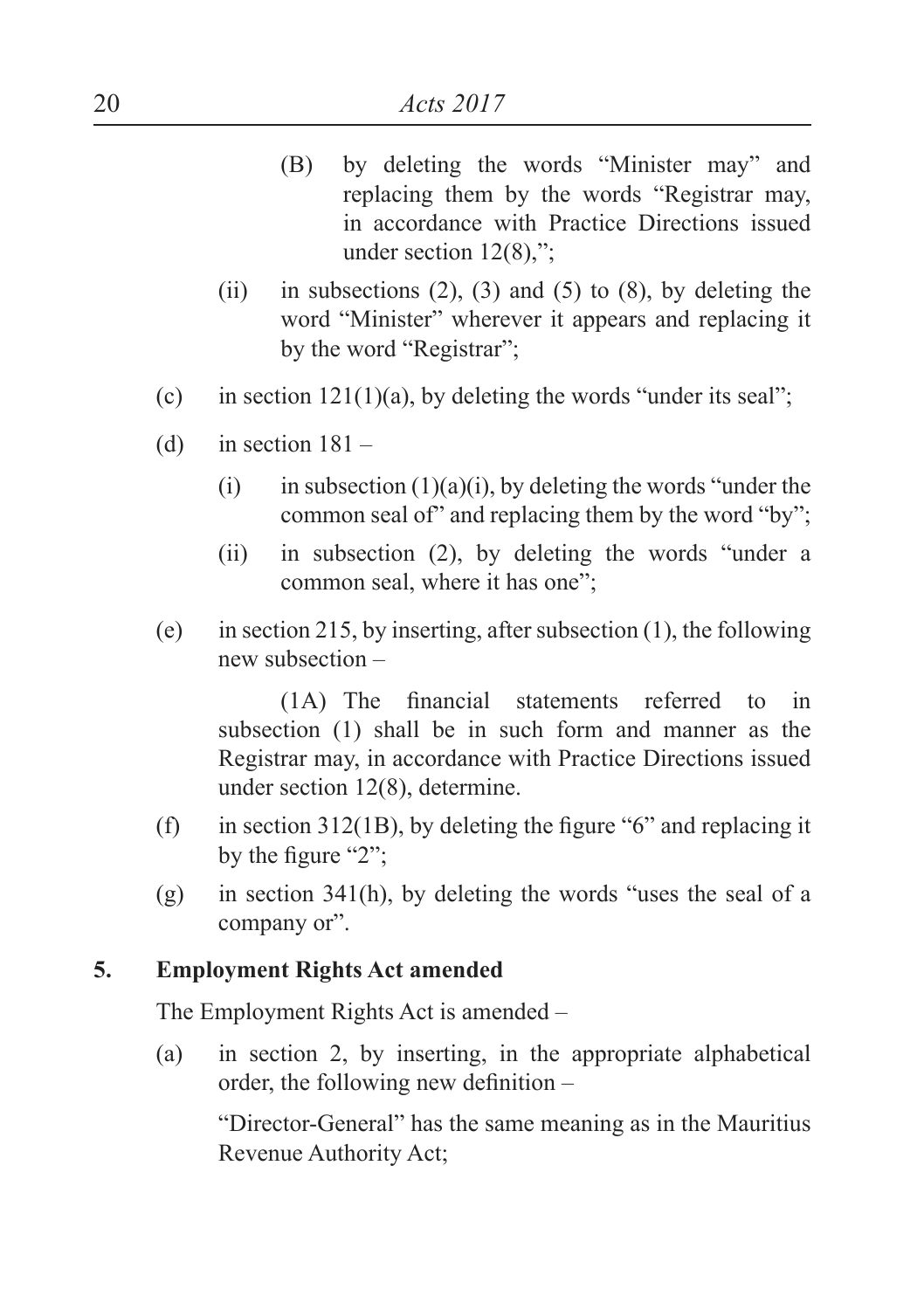- (b) in section  $47 -$ 
	- (i) in subsection (1), by deleting the words "National Pensions Fund" and replacing them by the word "Director-General";
	- $(ii)$  by adding the following new subsection –

(5) Any recycling fee which has not been paid to the National Pensions Fund in respect of any month shall, on the commencement of this section, be due to the Director-General.

(c) by inserting, after section 47, the following new section –

#### **47A. Recovery of recycling fee by Director-General**

The Director-General shall, in relation to every employer, enforce payment of, and recover, any unpaid recycling fee in the same manner as income tax is recoverable under Part XI of the Income Tax Act.

#### **6. Environment Protection Act amended**

The Environment Protection Act is amended –

- (a) in section  $15 -$ 
	- $(i)$  in subsection (3), by deleting the words "3 months" and replacing them by the words "one month";
	- (ii) in subsection (4), by inserting, after the word "may", the words ", within 2 weeks from the date of the submission.":
- (b) in section 16(4), by repealing paragraph (a) and replacing it by the following paragraph –
	- (a) from the proponent, additional information specified in the guidelines issued by the Director;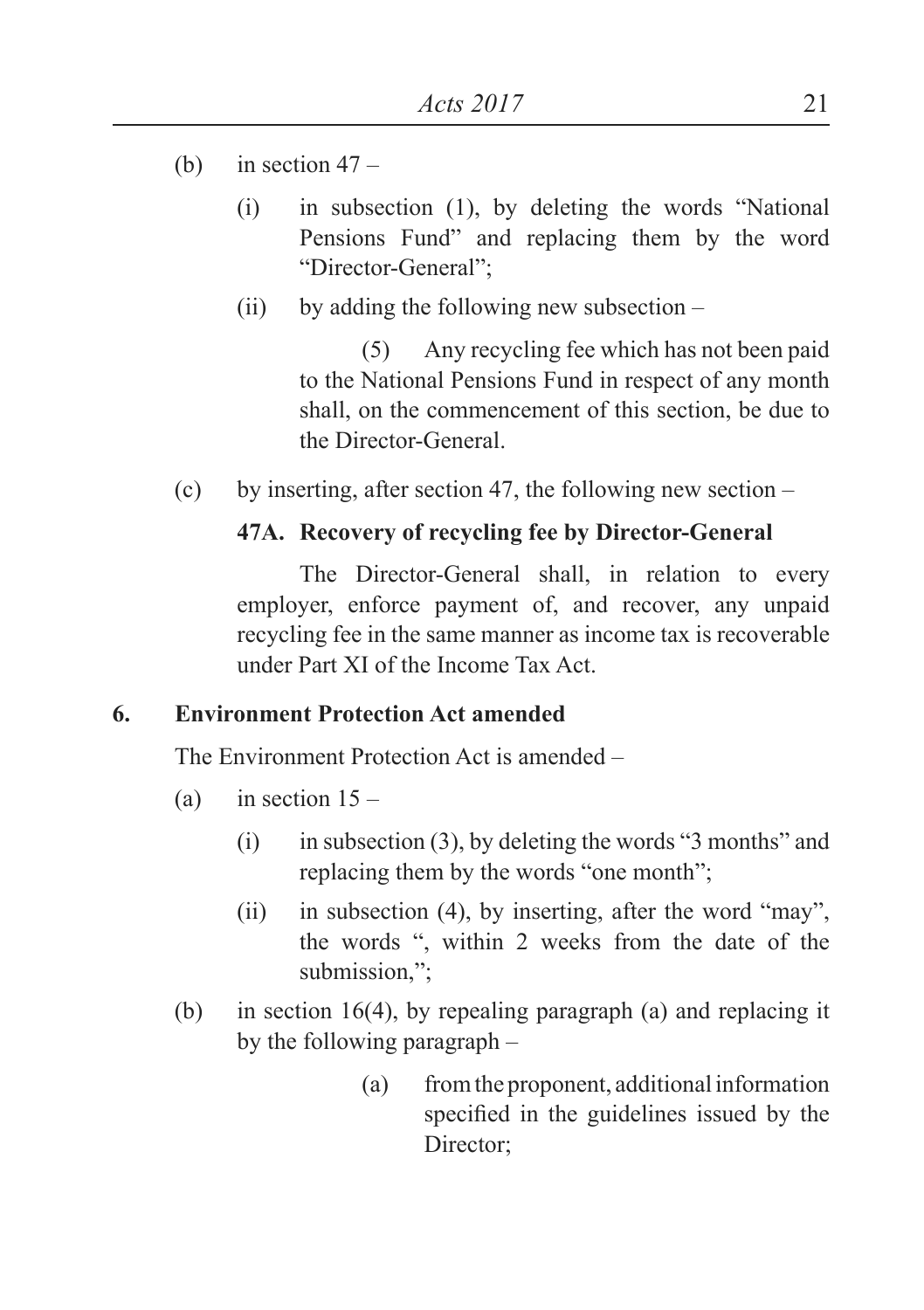### **7. Foundations Act amended**

The Foundations Act is amended –

- (a) in section 20(4), by deleting the words "Minister's written consent" and replacing them by the words "Registrar's written consent, in accordance with Practice Directions issued under section  $24(3)$ ";
- (b) in section  $33(1)(a)(i)$ 
	- $(i)$  by deleting the words "under the common seal of" and replacing them by the word "by";
	- (ii) by deleting the words "where it has one";
- (c) in section 38(1), by repealing paragraph(a).

### **8. Human Resource Development Act amended**

The Human Resource Development Act is amended –

(a) in section 2, by inserting, in the appropriate alphabetical order, the following new definitions –

"Director-General" has the same meaning as in the Mauritius Revenue Authority Act;

 "Ministry" means the Ministry responsible for the subject of human resource development;

- (b) in section  $18 -$ 
	- (i) in subsection  $(3)$ 
		- (A) in paragraph (a), by deleting the word "Ministry" and replacing it by the word "Director-General";
		- (B) in paragraph (c), by deleting the words "at the Contributions Section of the Ministry" and replacing them by the words "to the Director-General";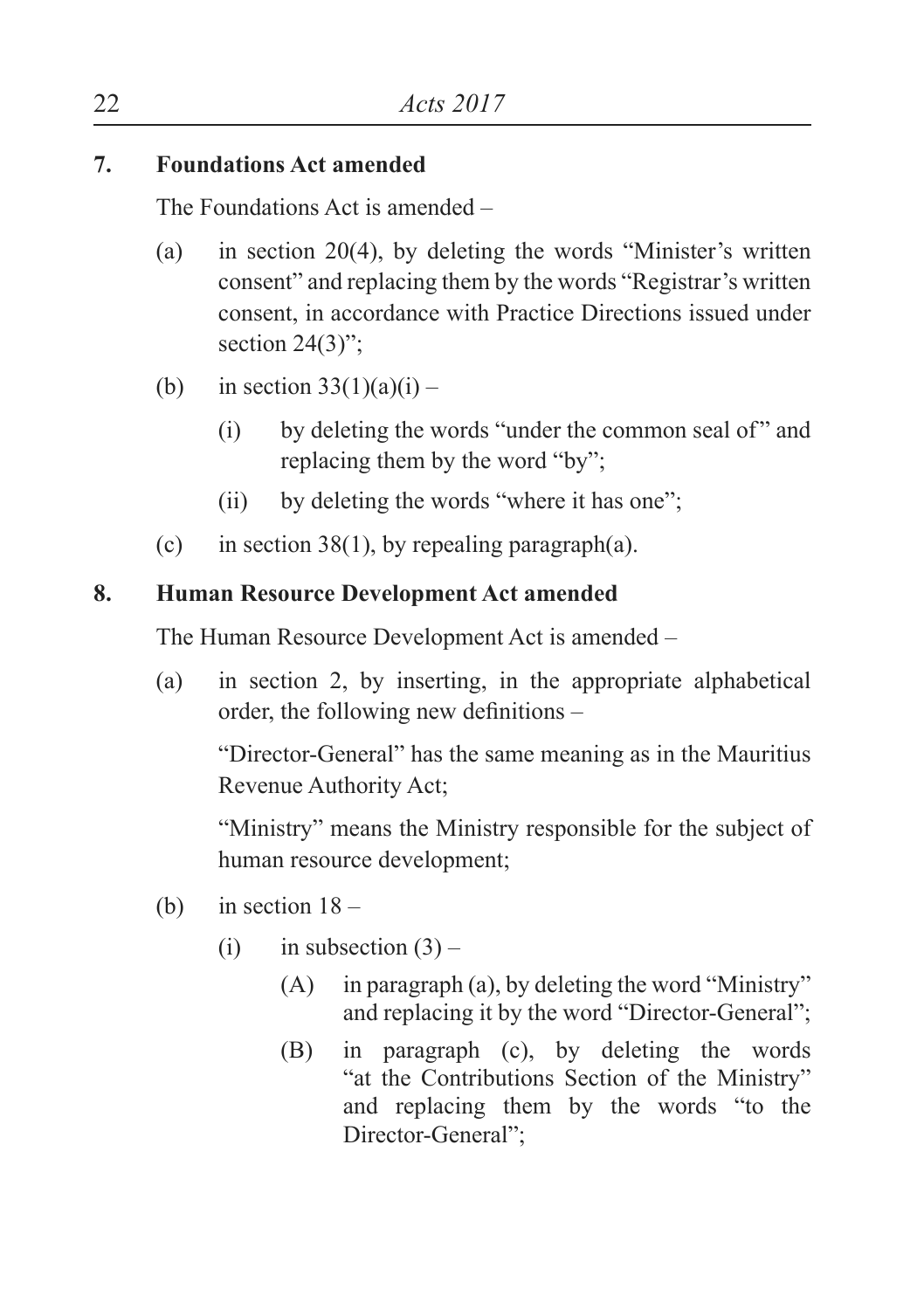- (ii) in subsections (4) and (5), by deleting the word "Ministry" and replacing it by the word "Director-General";
- (c) in section  $18A -$ 
	- (i) in subsection  $(1)(a)$ , by deleting the word "Minister" and replacing by it by the word "Director-General";
	- $(ii)$  in subsection  $(2)$ , by deleting the definition of "Minister", the semicolon at the end of the definition of "job contractor" being deleted and replaced by a full stop;
- (d) in section 20(2), by deleting the word "Ministry" and replacing it by the word "Director-General";
- (e) in section 21, by deleting the word "Ministry" wherever it appears and replacing it by the word "Director-General";
- (f) by repealing section 22 and replacing it by the following section –

### **22. Collection and recovery of levy by Director-General**

(1) The Director-General shall, in relation to every employer –

- (a) collect the levy payable under sections 18 and 18A, and any surcharge payable under section 19; and
- (b) enforce payment of, and recover, any unpaid levy, including surcharge, in the same manner as income tax is recoverable under Part XI of the Income Tax Act.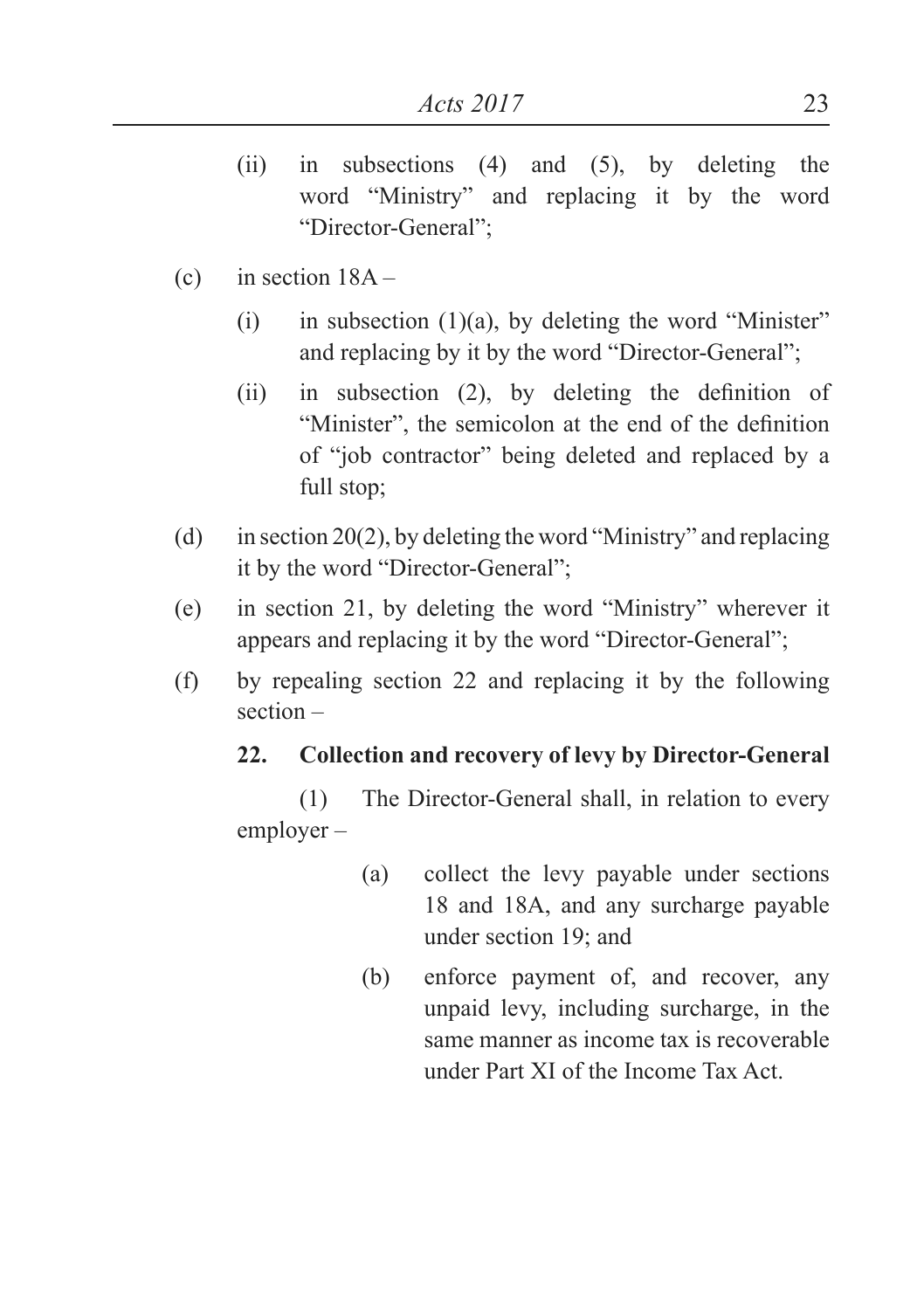(2) Notwithstanding section 3(3) of the Mauritius Revenue Authority Act, any levy, including surcharge, collected by the Director-General under this Act shall be remitted to the Ministry –

- (a) in case payment of the levy, including surcharge, is made electronically, not later than 2 working days from the date of the payment; or
- (b) in any other case, not later than 10 working days after the end of the month in which payment of the levy, including surcharge, is made.

(3) The Director-General shall, for the purposes of subsection (1), keep appropriate records to ascertain, in respect of every month or financial year, as the case may be –

- (a) the amount of levy, including surcharge, collected from every employer;
- (b) the amount of levy, including surcharge, remitted to the Ministry, in respect of every employer; and
- (c) the amount of levy, including surcharge, unpaid by every employer, as at the end of every month or financial year, as the case may be.

(4) The information kept under subsection (3) shall be forwarded by the Director-General to the Ministry –

> (a) in case payment of the levy, including surcharge, is made electronically, not later than 2 working days from the date of the payment; or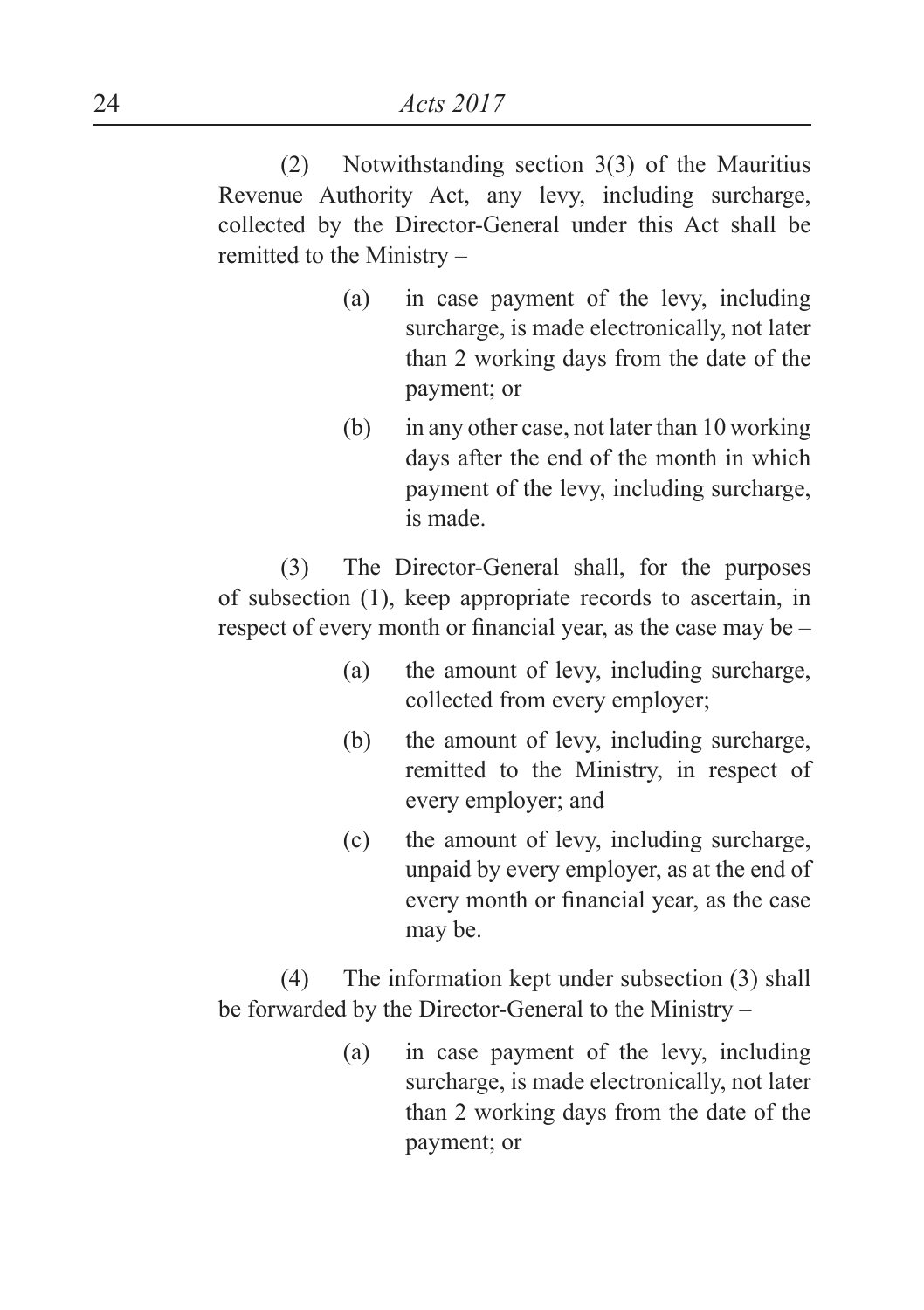(b) in any other case, not later than 10 working days after the end of the month in which payment of the levy, including surcharge, is made.

(5) Any levy which has not been paid to the Ministry in respect of any month shall, on the commencement of this section, be due to the Director-General.

(6) In this section –

"Ministry" means the Ministry responsible for the subject of social security.

#### **9. Income Tax Act amended**

The Income Tax Act is amended by inserting, after Part XI, the following new Part –

### **PART XIA – COLLECTION AND RECOVERY OF SOCIAL CHARGES**

#### **144A. Collection and recovery of social charges by Director-General**

- (1) The Director-General shall
	- (a) collect social charges;
	- (b) enforce payment of, and recover, any unpaid social charge in the same manner as income tax is recoverable under Part XI.
- $(2)$  In this section –

"social charge" means –

- (a) a contribution, including surcharge, under the National Pensions Act;
- (b) a contribution, including surcharge, under the National Savings Act;
- (c) a training levy, including surcharge, under the Human Resource Development Act; and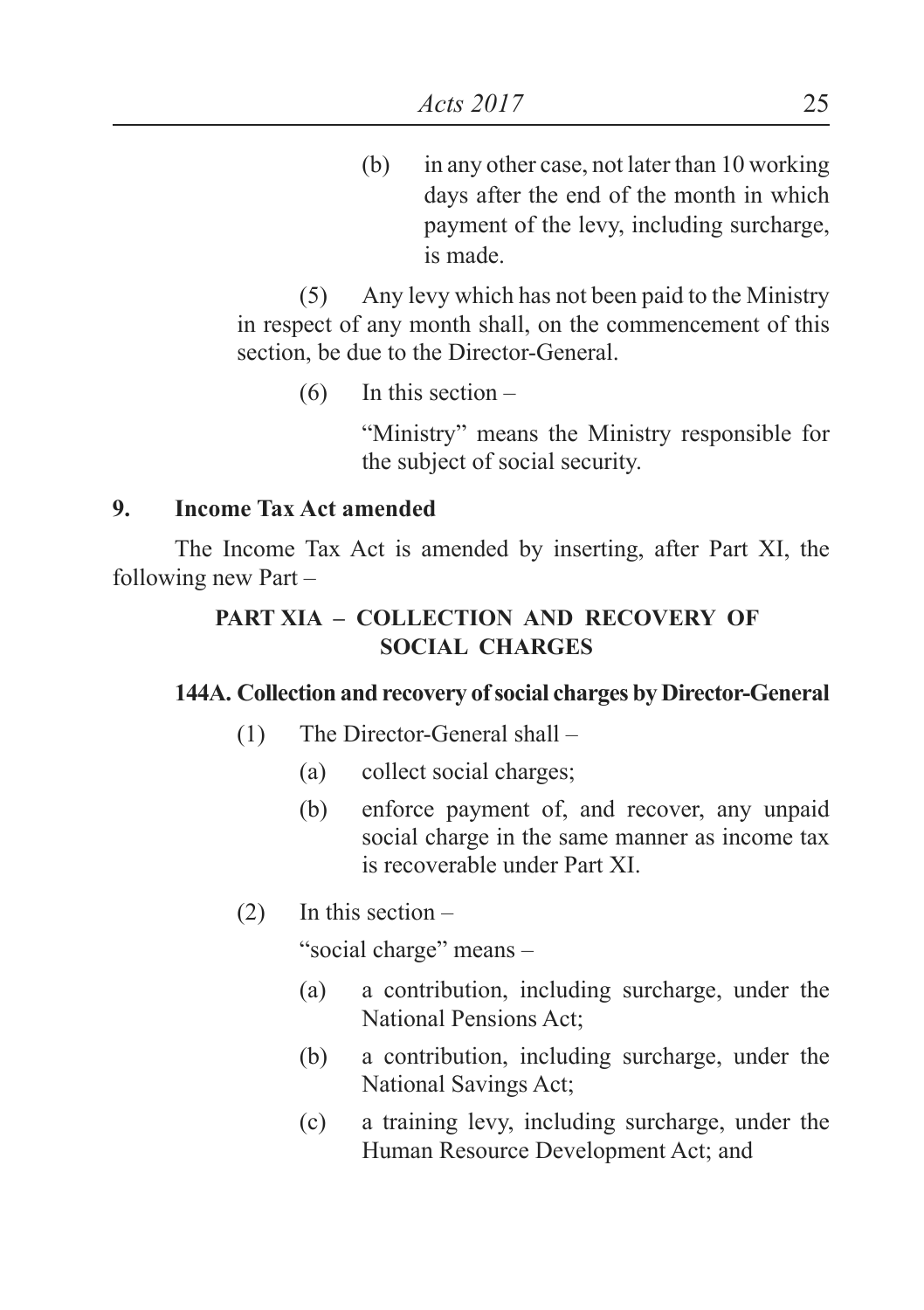(d) a recycling fee under the Employment Rights Act.

#### **10. Inscription of Privileges and Mortgages Act amended**

The Inscription of Privileges and Mortgages Act is amended –

(a) in section 1A, by adding the following new definition, the full stop at the end of the definition of "signature" being deleted and replaced by a semicolon –

"summary" has the same meaning as in section 3B of the Transcription and Mortgage Act.

(b) in section  $3(1)(a)(i)$ , by deleting the words "and the memorandum (*bordereau*) referred to in subsection (2)" and replacing them by the words ", the memorandum (*bordereau*) referred to in subsection (2) and the summary".

#### **11. Insolvency Act amended**

The Insolvency Act is amended –

(a) in section 67, by adding the following new subsection  $-$ 

(6) Where an order of annulment is made following an application by a person other than the Official Receiver, that person shall, as soon as practicable, notify the Official Receiver of the order and, at the same time, serve a copy of the order on the Director.

(b) in section 102, by inserting, after subsection 3, the following new subsection –

(3A) Where a petition is presented under subsection (2) by a person other than the Director or Registrar of Companies, that person shall forthwith deliver to the Director a copy of the application and any other document filed in relation to the petition.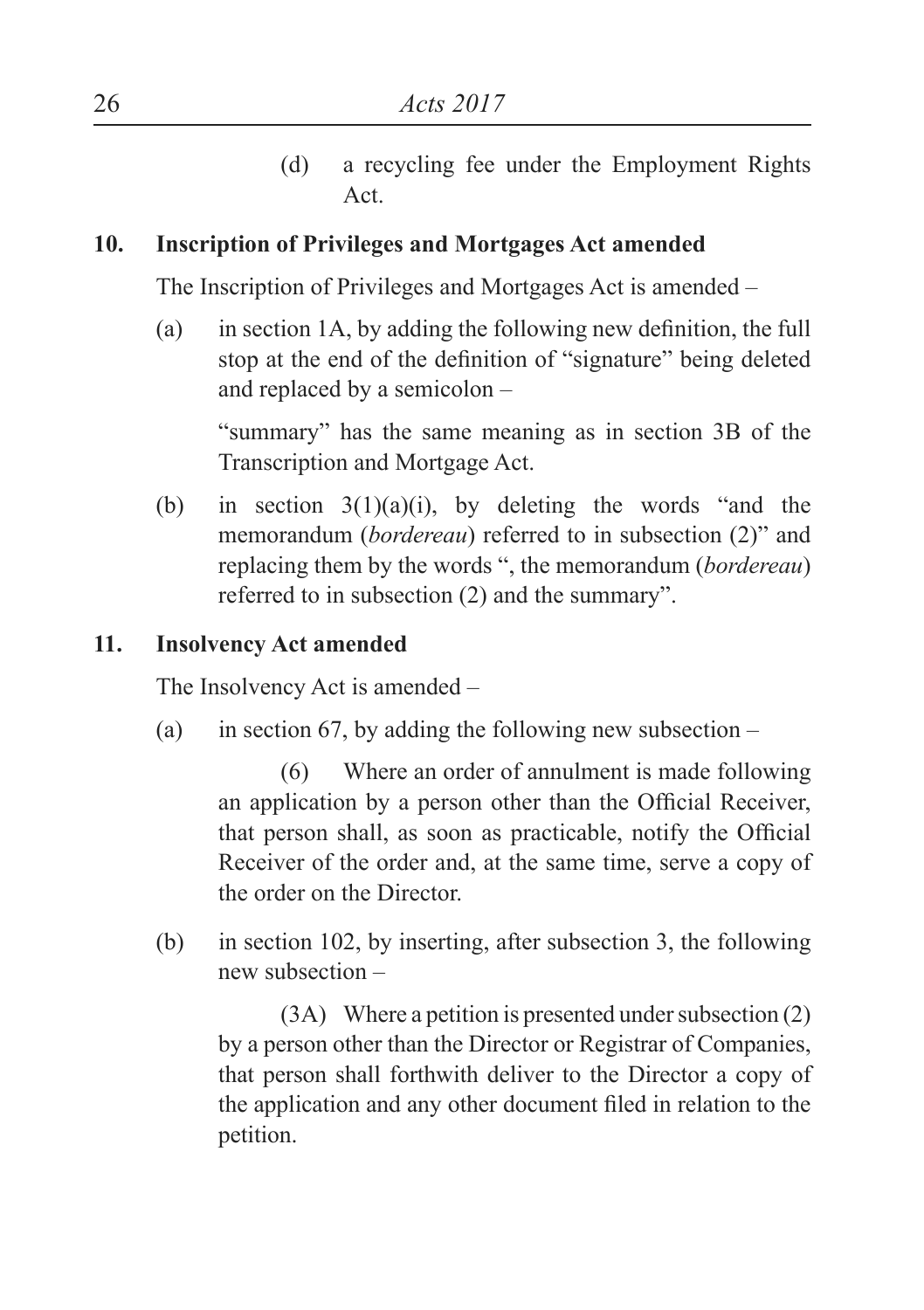(c) by inserting, after section 104, the following new section –

**104A. Order following petition by person other than Director or Registrar of Companies**

Where a petition is presented under section 102(2) by a person other than the Director or Registrar of Companies and an order is made by the Court, that person shall forthwith deliver to the Director a copy of the order.

(d) in section 122, by inserting, after subsection (2), the following new subsection –

(2A) Where the liquidator is the Official Receiver, he shall, as soon as practicable, deliver to the Director a copy of the account referred to in subsection (2).

(e) in section 139, by adding the following new subsection  $-$ 

(4) A winding up resolution referred to in subsection (1) may be passed in the manner provided for under section 117 of the Companies Act.

- (f) in section  $142 -$ 
	- (i) in subsection  $(2)$ 
		- (A) by deleting the word "and" at the end of paragraph (a);
		- (B) by adding the following new paragraph, the full stop at the end of paragraph (B) being deleted and replaced by the words "; and"–
			- (c) a copy of the notice of the meeting of creditors to be delivered forthwith to the Director.
	- (ii) in subsection  $(5)$ 
		- (A) by deleting the word "and" at the end of the paragraph (a);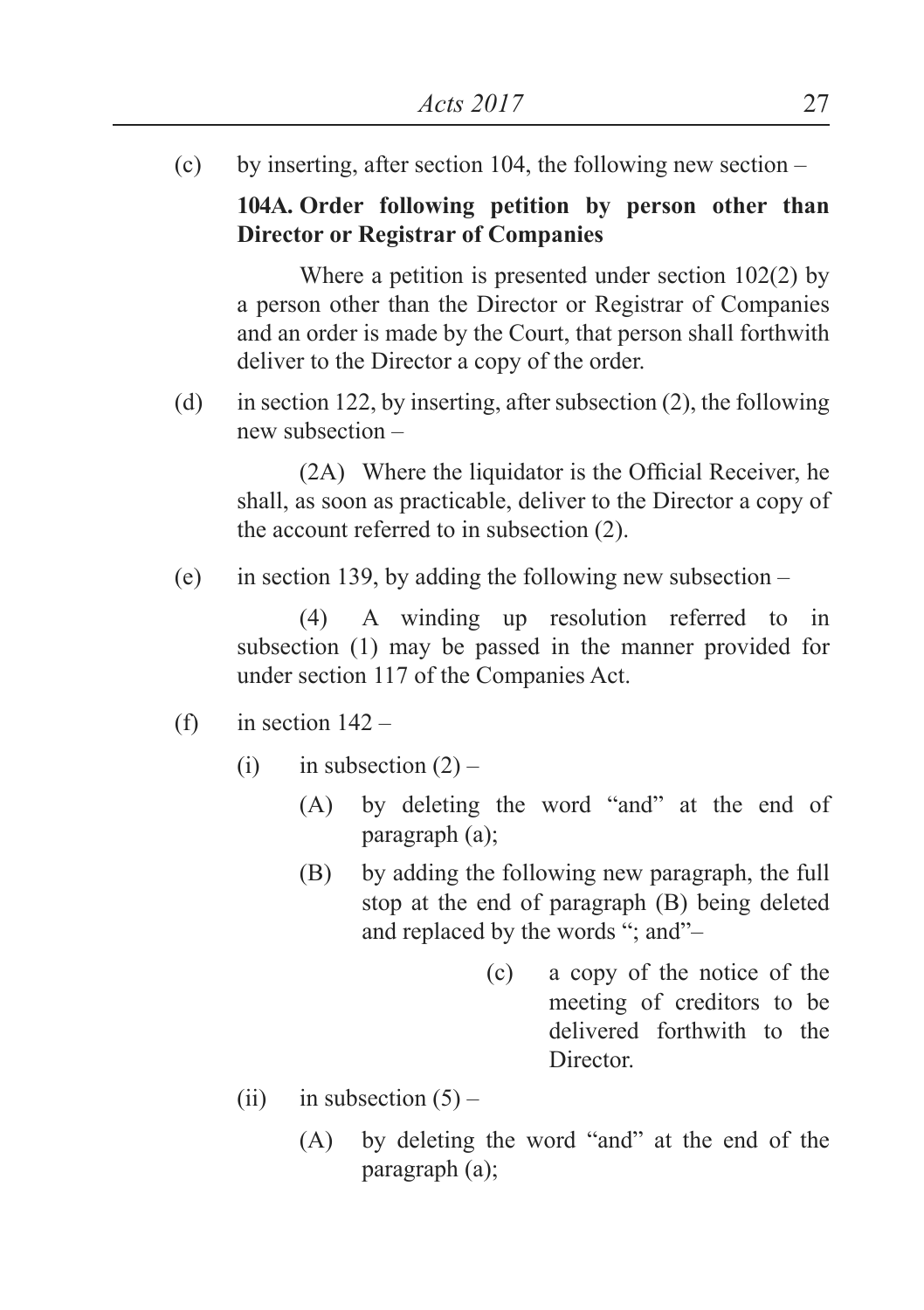- (B) by inserting, after paragraph (a), the following new paragraph –
	- (aa) cause a copy of the full statement of the company's affairs made under paragraph (a) to be lodged forthwith with the Director; and
- (g) in section 159, by adding the following new subsection
	- $(6)$  In this section –

"liquidator" means a person, other than the Official Receiver, who is appointed as liquidator.

- (h) in section 160, by adding the following new subsection  $-$ 
	- (3) In this section –

"liquidator" means a person, other than the Official Receiver, who is appointed as liquidator.

- (i) in section 193(3), by deleting the words "and to use the company's common seal for that purpose" and "by affixing the company's seal to the document and attesting the affixing of the seal";
- (i) in section  $194(1)$ 
	- (i) by adding the word "and" at the end of paragraph  $(c)$ ;
	- (ii) by repealing paragraph (e), the words "; and" at the end of paragraph (d) being deleted and replaced by a full stop;
- (k) in section 197(7), by repealing paragraph (c);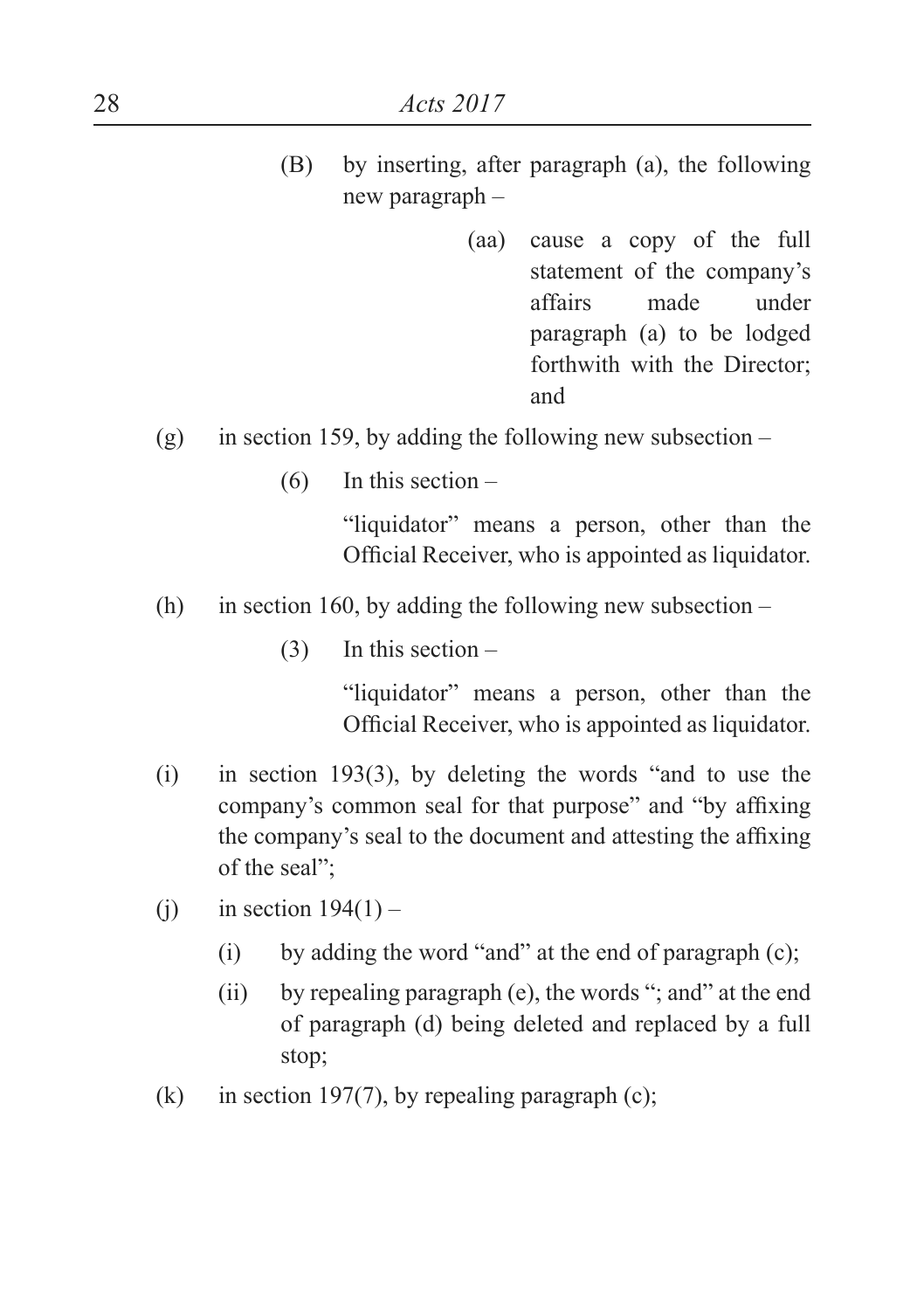(l) by inserting, after section 197, the following new section –

#### **197A. Remuneration of receiver**

(1) A receiver shall be entitled to receive remuneration at such rates as may be determined –

- (a) by the chargee, where the receiver is appointed pursuant to an instrument of charge; or
- (b) by the Court, where the receiver is appointed pursuant to an application made under section 186.

(2) (a) The remuneration referred to in subsection (1) shall not exceed such percentage, as may be prescribed, of the gross realisation proceeds on disposal of assets and any amount received in respect of the property in receivership.

 (b) A receiver shall, in addition to a remuneration, be entitled to the reasonable costs of storage of records required to be kept under section 197(7)(b).

(m) by inserting, after section 376, the following new section –

#### **376A. Sanction against Insolvency Practitioner by Director**

The Director may, in such manner as may be prescribed, apply a sanction against any Insolvency Practitioner who fails to comply with a request of the Director or any provision of this Act.

(n) in the Eighth Schedule, in paragraph 2, by repealing subparagraph (q).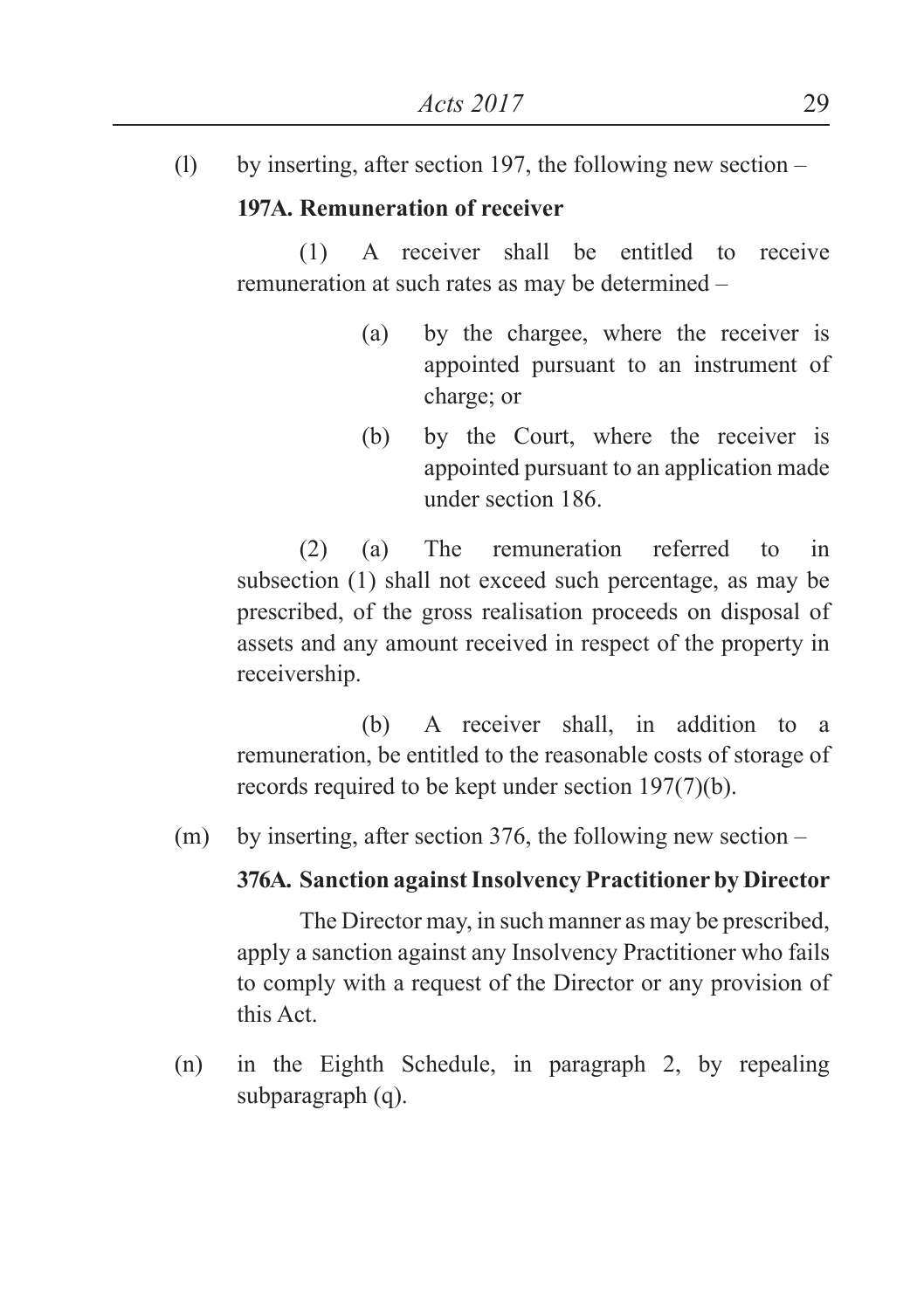### **12. Investment Promotion Act amended**

The Investment Promotion Act is amended –

(a) by inserting, after section 9, the following new section –

### **9A. Establishment of e-licensing system**

(1) Subject to subsection (2), the Minister may, by regulations, establish an electronic licensing system for the application, processing and determination of a permit.

(2) Subsection (1) shall not apply to permits for import and export of goods.

 $(3)$  In this section –

"permit" includes a licence, an authorisation or a clearance.

- (b) in section 18CA
	- (i) in subsection (2), by deleting the words ", as well as the delivery of every permit or licence,";
	- (ii) in subsection (3), by repealing paragraph (c), the semicolon at the end of paragraph (b) being deleted and replaced by a full stop and the word "and" being added at the end of paragraph (a).

### **13. Land (Duties and Taxes) Act amended**

The Land (Duties and Taxes) Act is amended –

- (a) in section  $39 -$ 
	- (i) by inserting, after subsection (1), the following new subsection –

(1A) Where the Board of Investment notifies the Registrar-General that a purchaser has failed to satisfy any of the requirements referred to in item (zf) of the Eighth Schedule, the Registrar-General shall, by written notice, make an assessment of the amount of duty or tax that would otherwise be payable and claim such amount from the parties to the transaction.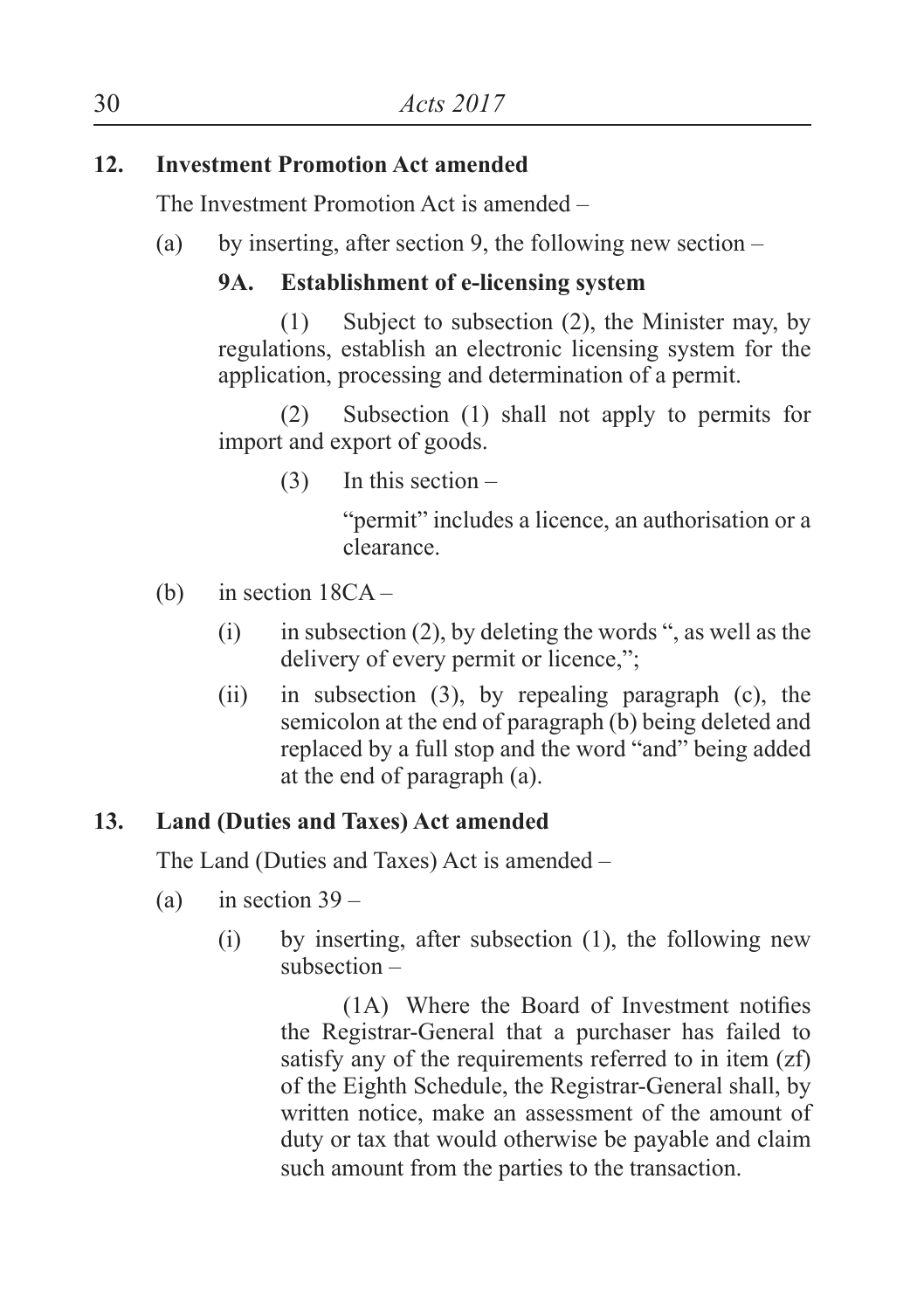- (ii) in subsection (2), by inserting, after the words " $(1)$ ", the words "or  $(1A)$ ";
- (b) in the Eighth Schedule, by adding the following new item, the full stop at the end of item (ze) being deleted and replaced by a semicolon –
	- (zf) witnessing the transfer of Part II, Part III and Part VIA
		- (i) land, provided that the purchaser uses the land to construct a building for use primarily as a warehouse; or
		- (ii) land on which there is a building, provided that the purchaser uses the building primarily as a warehouse,

as the Board of Investment may certify.

### **14. Limited Liability Partnerships Act 2016 amended**

The Limited Liability Partnerships Act 2016 is amended, in section 18(4), by deleting the words "Minister's approval in writing" and replacing them by the words "Registrar's written consent, in accordance with Practice Directions issued under section 8(2)".

### **15. Limited Partnerships Act amended**

The Limited Partnerships Act is amended, in section 15(4), by deleting the words "Minister's written consent"and replacing them by the words "Registrar's written consent, in accordance with Practice Directions issued under section 8(3)".

### **16. Local Government Act amended**

The Local Government Act is amended –

- (a) in section  $117 -$ 
	- (i) in subsection  $(3)$ 
		- (A) by deleting the word "and" at the end of paragraph (c);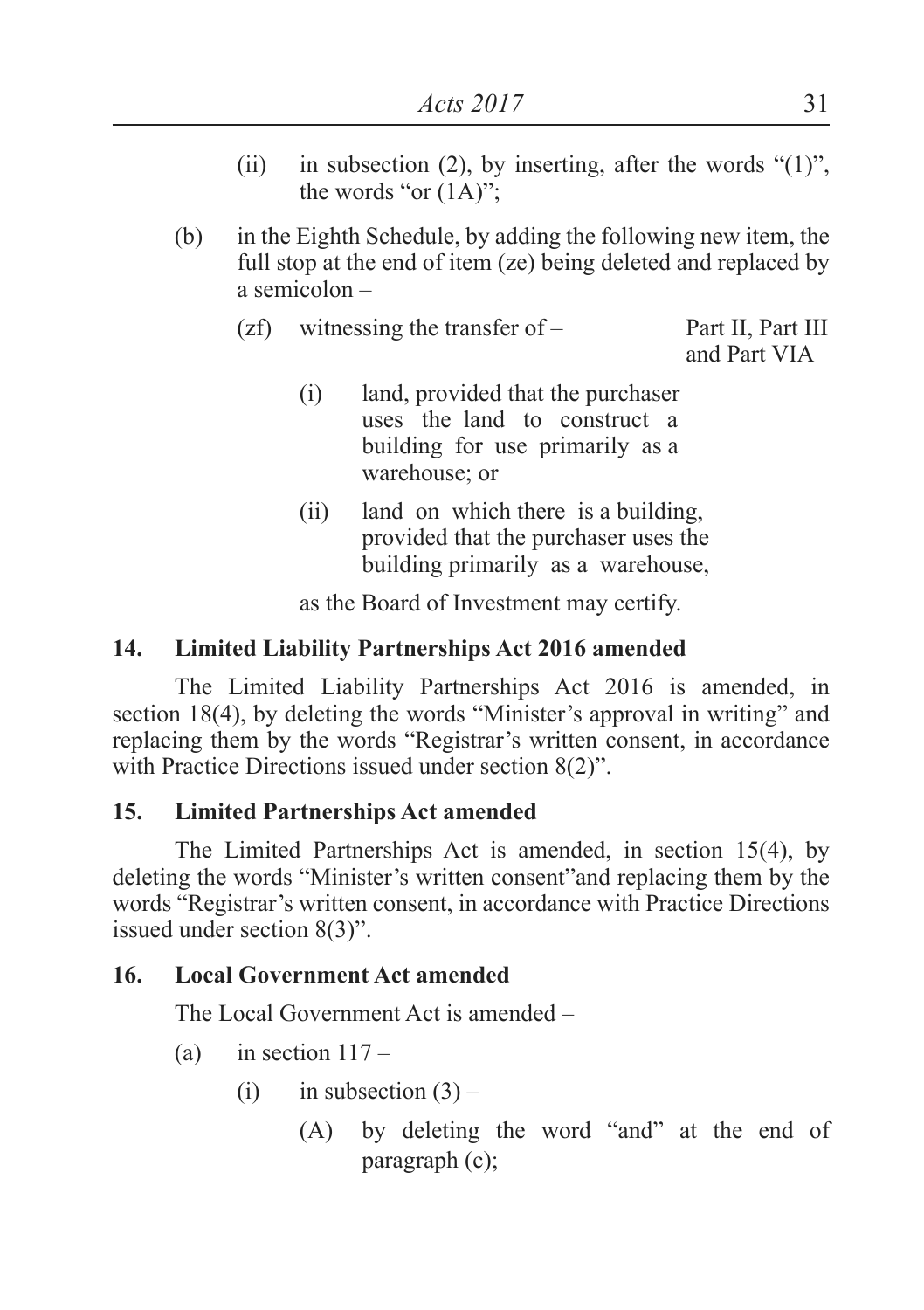- (B) by adding the following new paragraph, the full stop at the end of paragraph (d) being deleted and replaced by the words "; and"–
	- (e) the Mauritius Fire and Rescue Service Act.
- (ii) by inserting, after subsection (3), the following new subsection –

(3A) A local authority having access to the Central Business Registration Database (CBRD) under the Business Registration Act and to the Central Population Database under the Civil Status Act shall not require an applicant to submit or produce his National Identity Card or, where the applicant is a company, its certificate of incorporation.

- (iii) in subsection  $(4)(a)(ii)$ , by inserting, after the word "application", the words "and collect and transfer, in such manner as may be prescribed, such fees as may be applicable";
- (iv) in subsection (6), by deleting the words "the Town and Country Planning Act and the Planning and Development Act" and replacing them by the words "the Mauritius Fire and Rescue Service Act, the Planning and Development Act and the Town and Country Planning Act";
- (b) in section  $120(2)(a)$  and (b), by deleting the figure "10" and replacing it by the figure "5";
- (c) in section 122, by inserting, after subsection (4A), the following new subsection –

(4B) A person who holds a valid business registration card under the Business Registration Act may start his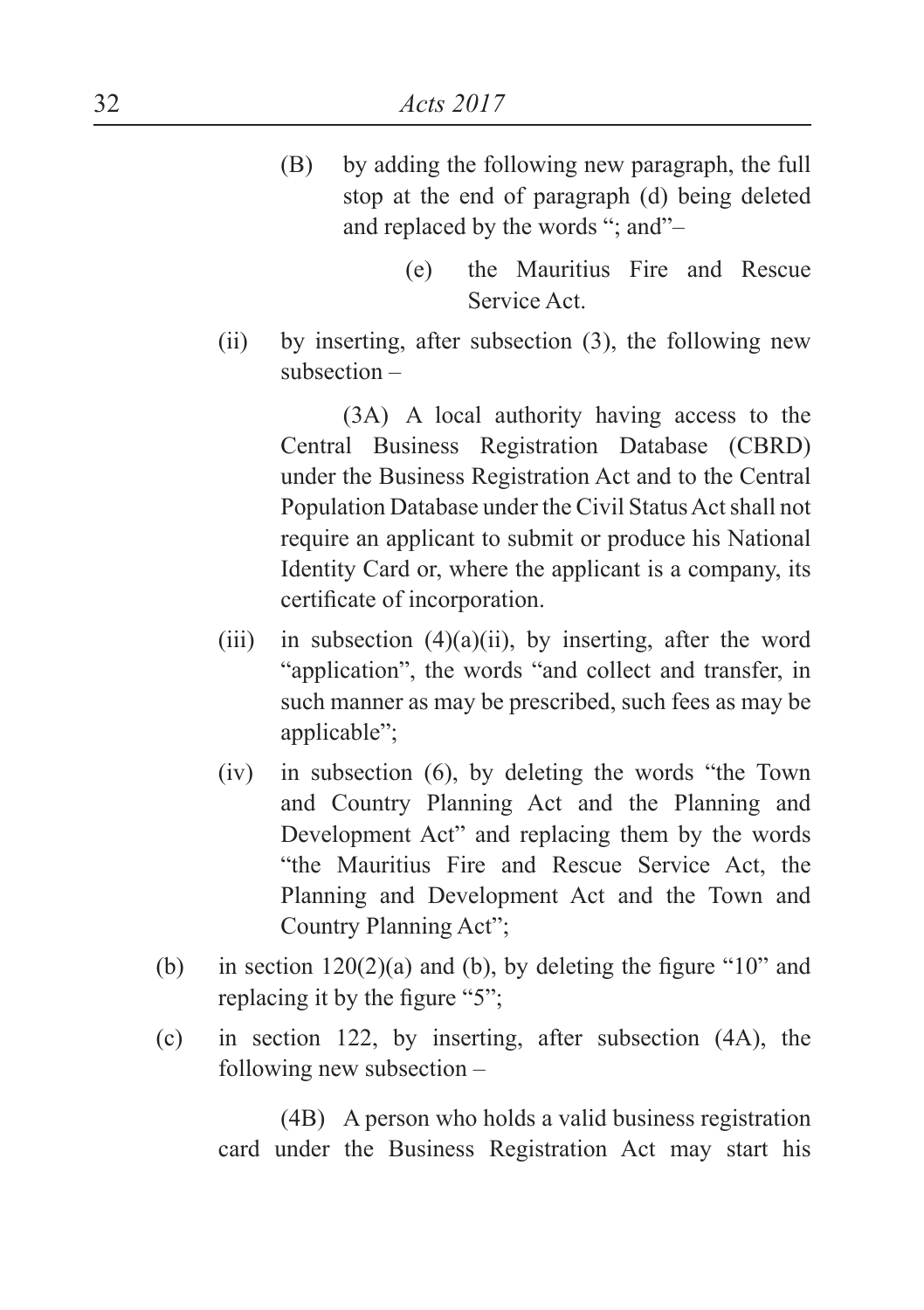activities in relation to the relevant classified trade where he is exempted from applying for a Building and Land Use Permit, as prescribed, unless –

- (a) where applicable, he satisfies the prescribed conditions; and
- (b) the activities of the relevant classified trade are regulated by this Act or any other enactment.

#### **17. Mauritius Revenue Authority Act amended**

The Mauritius Revenue Authority Act is amended, in the First Schedule –

- (a) under the sub-heading "**Acts**"–
	- (i) in the item relating to the National Pensions Act, by deleting the words "under sections 17C to 17F";
	- (ii) by inserting, in the appropriate alphabetical order, the following new items –

Employment Rights Act insofar as it relates to the collection and recovery of recycling fee

Human Resource Development Act insofar as it relates to the collection and recovery of levy

National Savings Fund Act insofar as it relates to the collection and recovery of contribution or recycling fee

(b) under the sub-heading "**Regulations**", by adding the following new items –

Investment Promotion (Mauritian Diaspora Scheme) Regulations 2015 insofar as it relates to regulation 9(4)

 Investment Promotion (Property Development Scheme) Regulations 2015 insofar as it relates to regulation 17

 Investment Promotion (Smart City Scheme) Regulations 2015 insofar as it relates to regulation 22(1)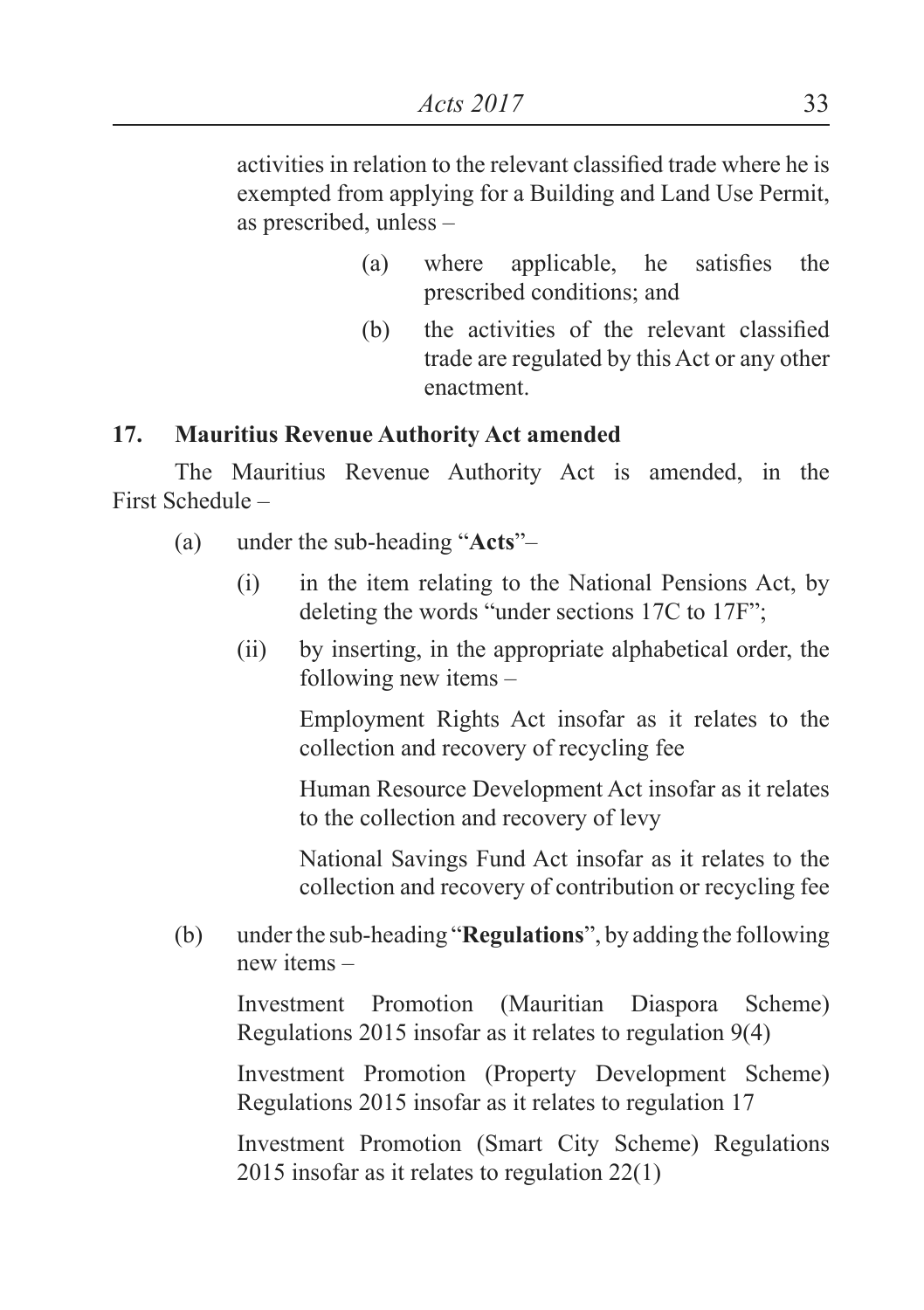### **18. Mauritius Standards Bureau Act amended**

The Mauritius Standards Bureau Act is amended –

(a) in section 2, by inserting, in the appropriate alphabetical order, the following new definitions –

 "Director-General" has the same meaning as in the Mauritius Revenue Authority Act;

"importer" has the same meaning as in the Customs Act;

- (b) in section  $4(1)$ , by inserting, after paragraph (e), the following new paragraph –
	- (ea) give, where appropriate, an electronic conformity report referred to in section 21A;
- (c) by inserting, after section 21, the following new section –

### **21A. Electronic conformity report**

(1) An importer of any controlled goods specified in the Schedule shall, in accordance with the guidelines, make an application to the Bureau for an electronic conformity report.

(2) (a) On receipt of an application from the importer, the Bureau shall request the Director-General to hand over to the representative of the Bureau, the goods or samples of the goods, as the Bureau may require, for examination, testing or analysis.

(b) On receipt of a request from the Bureau under paragraph (a), the Director-General shall promptly hand over the goods or samples of the goods, as the case may be, to the representative of the Bureau.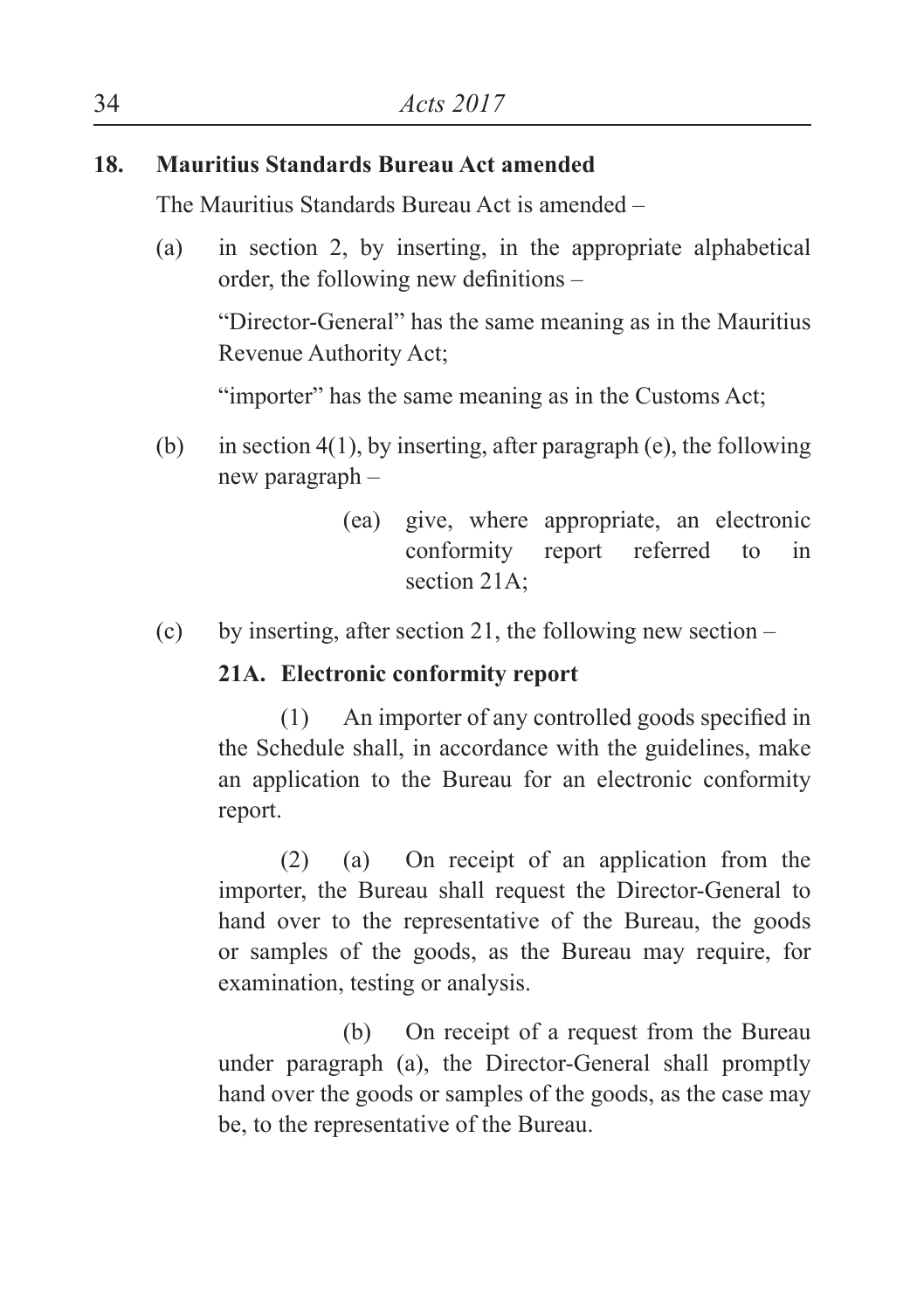(3) The Bureau shall give an electronic conformity report to the Director-General on being satisfied that the conditions specified in the Schedule and the relevant guidelines issued by the Bureau have been complied with.

(4) An application made under subsection (1), a request made under subsection  $(2)(a)$  and an electronic conformity report given under subsection (2) shall be made or given, as the case may be, either electronically through the TradeNet or, in exceptional or unforeseen circumstances, in such other manner as the Director may determine.

(5) In this section –

"guidelines" means guidelines issued by the Bureau –

- (a) setting out the requirements for, the applicable law relating to, and the procedure for, an application for an electronic conformity report;
- (b) available for consultation at the Bureau; and
- (c) posted on the website of the Bureau;

"TradeNet" has the same meaning as in the Customs Act.

(d) by repealing section 33 and replacing it by the following section –

### **33. Regulations**

(1) The Minister may, on the recommendation of the Council –

> (a) make such regulations as he thinks fit for the purposes of this Act;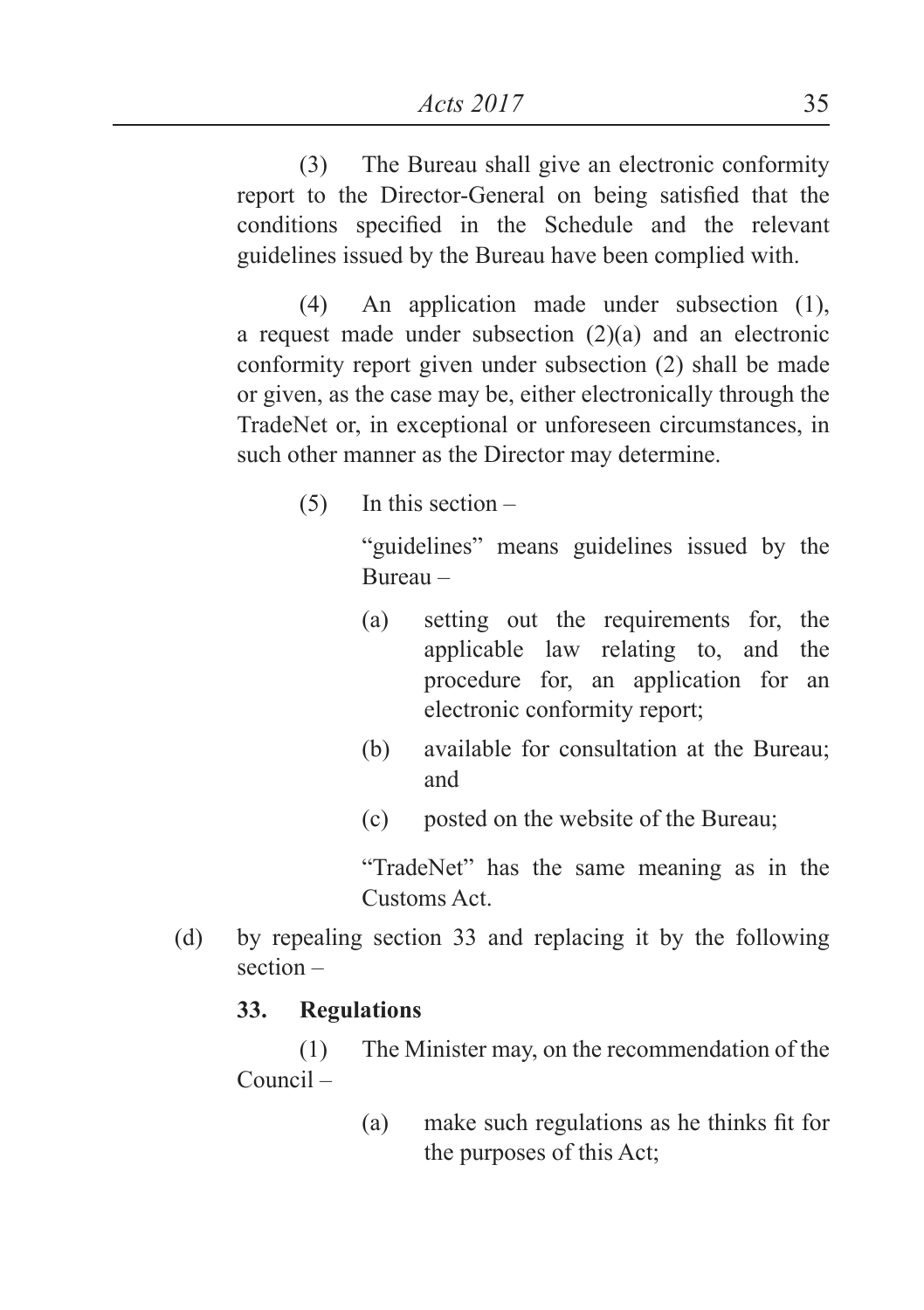(b) by regulations, amend the Schedule.

(2) Any regulations made under this section may provide for the levying of fees and charges.

(3) Any regulations made pursuant to the repealed section shall, on the commencement of this section, be deemed to have been made under this section.

(e) by adding the Schedule set out in the First Schedule to this Act.

#### **19. Morcellement Act amended**

The Morcellement Act is amended –

- (a) by repealing section 5A;
- (b) in section  $6 -$ 
	- (i) in subsection (1), by inserting, after the words "the Board shall", the words "subject to subsection (1B)(a),";
	- (ii) by inserting, after subsection  $(1A)$ , the following new subsection –

(1B) (a) Where an application is accompanied by a preliminary environmental report or an EIA licence, the Board shall forward the application, within a period of 3 weeks from its effective date, to the Minister with its recommendations.

(b) Notwithstanding subsection (1A), where the application is accompanied by a preliminary environmental report or an EIA licence, every member of the Board shall convey his stand on the application within 2 weeks of the effective date referred to in subsection (1), failing which he shall be deemed to have no objection to the issue of the letter of intent under subsection (2).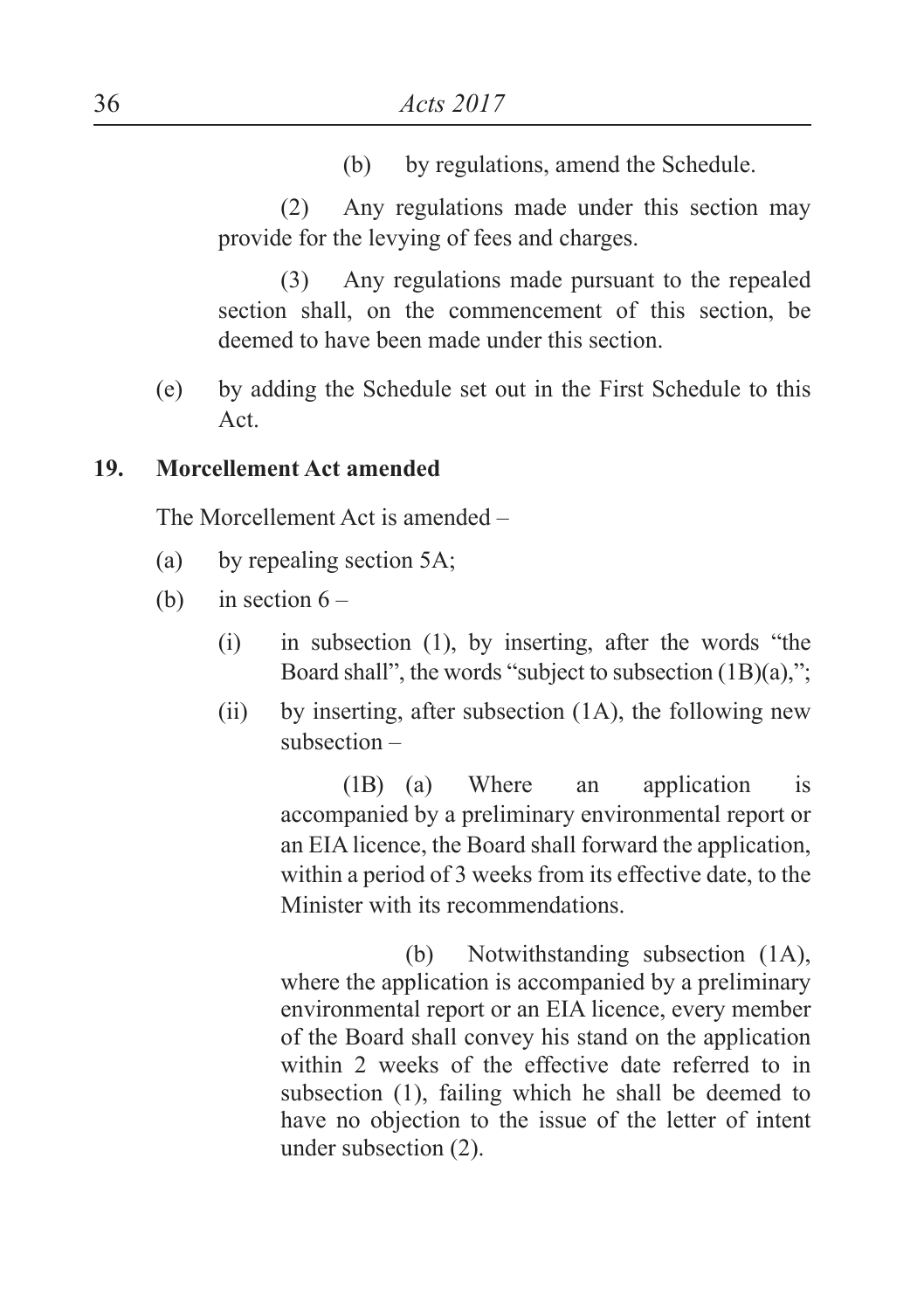#### **20. National Pensions Act amended**

The National Pensions Act is amended –

(a) in section 2, by inserting, in the appropriate alphabetical order, the following new definitions –

"Ministry" means the Ministry responsible for the subject of social security;

 "officer" has the same meaning as in the Mauritius Revenue Authority Act;

- (b) in section  $17 -$ 
	- (i) in subsection  $(1)(a)$  and  $(b)$ , by deleting the words "Minister, in such manner as may be prescribed" and replacing them by the words "Director-General, in such form and manner as the Director-General may determine";
	- (ii) in subsection (5), by deleting the word "Minister" wherever it appears and replacing it by the word "Director-General";
- (c) in section  $17A(1)(a)$ , by deleting the word "Minister" and replacing it by the word "Director-General";
- (d) in section 17C(1), by repealing paragraph (a) and replacing it by the following paragraph –

 (a) Subject to this section, an employer who is an individual and who employs an insured person who is in the domestic service may declare and pay his contributions under this Act and the National Savings Fund Act, in respect of a financial year, to the Director-General not later than 30 September immediately following that financial year, in such manner as the Director-General may determine.

(e) in section 17D, by deleting the words "section 17C" wherever they appear and replacing them by the words "this Act";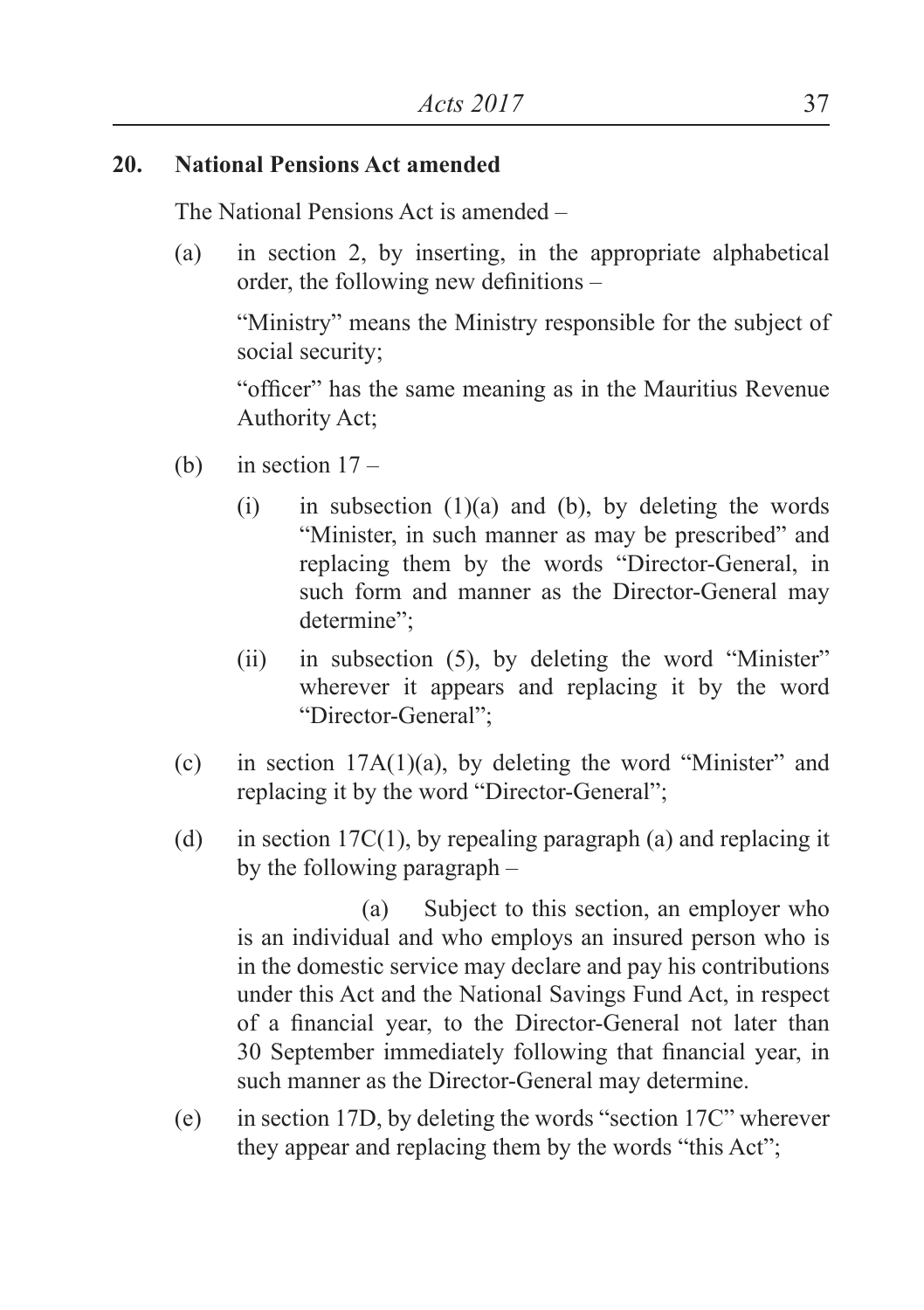- (f) in section  $17E -$ 
	- (i) by repealing subsection (1) and replacing it by the following subsection –

(1) Notwithstanding section 3(3) of the Mauritius Revenue Authority Act, any contribution, including surcharge, collected by the Director-General under this Act shall be remitted to the Ministry –

- (a) in case payment of the contribution, including surcharge, is made electronically, not later than 2 working days from the date of the payment; or
- (b) in any other case, not later than 10 working days after the end of the month in which the payment of the contribution, including surcharge, is made.
- (ii) in subsection  $(2)$ 
	- (A) by deleting the words "every financial year" and replacing them by the words "every month or financial year, as the case may be";
	- (B) in paragraph  $(b)$ 
		- (I) by deleting the word "Minister" and replacing it by the word "Ministry";
		- (II) by adding the word "and";
	- (C) by repealing paragraph (c);
	- (D) in paragraph (d), by deleting the words "the financial year" and replacing them by the words "every month or financial year, as the case may be";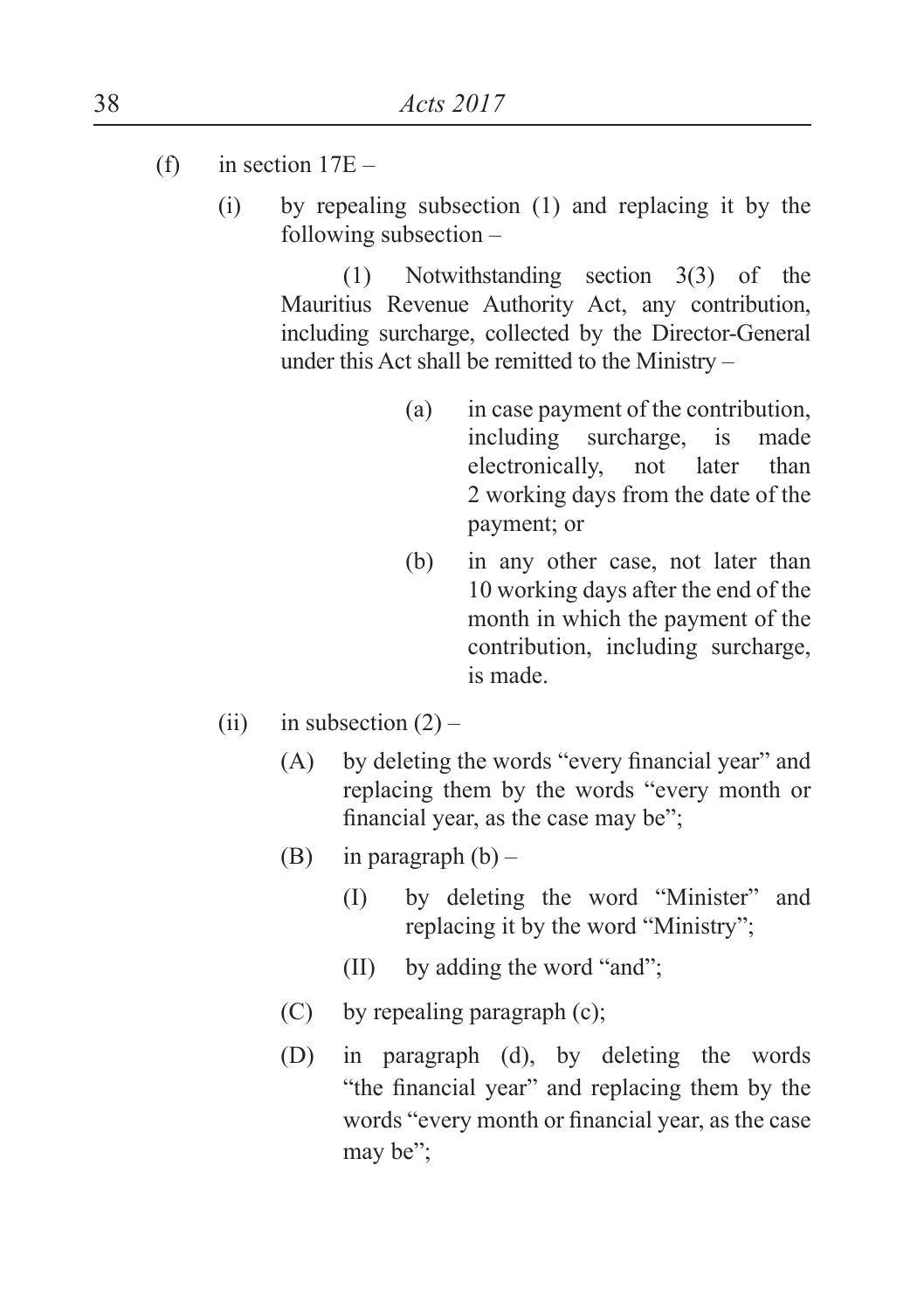(iii) by repealing subsection (3) and replacing it by the following subsection –

> (3) The information kept under subsection (2) shall be forwarded by the Director-General to the Ministry –

- (a) in case payment of the contribution, including surcharge, is made electronically, not later than 2 working days from the date of the payment; or
- (b) in any other case, not later than 10 working days after the end of the month in which the payment of the contribution, including surcharge, is made.
- (g) in section  $24(2)(b)(i)$ 
	- (i) in sub subparagraph (A), by inserting, after the word "employer", the words "or any other means of transport to which the employee is permitted to resort to by his employer";
	- (ii) by adding the following new sub subparagraph, the word "or" being deleted at the end of sub subparagraph (C) and the word "or" being added at the end of sub subparagraph  $(D)(III)$  –
		- $(E)$  on a working day
			- (i) during a temporary interruption of work duly authorised by his employer for the purpose of collecting his wages; or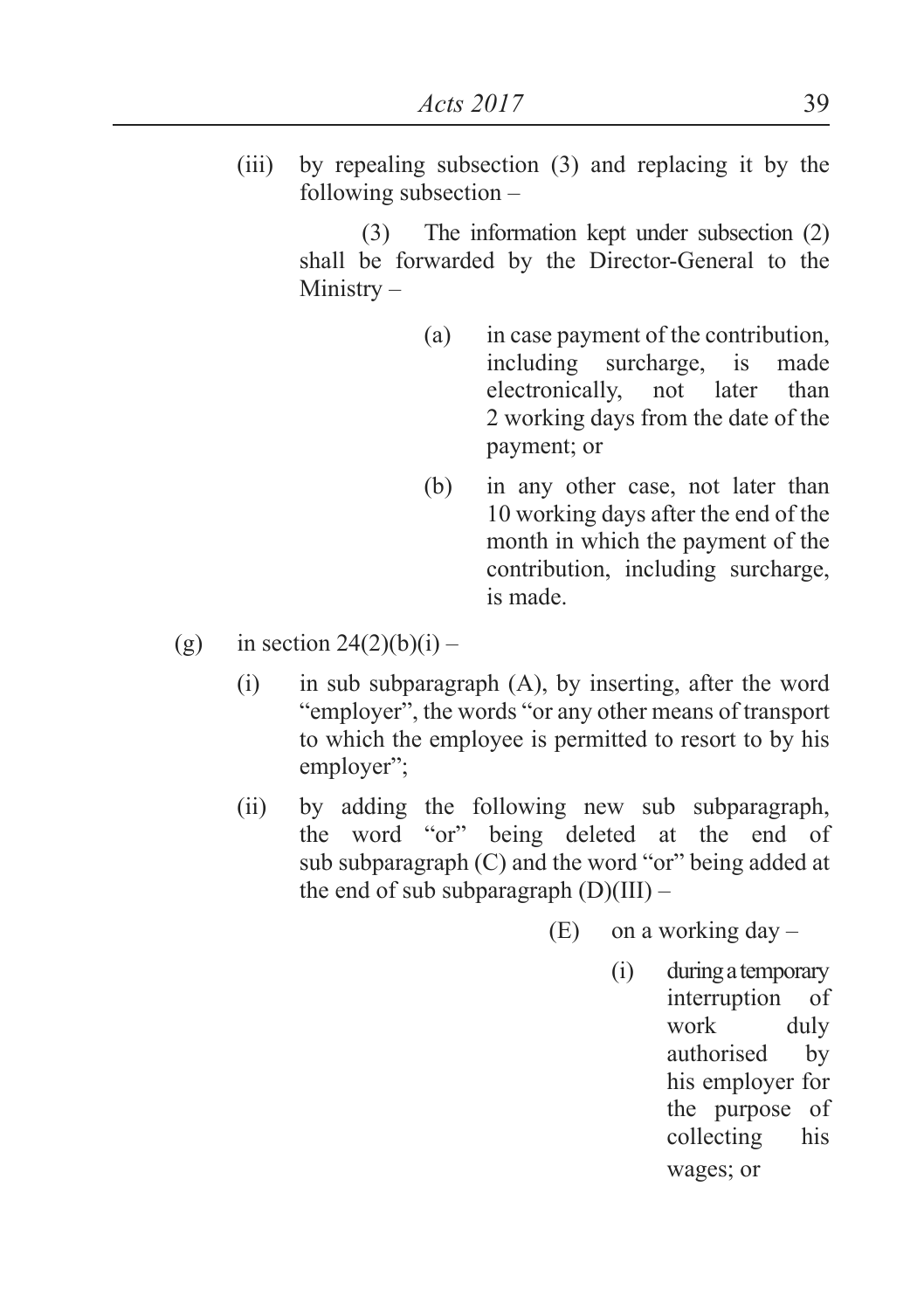- (ii) between his place of work and the place he usually receives his wages;
- (h) by inserting, after section 32, the following new section –

### **32A. Collection and recovery of contribution by Director-General**

The Director-General shall, in relation to an insured person –

- (a) collect any contribution payable under sections 17, 17A and 18 and any surcharge payable under section 45A;
- (b) enforce payment of, and recover, any contribution, including surcharge, in the same manner as income tax is recoverable under Part XI of the Income Tax Act.
- (i) by repealing section 33 and replacing it by the following section –

#### **33. Duties of Ministry**

The Ministry shall –

- (a) pay to every person who is entitled to a benefit, the appropriate benefit determined in accordance with this Act; and
- (b) forward, at such intervals as may be prescribed, to every insured person a statement setting out the contributions the insured person has paid and the pension points which have accrued to him by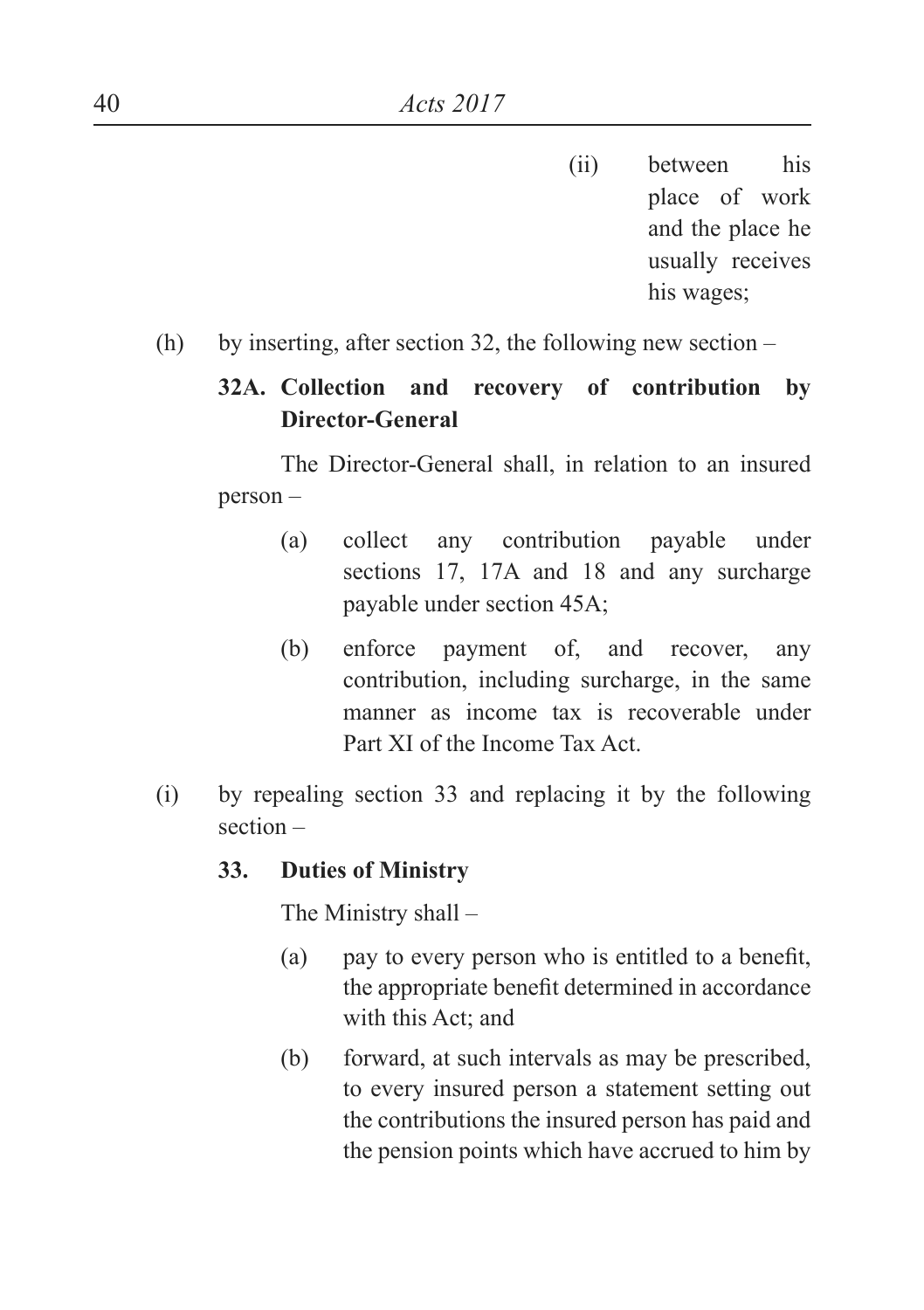virtue of the contributions so paid and calculated in accordance with paragraphs 1 and 2 of the Third Schedule.

(i) in section 34A, by adding the following new subsections –

(3) Where the Director-General has reason to believe that an employer has not declared the amount of contribution payable under this Act, he may, by notice, claim from the employer the amount due together with any surcharge applicable.

(4) Where an employer has declared an amount of contribution payable under this Act, but failed to pay such amount in whole or in part, the Director-General shall claim from the employer the amount due together with any surcharge applicable.

(5) Where an employer fails to pay the contribution or surcharge payable under this section by the due date, the Director-General shall enforce payment of, and recover, any sum due in accordance with section 17D.

- (k) in section  $45(2)(c)$ , by deleting the word "Minister" and replacing it by the word "Director-General";
- (1) in section  $45A -$ 
	- (i) in subsection (1), by deleting the word "Minister" and replacing it by the word "Director-General";
	- (ii) in subsection (5), by deleting the word "Minister" wherever it appears and replacing it by the word "Director-General";
- $(m)$  in section  $45B -$ 
	- (i) in the heading, by deleting the words "**contributions, surcharge or**";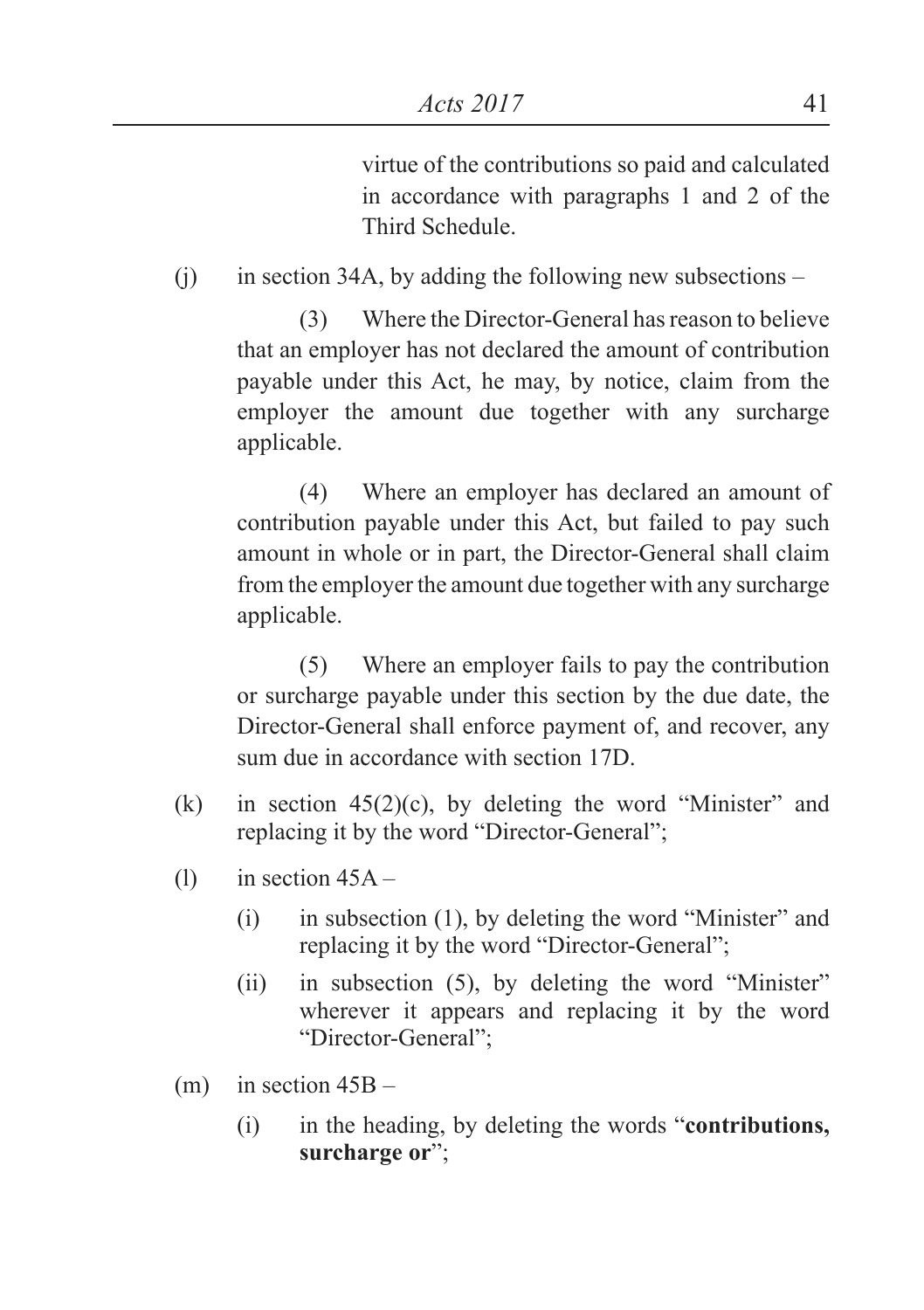- (ii) in subsections  $(1)$  and  $(2)$ , by deleting the words "contributions, surcharge or";
- (n) in sections 45F and 45G, by inserting, after the words "Permanent Secretary", the words "or the Director-General, as the case may be,";
- (o) in section 45H(3), by inserting, after the word "Officer", the words "or an officer"<sup>;</sup>
- (p) in section 45I(1), by deleting the words "Permanent Secretary" wherever they appear and replacing them by the word "Director-General";
- (q) in section 45J, by inserting, after the words "Permanent Secretary" wherever they appear and replacing them by the words "or Director-General, as the case may be,";
- $(r)$  in section 45K(1), by inserting, after the word "Minister", the words "and Director-General";
- (s) in section 48, by adding the following new subsections –

 (6) Any contribution, including surcharge, which has not been paid to the Minister in respect of any month shall, on the commencement of this section, be due to the Director-General.

(7) The Permanent Secretary shall, on the commencement of this section, submit to the Director-General, a list of employers who were required to pay any contribution, levy or surcharge under this Act, the National Savings Fund Act or the Human Resource Development Act, but failed to pay such contribution, levy or surcharge, in whole or in part, at the commencement of this section, giving –

- (a) the full name of the employer;
- (b) the Business Registration Number (BRN) of the employer;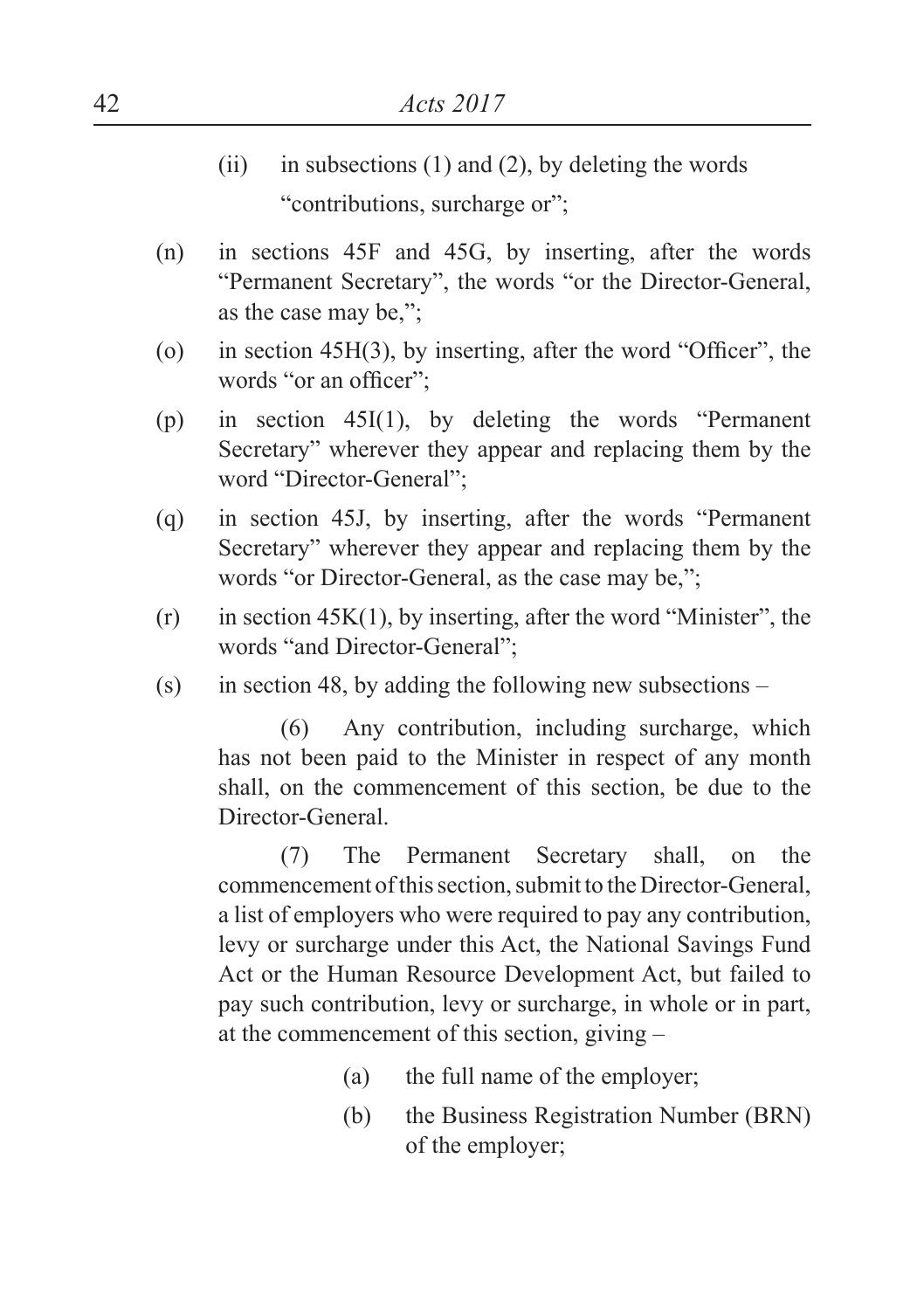- (c) in case the employer is an individual, where the BRN is not available, the NIC number of the employer; and
- (d) the amount of contributions, levy and surcharge outstanding, stating, for each outstanding amount, the period to which it relates and the date it was payable.

#### **21. National Savings Fund Act amended**

The National Savings Fund Act is amended –

- (a) in section  $2 -$ 
	- (i) by deleting the definition of "financial year" and replacing it by the following definition –

"financial year" means –

- (a) before 1 July 2011, the period of 12 months ending on 30 June in any year;
- (b) the period starting on 1 July 2011 and ending on 31 December 2011;
- (c) between 1 January 2012 and 31 December 2014, the period of 12 months ending on 31 December in any year;
- (d) the period starting on 1 January 2015 and ending on 30 June 2015; and
- (e) after 30 June 2015, the period of 12 months ending on 30 June in any year;
- (ii) by inserting, in the appropriate alphabetical order, the following new definitions –

"Director-General" has the same meaning as in the Mauritius Revenue Authority Act;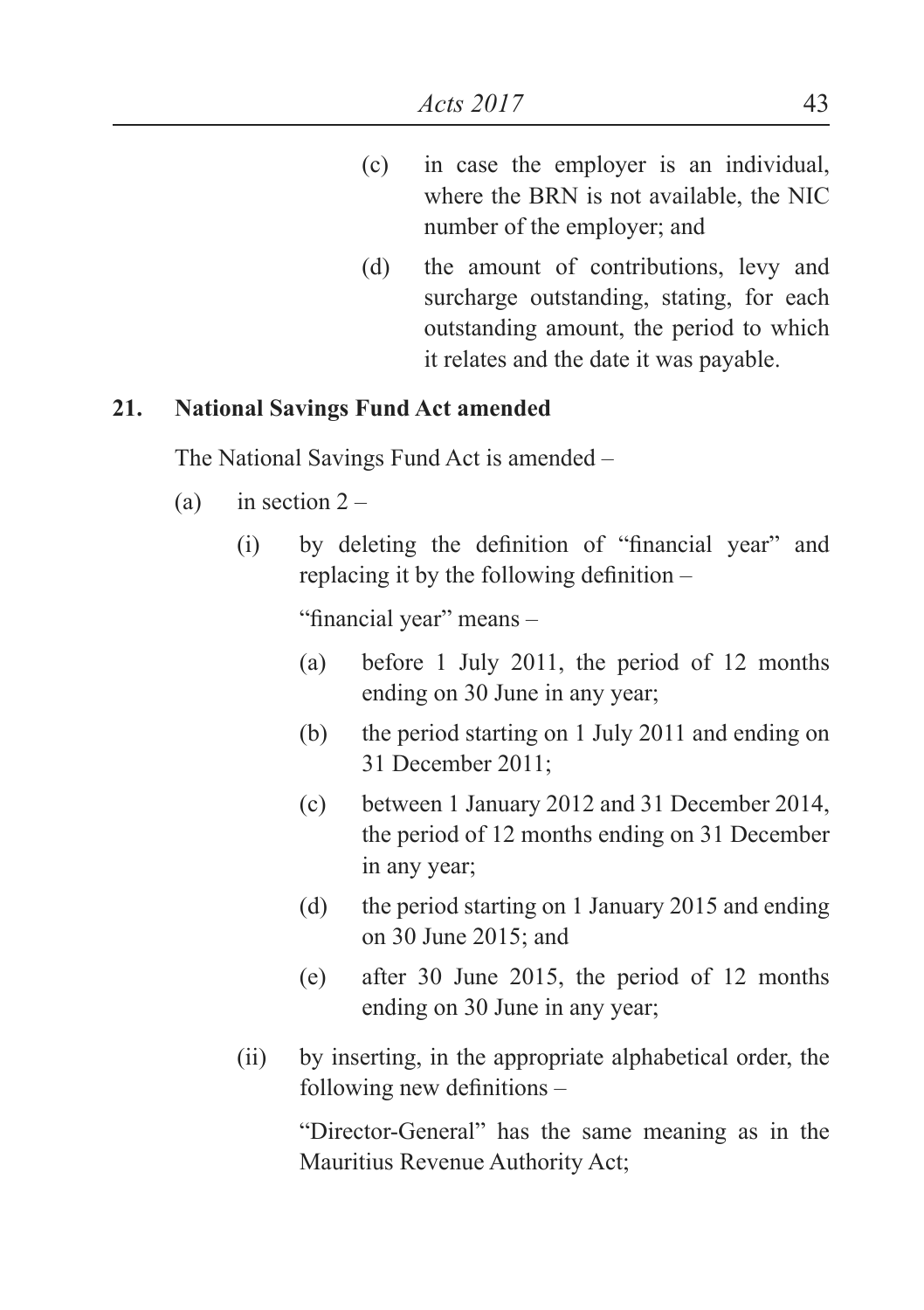"officer" has the same meaning as in the Mauritius Revenue Authority Act;

"recycling fee" means the fee payable under section 47 of the Employment Rights Act;

- (b) in section 5A(1)(a), by deleting the word "Minister" and replacing it by the word "Director-General";
- (c) in section  $5B(1)(c)$ , by deleting the words "payable under section 47 of the Employment Rights Act":
- (d) in section 6, by repealing subsection (1) and replacing it by the following subsection –
	- (1) The Ministry shall
		- (a) pay to every employee who is so entitled, a lump sum or such other sum as may be prescribed; and
		- (b) forward to every employee, at such intervals as may be prescribed, a statement setting out the contributions paid on his behalf.
- (e) in section 13(1), by inserting, after the word "Committee", the words ", an officer";
- (f) in section  $15(2)(c)$ , by deleting the word "Minister" and replacing it by the word "Director-General";
- (g) in section 16(1), by deleting the word "Minister" and replacing it by the word "Director-General";
- (h) by repealing section 17 and replacing it by the following section –

#### **17. Collection and recovery of contribution or recycling fee by Director-General**

- (1) The Director-General shall
	- (a) in relation to every employer, collect any contribution payable under sections 5 and 5A and any surcharge payable under section 16;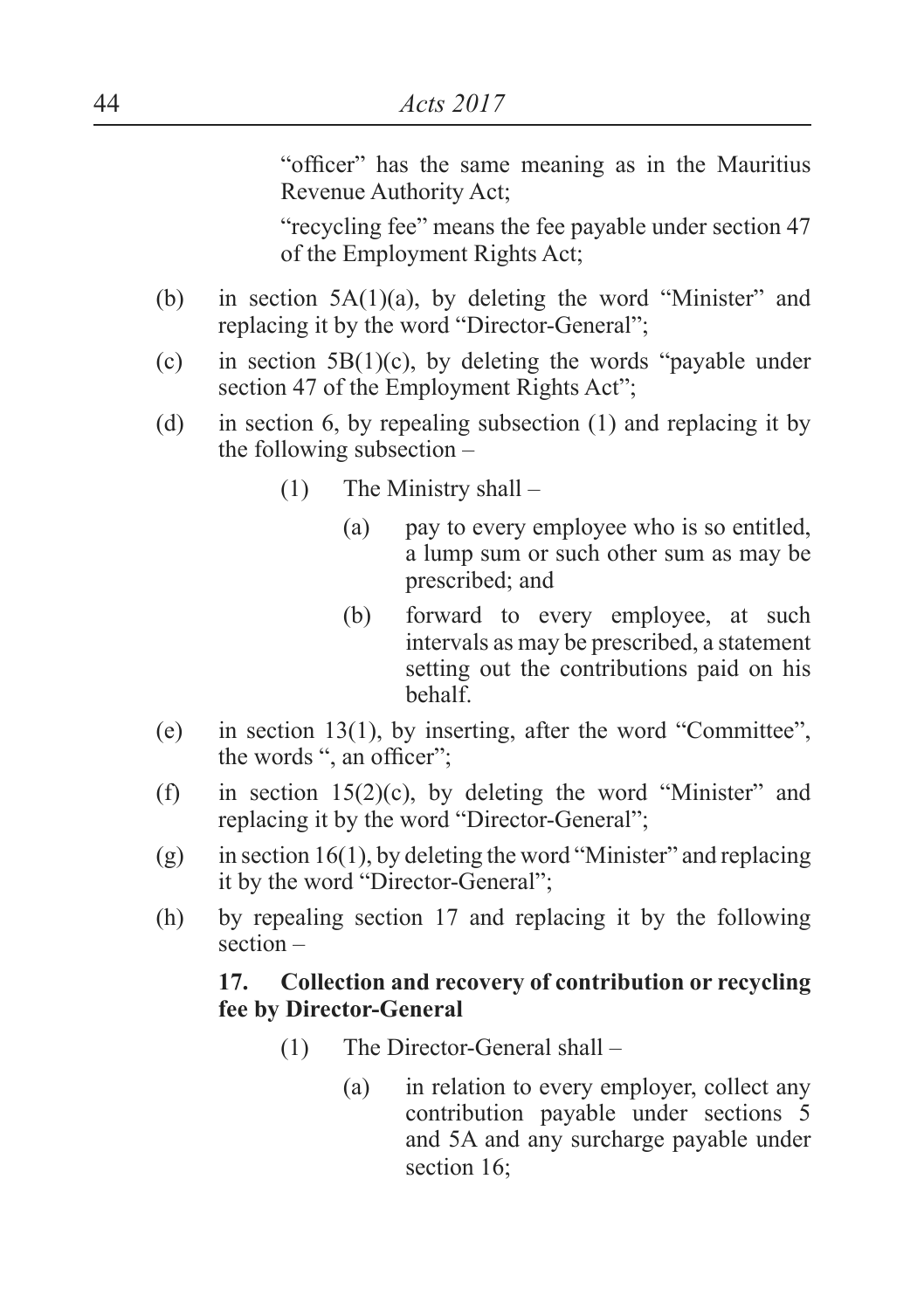- (b) where applicable, collect any recycling fee; and
- (c) enforce payment of, and recover, any contribution, including surcharge, or recycling fee in the same manner as income tax is recoverable under Part XI of the Income Tax Act.

(2) Notwithstanding section 3(3) of the Mauritius Revenue Authority Act, any contribution, including surcharge, or recycling fee collected by the Director-General shall be remitted to the Minister –

- (a) in case payment of the contribution, including surcharge, or recycling fee is made electronically, not later than 2 working days from the date of the payment; or
- (b) in any other case, not later than 10 working days after the end of the month in which payment of the contribution, including surcharge, or recycling fee is made.

(3) The Director-General shall, for the purposes of subsection (1), keep appropriate records to ascertain, in respect of every month or financial year, as the case may be –

- (a) the amount of contribution, including surcharge, or recycling fee collected from every employer;
- (b) the amount of contribution, including surcharge, or recycling fee remitted to the Minister, in respect of every employer; and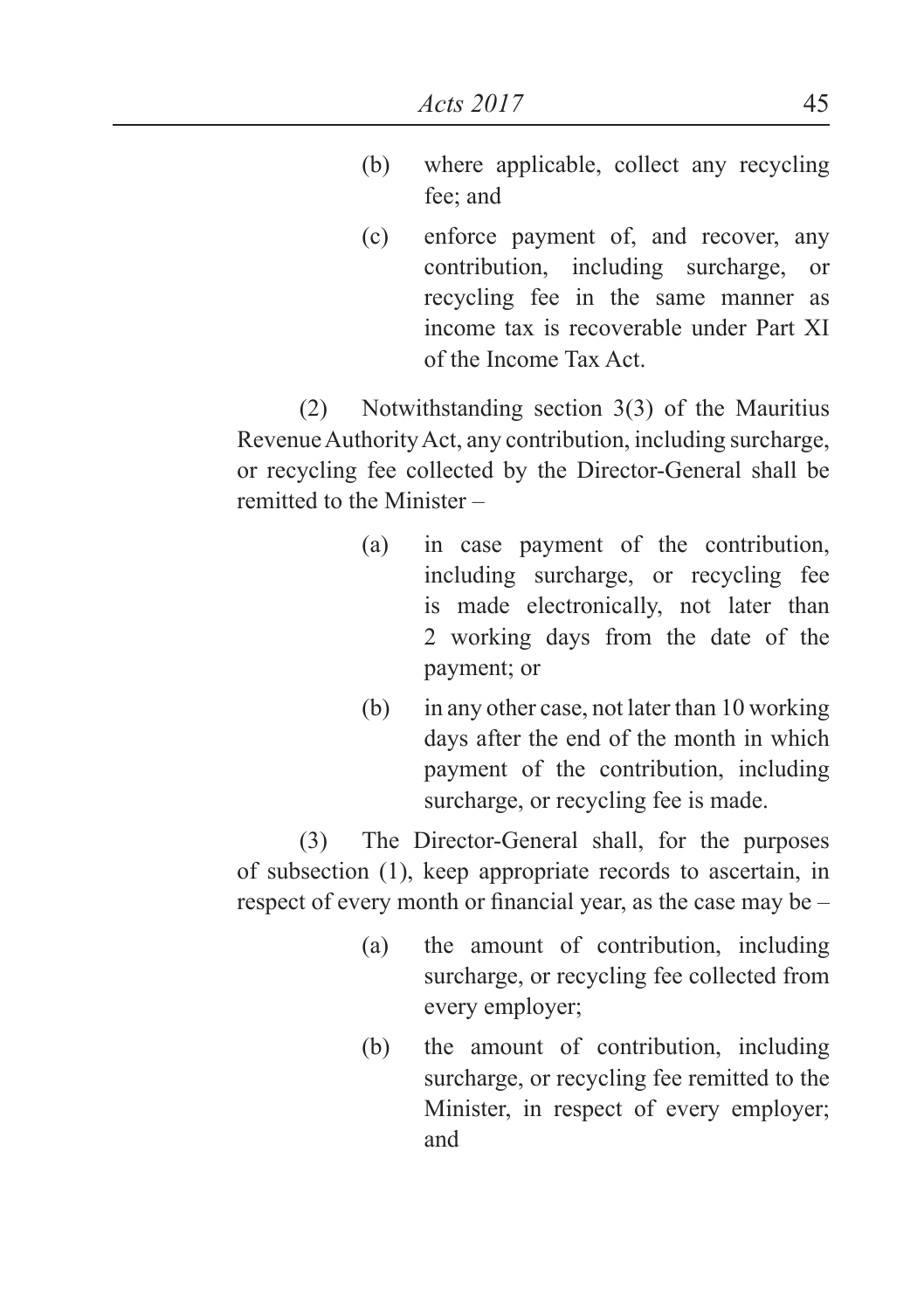(c) the amount of contribution, including surcharge, or recycling fee unpaid by every employer, as at the end of every month or financial year, as the case may be.

(4) The information kept under subsection (3) shall be forwarded by the Director-General to the Minister –

- (a) in case payment of the contribution, including surcharge, or recycling fee is made electronically, not later than 2 working days from the date of the payment; or
- (b) in any other case, not later than 10 working days after the end of the month in which payment of the contribution, including surcharge, or recycling fee is made.

(5) Any contribution, including surcharge, or recycling fee which has not been paid to the Minister in respect of any month shall, on the commencement of this section, be due to the Director-General.

- (i) in sections 19 and 20, by inserting, after the words "Permanent Secretary", the words "or Director-General, as the case may be,";
- $(i)$  in section 21(3), by inserting, after the word "Minister", the words "or Director-General";
- (k) in section 22, by inserting, after the words "Permanent Secretary" wherever they appear, the words "or Director-General";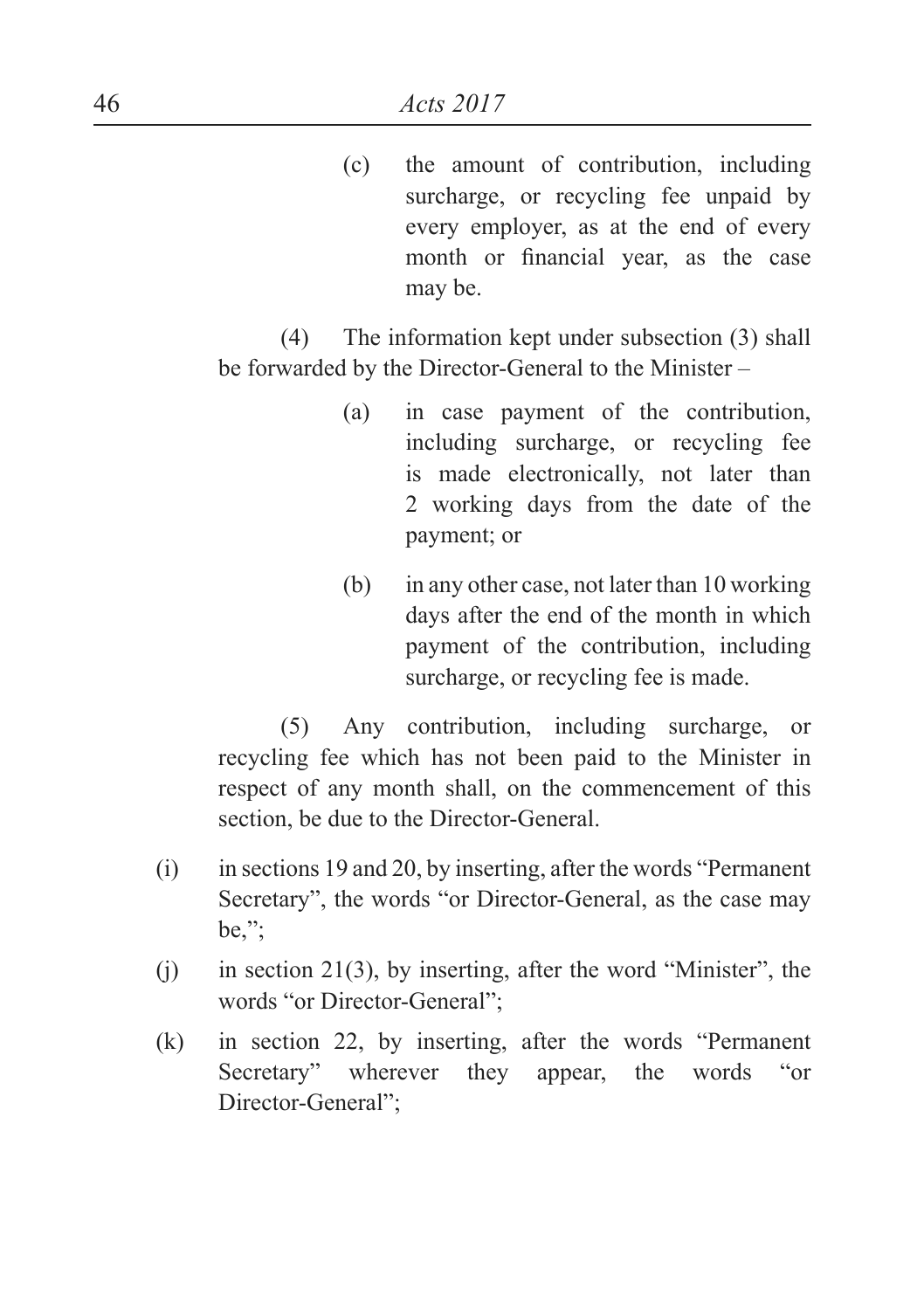### **22. Notaries Act amended**

The Notaries Act is amended –

- (a) in section  $9 -$ 
	- $(i)$  in subsection  $(1)$ , by inserting, after paragraph  $(a)$ , the following new paragraph –

(aa) Every notary shall submit to the Registrar-General, for registration, transcription or inscription, the notarial deed, and, where applicable, the appropriate form set out in the Sixth Schedule to the Transcription and Mortgage Act, duly filled in.

(ii) in subsection (3), by inserting, after paragraph (a), the following new paragraph –

> (aa) The notary shall deliver, to the party to the deed, a certified copy or an authenticated copy of the deed "*expédition*", within 8 days from the date of the registration of the deed with the Registrar-General.

(b) in section 21(2), by deleting the words "20 days" and replacing them by the words "8 days from the date of registration".

### **23. Plant Protection Act amended**

The Plant Protection Act is amended –

- (a) in section  $19(1)$ 
	- (i) by repealing paragraph (b) and replacing it by the following paragraph –

(b) The NPPO shall, not later than 5 working days from the date of receipt of an application and on being satisfied that the requirements of the guidelines have been fulfilled, issue a plant import permit.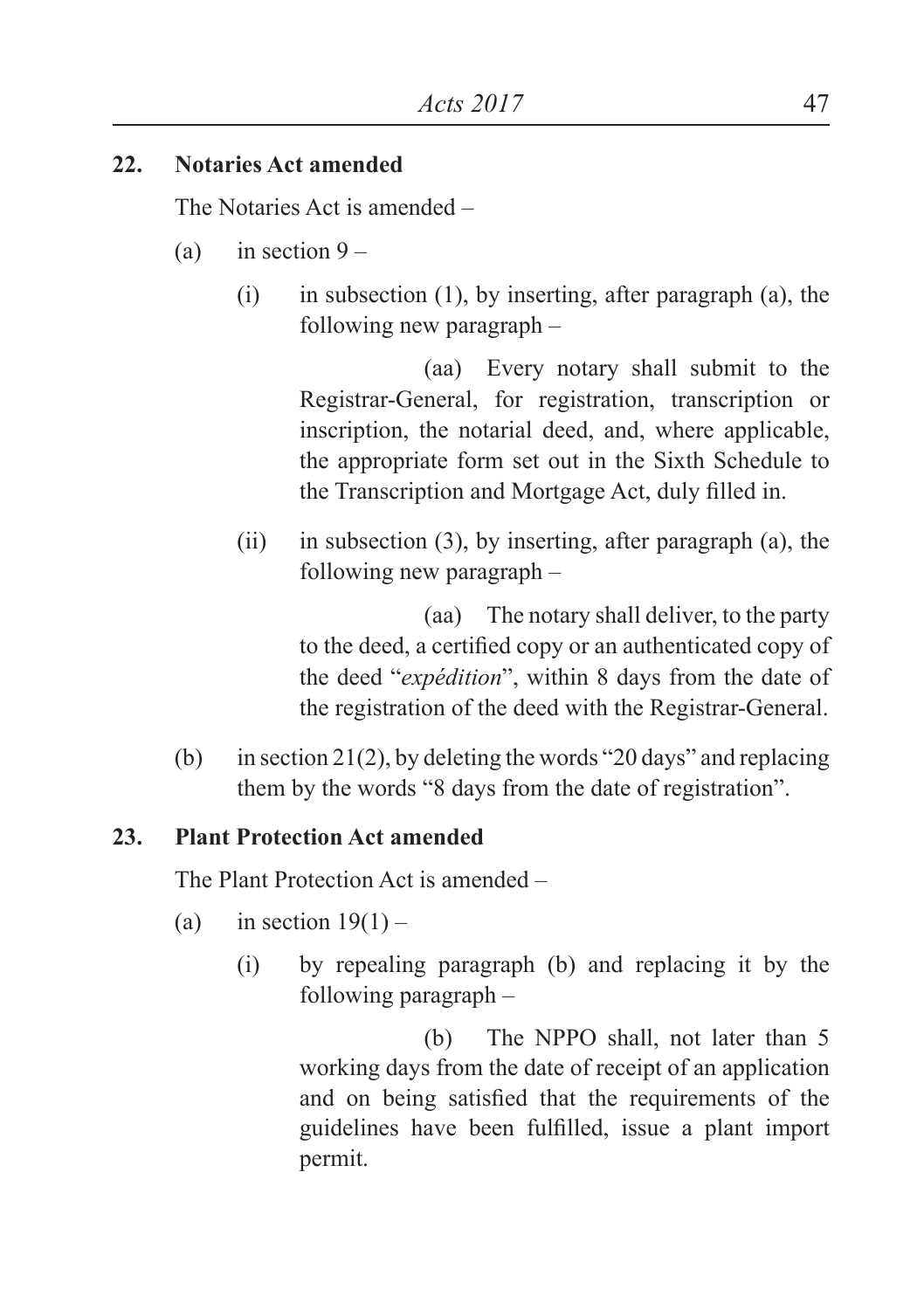- (ii) in paragraph (d), by deleting the words ", the issue of a plant import permit and payment of the prescribed fee" and replacing them by the words "and the issue of a plant import permit";
- (b) in section 20(1), by deleting the word "shall" and replacing it by the word "may".

#### **24. Registration Duty Act amended**

The Registration Duty Act is amended –

(a) in section 2, by inserting, in the appropriate alphabetical order, the following new definitions –

"Deed" has the same meaning as in section 3B of the Transcription and Mortgage Act;

"summary" has the same meaning as in section 3B of the Transcription and Mortgage Act;

(b) in section 36, by inserting, after subsection (2), the following new subsection –

(2A) No Deed shall be registered unless it is accompanied by a summary, duly filled in.

- (c) in the First Schedule, in Part III, by adding the following new item –
	- 37. Any deed witnessing the lease of
		- (a) land, provided that the lessee uses the land to construct a building for use primarily as a warehouse; or
		- (b) land on which there is a building, provided that the lessee uses the building primarily as a warehouse,

as the Board of Investment may certify.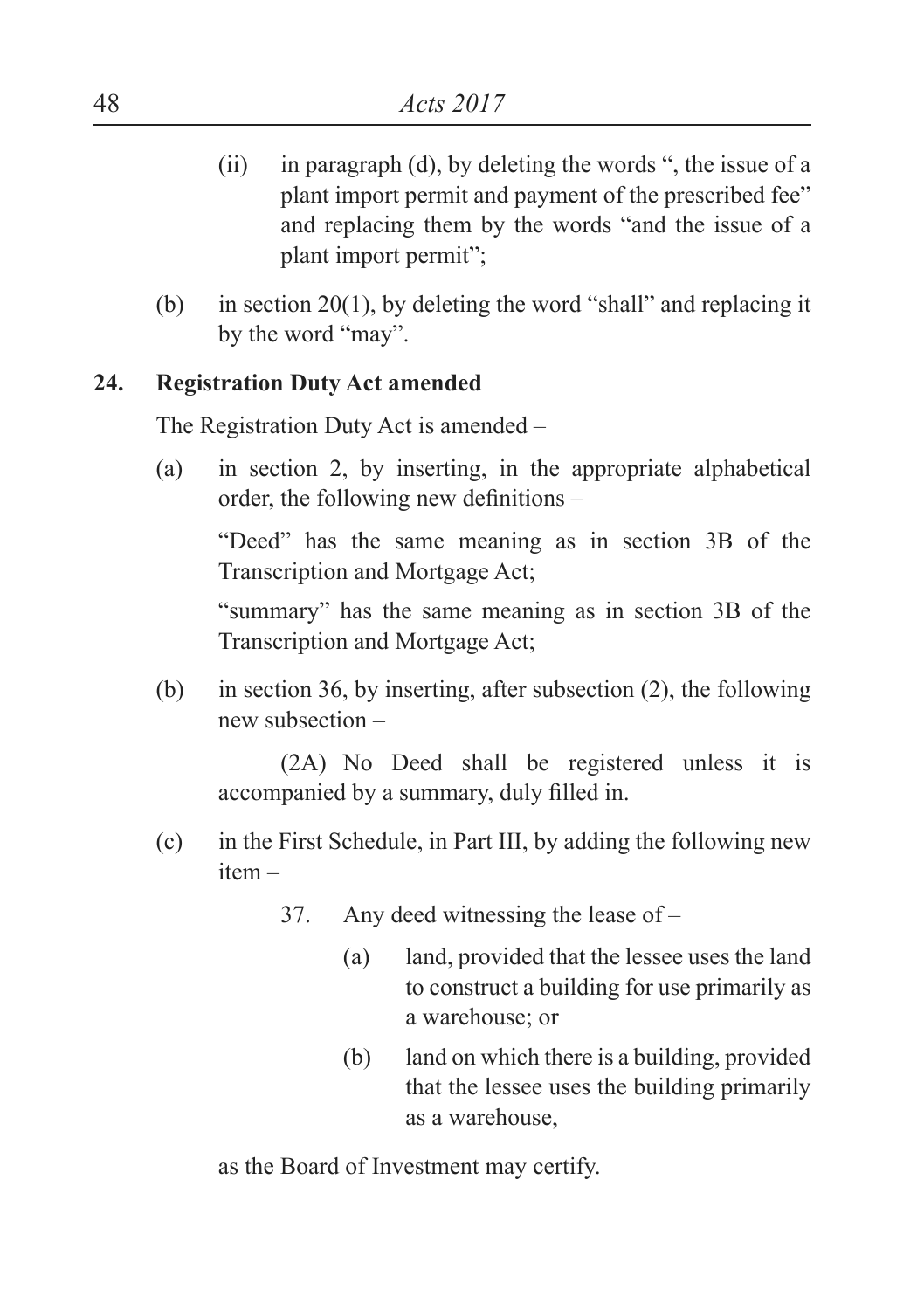### **25. Sale of Immovable Property Act amended**

The Sale of Immovable Property Act is amended, in section 7, by adding the following new subsection, the existing provision being numbered as subsection (1) –

(2) The memorandum of seizure shall be accompanied by the appropriate summary specified in the Sixth Schedule to the Transcription and Mortgage Act, duly filled in.

### **26. Sugar Industry Efficiency Act amended**

The Sugar Industry Efficiency Act is amended, in the Fourth Schedule –

- (a) by deleting items 3 and 4;
- (b) in item 5, by deleting the words "State Land Development Company Ltd" and replacing them by the words "Landscope (Mauritius) Ltd";
- (c) by adding the following new items
	- 9. The State Investment Corporation Ltd.
	- 10. The Mauritius Multisports Infrastructure Ltd.

### **27. Transcription and Mortgage Act amended**

The Transcription and Mortgage Act is amended –

- (a) in section 2, in the definition of "MIPD", by inserting, after the word "document", the words "and every summary submitted under section 3B";
- (b) by inserting, after section 3A, the following new section  $-$

### **3B. Submission of summary**

(1) Every Deed presented for registration and transcription or inscription shall be accompanied by a summary, duly filled in.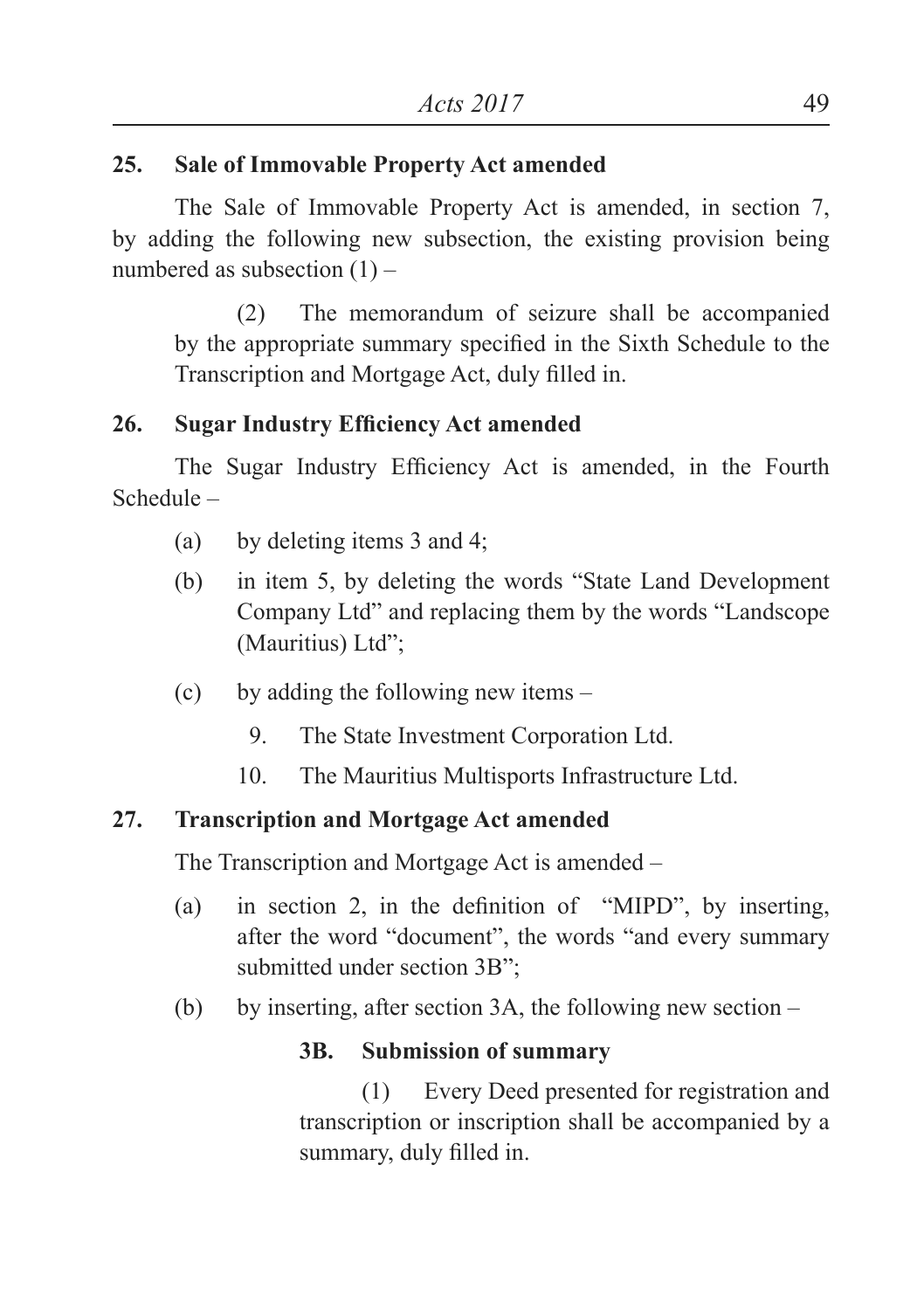- $(2)$  In this section
	- (a) "Deed" means any deed witnessing
		- (i) the sale or transfer of an immovable property;
		- (ii) a mortgage or a charge;
		- (iii) a lease;
		- (iv) a *crédit-bail*; or
		- (v) a seizure;
	- (b) "summary", in respect of a Deed, means the appropriate form set out in the Sixth Schedule.
- (c) by adding the Sixth Schedule set out in the Second Schedule to this Act.

#### **28. Commencement**

(1) Sections 5, 8, 9, 17, 20 and 21 shall come into operation on a date to be fixed by Proclamation.

(2) Section 26(a) and (b) shall be deemed to have come into operation on 1 December 2016.

Passed by the National Assembly on the sixteenth day of May two thousand and seventeen.

 $\mathcal{L}$  , we have the set of the set of the set of the set of the set of the set of the set of the set of the set of the set of the set of the set of the set of the set of the set of the set of the set of the set of the

 **Bibi Safeena Lotun (Mrs)** *Clerk of the National Assembly*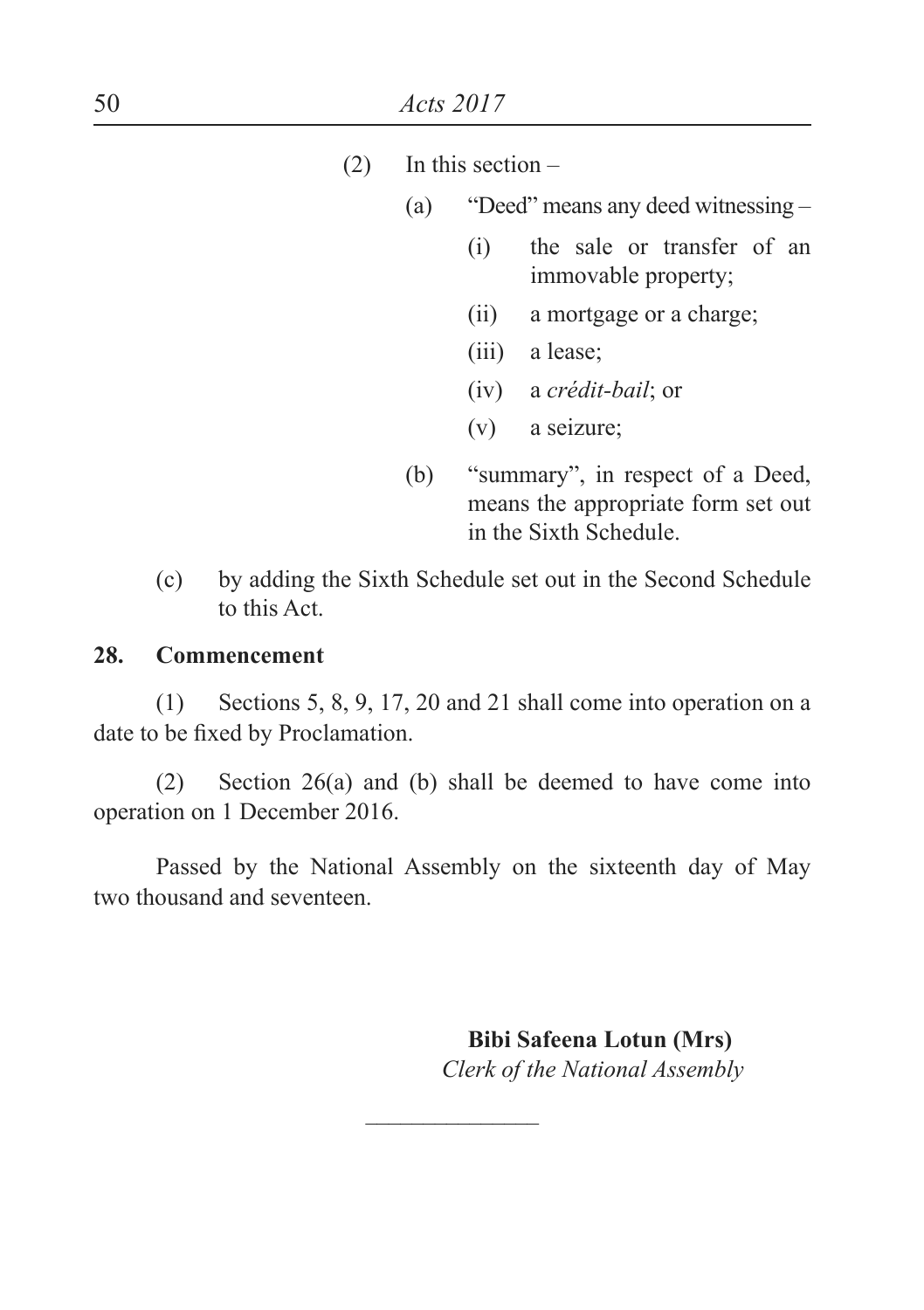## **FIRST SCHEDULE**  [Section 18(e)]

#### **SCHEDULE**

### [Section 21A]

### **CONTROLLED GOODS**

| <b>HS Code</b>                                                                          | Description of<br>goods                                                                                                                                                                                     | Conditions under which the goods should be<br>imported                                                                                                                                                                                                                                                                                                                                                                                                                                      |
|-----------------------------------------------------------------------------------------|-------------------------------------------------------------------------------------------------------------------------------------------------------------------------------------------------------------|---------------------------------------------------------------------------------------------------------------------------------------------------------------------------------------------------------------------------------------------------------------------------------------------------------------------------------------------------------------------------------------------------------------------------------------------------------------------------------------------|
| $\left.\begin{array}{c} \textbf{2523.21.00} \\ \textbf{2523.29.00} \end{array}\right\}$ | Cement                                                                                                                                                                                                      | Shall comply with MS 36-1:2006.                                                                                                                                                                                                                                                                                                                                                                                                                                                             |
| 3917.31.00 -                                                                            | Tubes and<br>hoses (other<br>than tubes and<br>hoses<br>consisting of<br>a metal<br>reinforcement)<br>for connecting<br>liquefied<br>petroleum<br>gas $(LPG)$<br>cylinders to<br>domestic gas<br>appliances | Shall indelibly bear at each interval of not more than<br>50 centimetres the following inscriptions -<br>(a) the mark of a national standards of a<br>country of origin;<br>the identity of the manufacturer<br>(b)<br>and<br>the country of origin;<br>the date limit for use.<br>(c)<br>A valid certificate of conformity with national<br>standards of the country of origin, issued by a<br>recognised body, shall be submitted to Ministry prior<br>to importation of tubes and hoses. |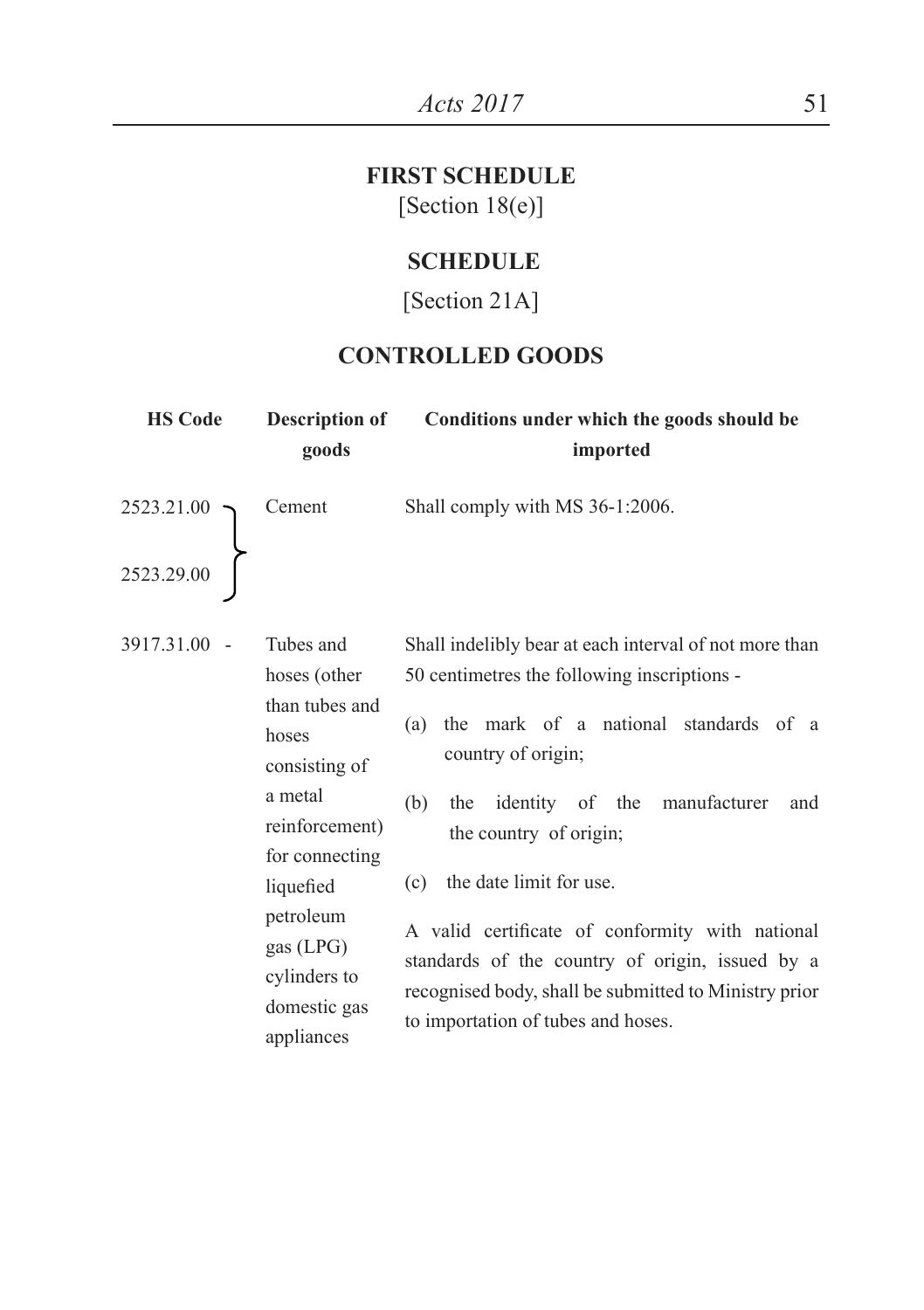### **FIRST SCHEDULE -** *Continued*

| <b>HS Code</b>                                                                                                               |                | <b>Description of</b><br>goods                                                                                                                                                                      | Conditions under which the goods should be<br>imported                                                                                                                                                      |       |                  |                |              |                     |      |            |
|------------------------------------------------------------------------------------------------------------------------------|----------------|-----------------------------------------------------------------------------------------------------------------------------------------------------------------------------------------------------|-------------------------------------------------------------------------------------------------------------------------------------------------------------------------------------------------------------|-------|------------------|----------------|--------------|---------------------|------|------------|
| 6506.10.10                                                                                                                   | $\overline{a}$ | Motor-cyclists'<br>helmets<br>(crash helmets)                                                                                                                                                       | Each helmet shall be indelibly and clearly marked<br>with the certification mark issued either by the<br>national Bureau of standards or by a recognised<br>standards institution in the country of origin. |       |                  |                |              |                     |      |            |
| 8407.21.10<br>Outboard<br>motors (above<br>8407.21.20<br>15 HP)<br>8407.21.90<br>(imported by<br>traders other<br>than those |                | (1) Exhaust emission requirements<br>Shall be designed, constructed and assembled so that<br>when in normal use, emissions shall not exceed the<br>limit values obtained from the following table – |                                                                                                                                                                                                             |       |                  |                |              |                     |      |            |
|                                                                                                                              |                | imported on                                                                                                                                                                                         | <b>Type</b>                                                                                                                                                                                                 |       | Carbon monoxide  |                |              | <b>Hydrocarbons</b> |      | Nitrogen   |
|                                                                                                                              |                | account of<br>the Police                                                                                                                                                                            |                                                                                                                                                                                                             |       | $CO = A + B/PNn$ |                |              | $HC = A + B/PNn$    |      | Oxides     |
|                                                                                                                              |                | department)                                                                                                                                                                                         |                                                                                                                                                                                                             | A     | B                | $\mathbf{n}$   | $\mathbf{A}$ | B                   | n    | <b>NOx</b> |
|                                                                                                                              |                |                                                                                                                                                                                                     | Two-stroke<br>spark<br>ignition                                                                                                                                                                             | 1500  | 6000             | 1 <sub>0</sub> | 60           | 50.0                | 0.75 | 15.0       |
|                                                                                                                              |                |                                                                                                                                                                                                     | Four-<br>stroke<br>spark<br>ignition                                                                                                                                                                        | 150.0 | 600.0            | 1.0            | 6.0          | 50.0                | 0.75 | 15.0       |
|                                                                                                                              |                |                                                                                                                                                                                                     | Compression<br>ignition                                                                                                                                                                                     | 5.0   | $\overline{0}$   | $\mathbf{0}$   | 1.5          | 2.0                 | 6.0  | 9.8        |

Where A, B and n are constants in accordance with the table, PN is the rated engine power in kW and the exhaust emissions are measured in accordance with the harmonised standards.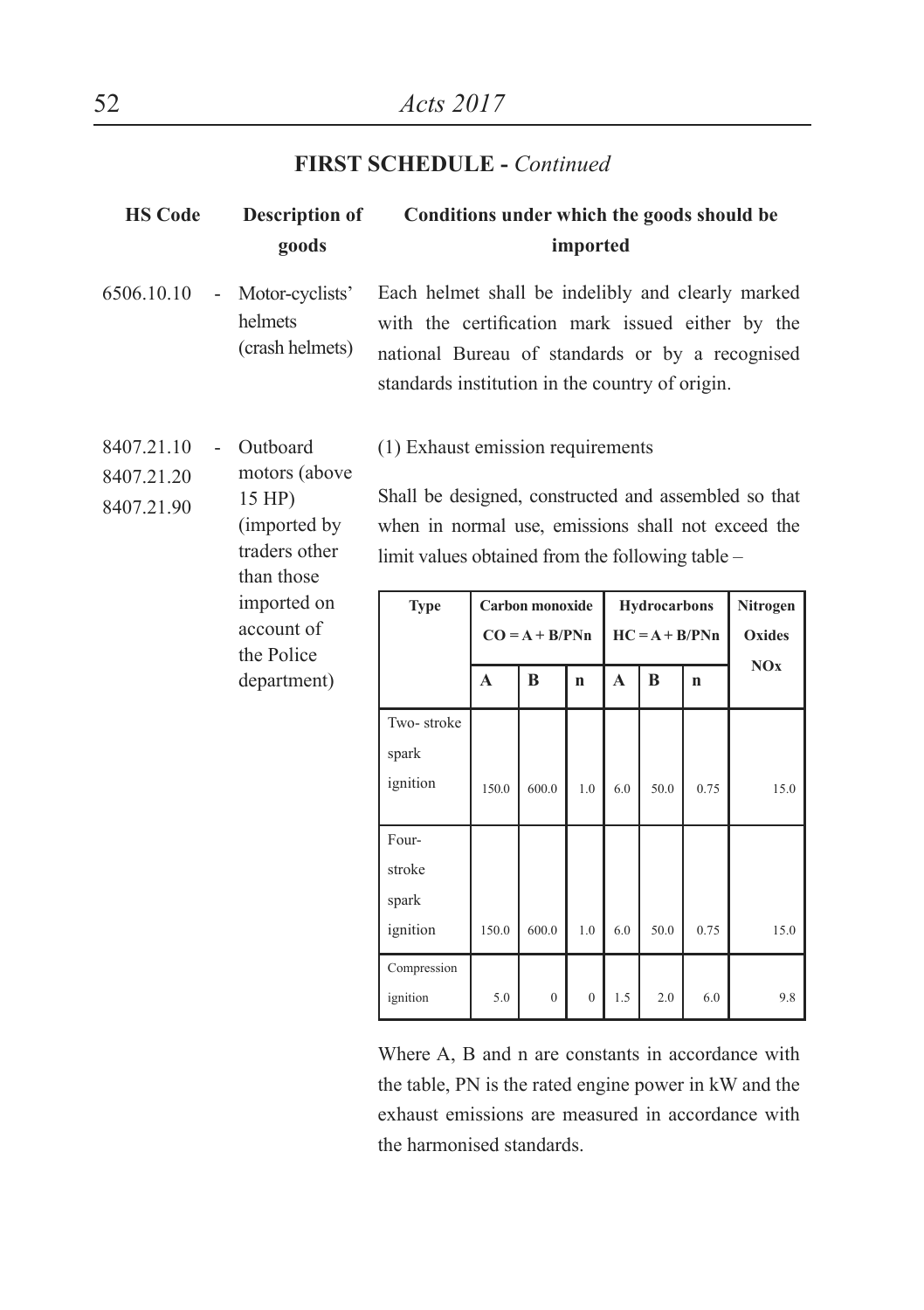#### **FIRST SCHEDULE -** *Continued*

#### **HS Code Description of goods Conditions under which the goods should be imported**

#### (2) Noise emission requirements

Craft/boat with outboard motor shall be designed, constructed and assembled so that the noise emissions shall not exceed the limit values in the following table -

| Single engine<br>power in kW          | <b>Maximum sound pressure</b><br>$level = LpASmax$ In dB |
|---------------------------------------|----------------------------------------------------------|
| 11 <pn≤40< td=""><td>72</td></pn≤40<> | 72                                                       |
| PN>40                                 |                                                          |

Where  $PN$  = rated engine power in kW at rated speed and LpASmax = maximum sound pressure level in dB

84.81 - Low pressure, non-adjustable regulators for use with butane and liquefied petroleum gas (LPG) specifications

- (1) A recent certificate of conformity to MS 147:2008 or EN 12864 or its equivalent issued by an accredited laboratory shall be submitted.
- (2) A certificate from the Mauritius Standards Bureau certifying compliance with the standard referred to in paragraph (1) shall be obtained prior to the clearance of the goods from Customs.
- (3) A sample of the item shall be submitted for the examination by the Mauritius Standards Bureau or any accredited laboratory prior to the clearance of the goods from Customs.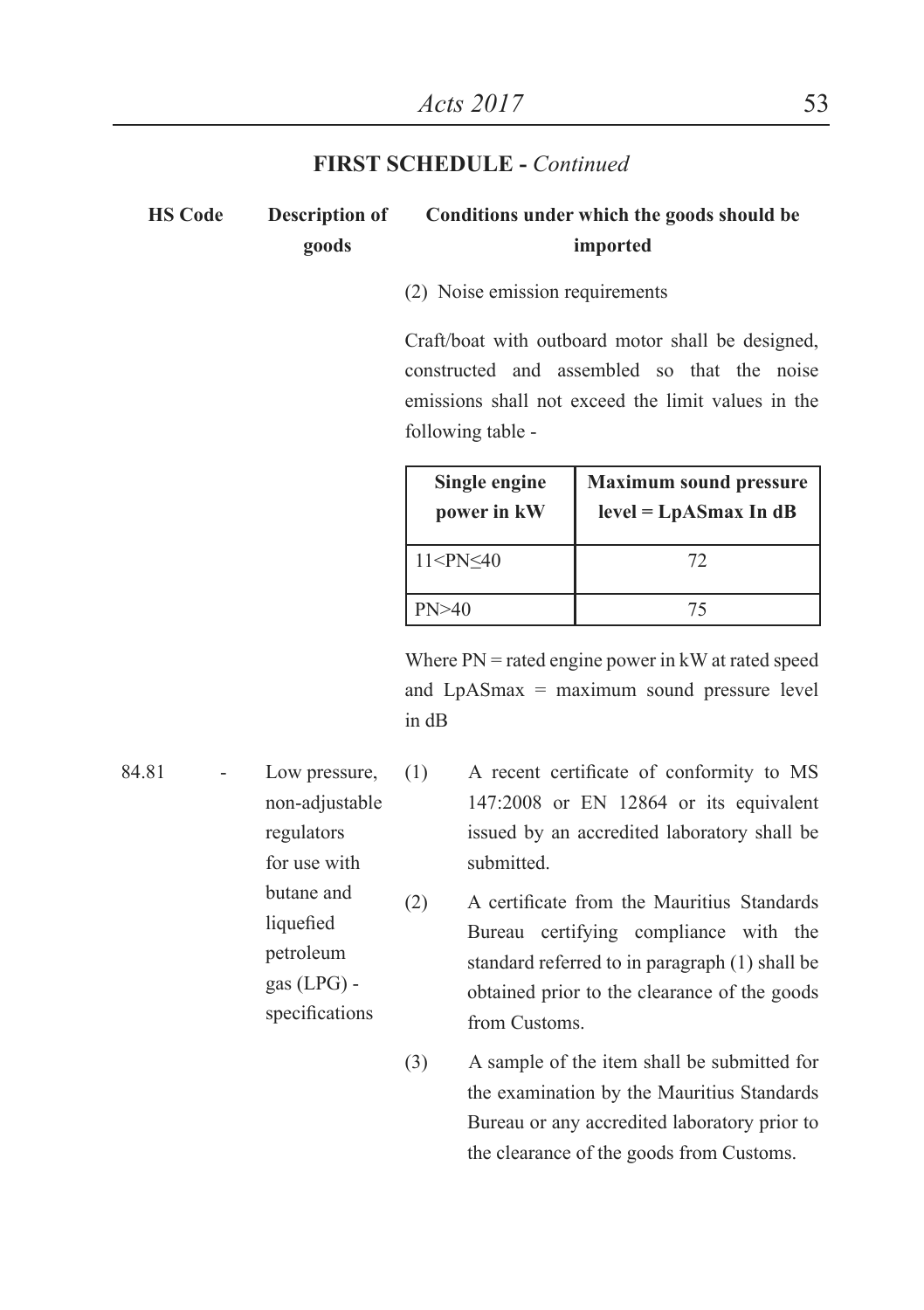## **FIRST SCHEDULE -** *Continued*

| <b>HS Code</b> | <b>Description of</b><br>goods                                                       |     | Conditions under which the goods should be<br>imported                                                                                                                                                 |
|----------------|--------------------------------------------------------------------------------------|-----|--------------------------------------------------------------------------------------------------------------------------------------------------------------------------------------------------------|
| $8516.10.00 -$ | Electric water heaters<br>and immersion<br>heaters and parts<br>thereof              | (1) | Shall comply with the international<br>standards IEC 60335-1, IEC 60335-2-21,<br>IEC 60335-2-35 or any other equivalent<br>standard.                                                                   |
|                |                                                                                      | (2) | A certificate from the Mauritius Standards<br>Bureau attesting compliance with the<br>standards referred to in paragraph (a)<br>shall be obtained prior to the clearance<br>of the goods from Customs. |
| 8536.20.00 -   | Automatic circuit<br>breakers with<br>residual current<br>devices $\leq 1000$ V      | (1) | Shall comply with the international<br>standards BS EN 61008, BS EN 61009,<br>IEC 61008 or IEC 61009 or any other<br>equivalent standard.                                                              |
| $8536.50.10 -$ | Residual current<br>switches<br>$<$ 1000 V<br><i>(interrupteur)</i><br>différentiel) | (2) | A certificate from the Mauritius Standards<br>Bureau attesting compliance with the<br>standards referred to in paragraph (a)<br>shall be obtained prior to the clearance<br>of the goods from Customs. |
| 8536.90.10 -   | Leakage modules<br>$<$ 1000 V                                                        |     |                                                                                                                                                                                                        |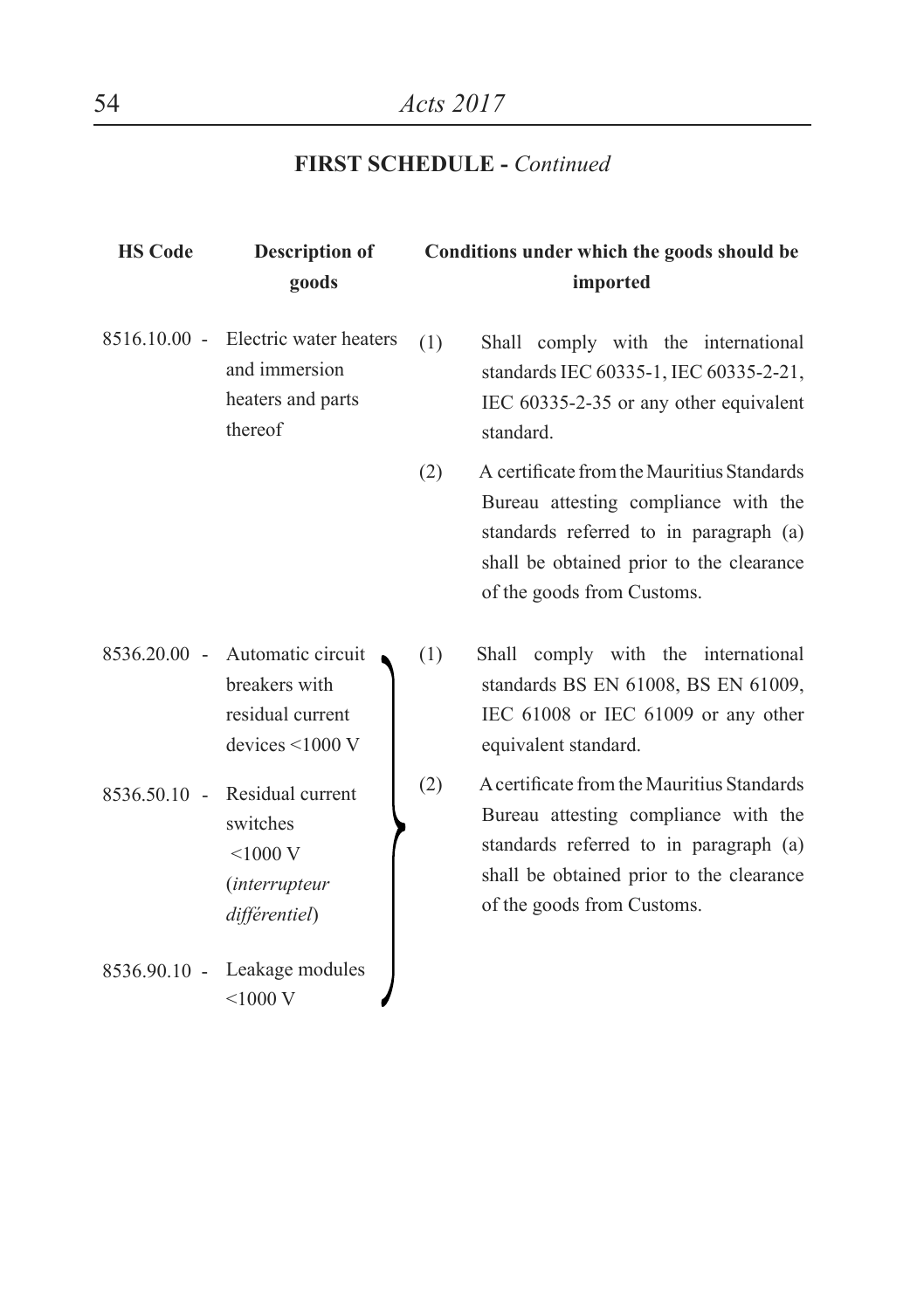| <b>HS Code</b> | <b>Description of</b><br>goods                              | Conditions under which the goods should be<br>imported                                                                                                                                                               |
|----------------|-------------------------------------------------------------|----------------------------------------------------------------------------------------------------------------------------------------------------------------------------------------------------------------------|
| 85.44          | Electric cables<br>insulated with plastic<br>materials      | Shall comply with MS 17 and MS 113.                                                                                                                                                                                  |
|                | Armoured electric<br>cables                                 | Shall comply with MS 101.                                                                                                                                                                                            |
| $9613.10.00 -$ | Pocket lighters,<br>gas fuelled, non-<br>refillable         | (1)<br>Shall comply with the international<br>standards ISO 9994 or any other<br>equivalent standard.                                                                                                                |
|                | 9613.20.00 - Pocket lighters,<br>gas fuelled,<br>refillable | (2)<br>A recent certificate of conformity with<br>the international standard ISO 9994 or<br>any other equivalent standard, should<br>be submitted to the Bureau prior to the<br>clearance of the goods from Customs. |

\_\_\_\_\_\_\_\_\_\_\_\_\_\_\_

#### **FIRST SCHEDULE -** *Continued*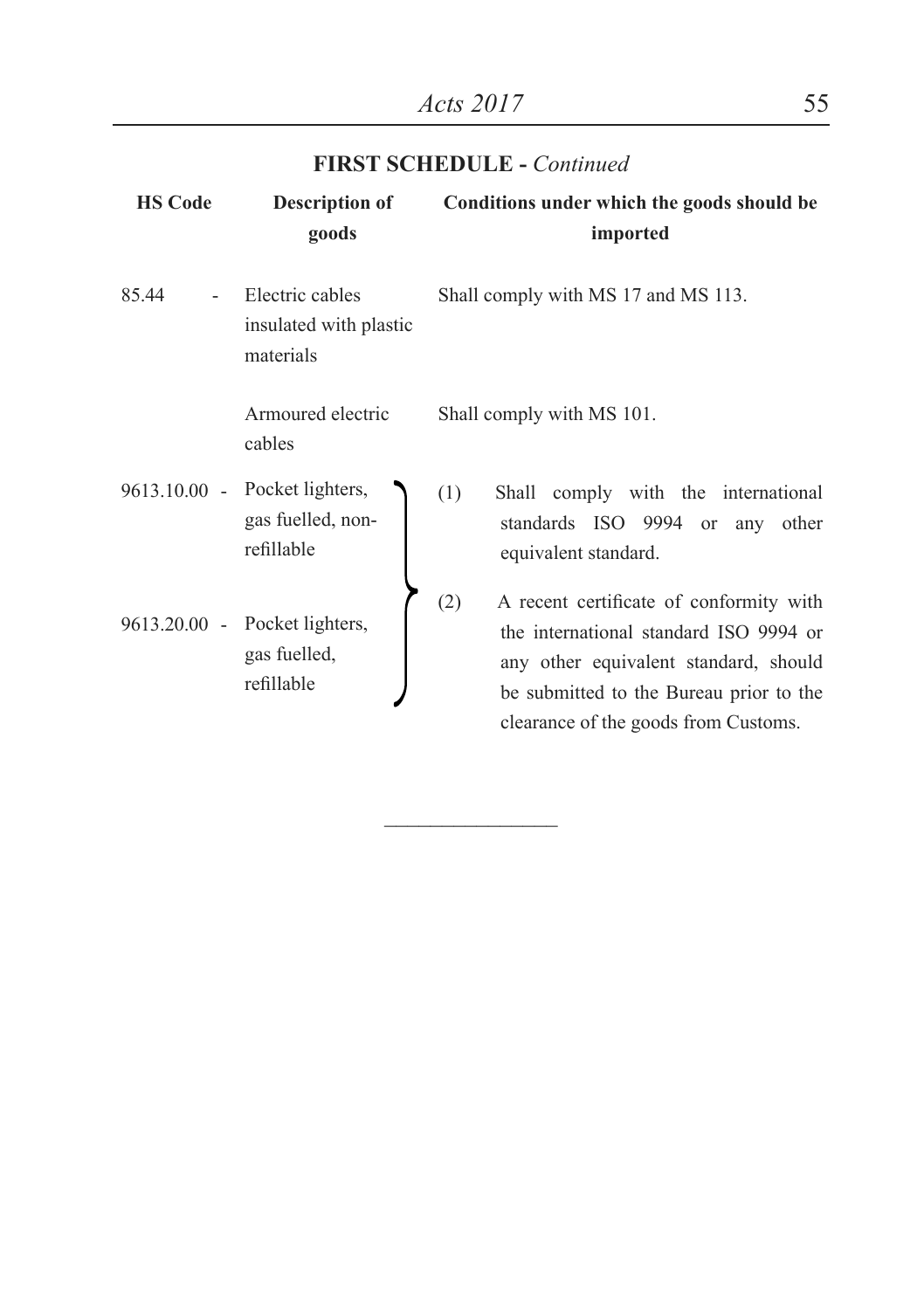### **SECOND SCHEDULE** [Section  $27(c)$ ]

**SIXTH SCHEDULE** [Section 3B]

### **SUMMARY**

| Summary Form A - sale/transfer of property   | For official use<br>only<br>Title no. $\dots$<br>Barcode |  |
|----------------------------------------------|----------------------------------------------------------|--|
|                                              | <b>Application details</b>                               |  |
| Nature of transaction                        |                                                          |  |
| Date of deed (dd/mm/yyyy)                    |                                                          |  |
| Name of notary                               |                                                          |  |
|                                              | Vendor's/transferor's details                            |  |
| Surname (in block letters)                   |                                                          |  |
| Name                                         |                                                          |  |
| Name of corporate body<br>(in block letters) |                                                          |  |
| NIC no./BRN                                  |                                                          |  |
| Address                                      |                                                          |  |
| (1) District                                 |                                                          |  |
| (2) Village/town                             |                                                          |  |
| $(3)$ Street                                 |                                                          |  |
|                                              |                                                          |  |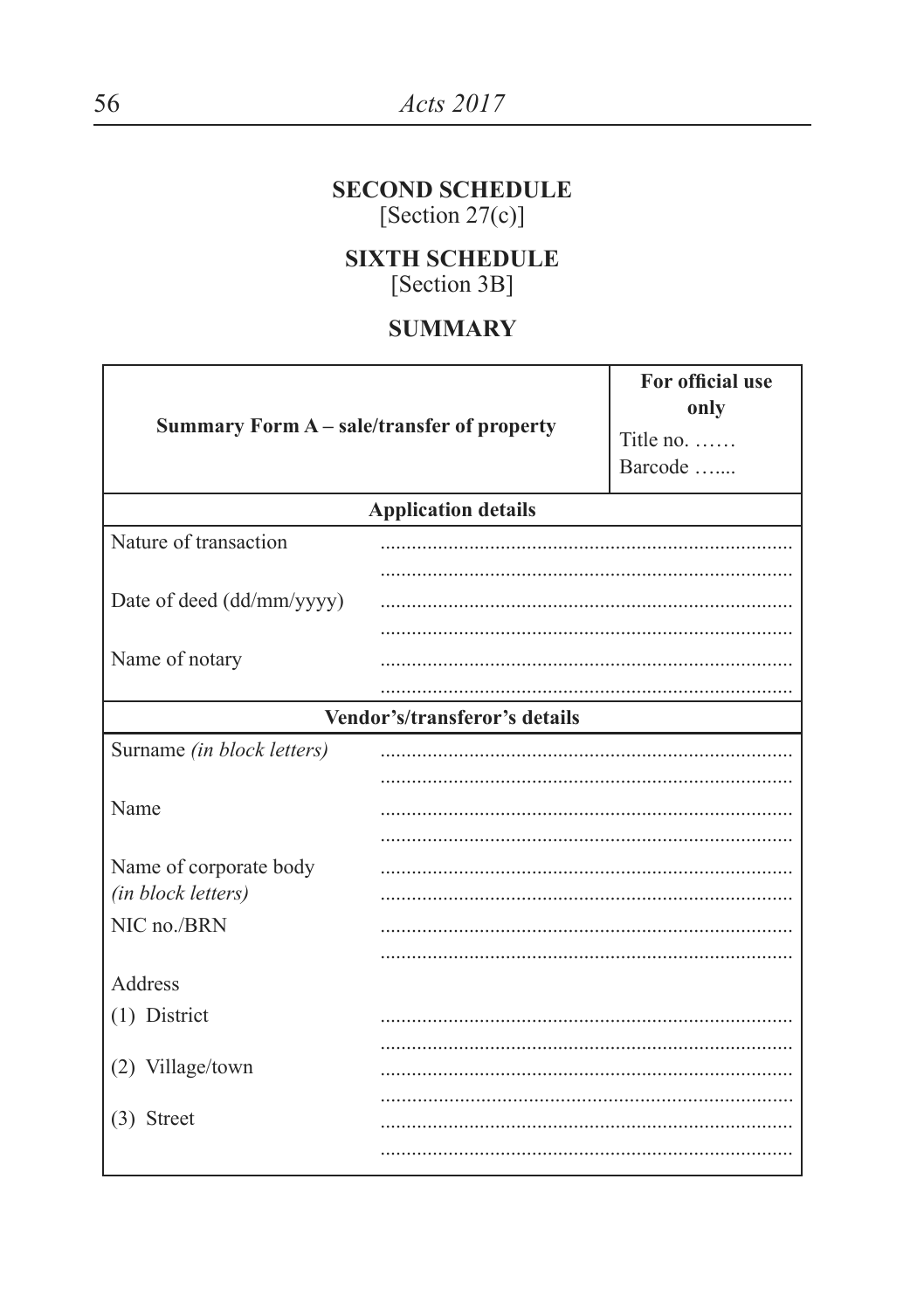| Summary Form A - sale/transfer of property | For official use<br>only<br>Title no.<br>Barcode |  |  |  |
|--------------------------------------------|--------------------------------------------------|--|--|--|
|                                            | Purchaser's/transferee's details                 |  |  |  |
| Surname (in block letters)                 |                                                  |  |  |  |
|                                            |                                                  |  |  |  |
| Name                                       |                                                  |  |  |  |
|                                            |                                                  |  |  |  |
| Name of corporate body                     |                                                  |  |  |  |
| (in block letters)                         |                                                  |  |  |  |
| NIC no./BRN                                |                                                  |  |  |  |
|                                            |                                                  |  |  |  |
| Address                                    |                                                  |  |  |  |
| $(1)$ District                             |                                                  |  |  |  |
|                                            |                                                  |  |  |  |
| (2) Village/town                           |                                                  |  |  |  |
| (3) Street                                 |                                                  |  |  |  |
|                                            |                                                  |  |  |  |
|                                            |                                                  |  |  |  |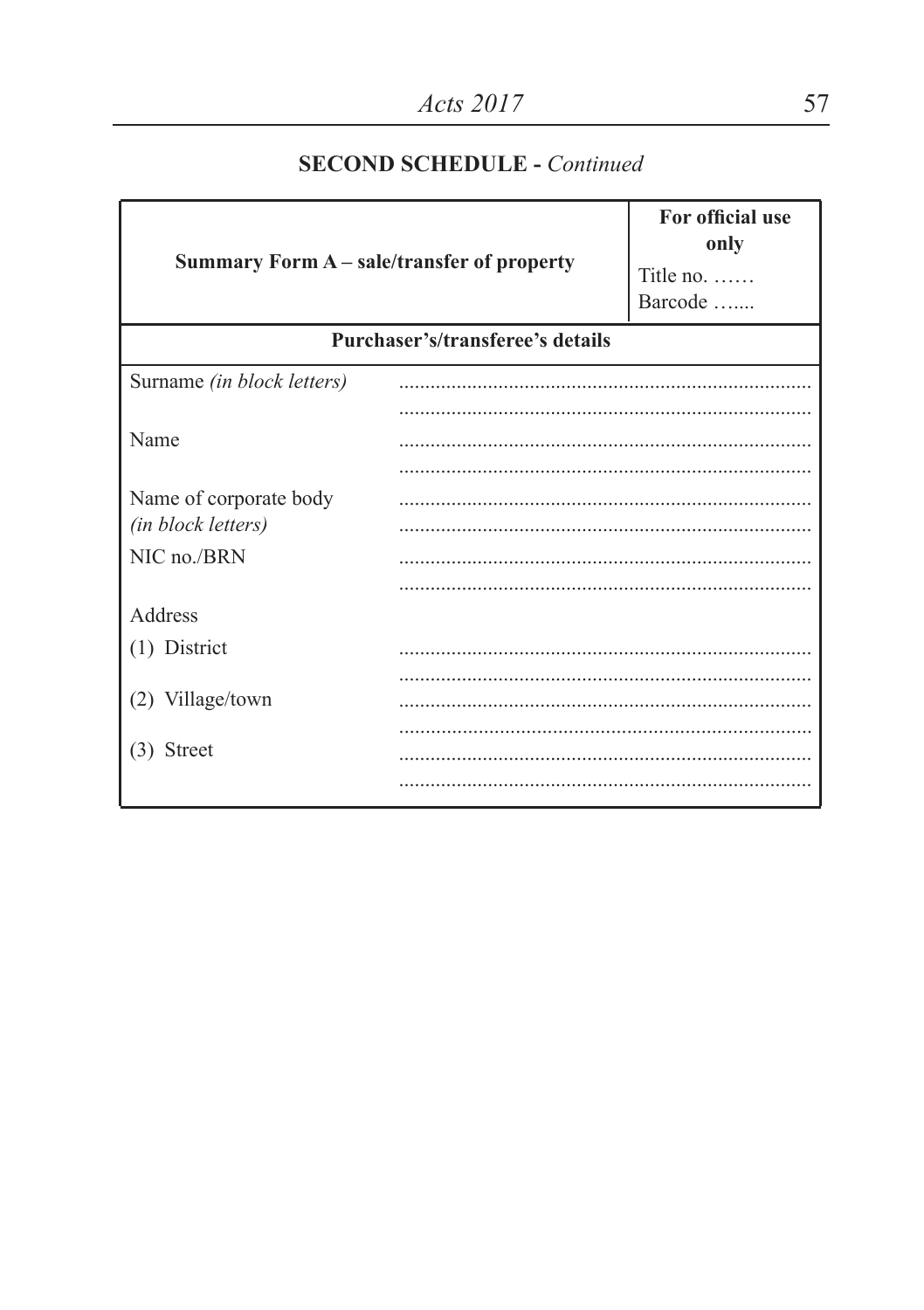| Summary Form A - sale/transfer of property    |                         | For official use<br>only |  |  |
|-----------------------------------------------|-------------------------|--------------------------|--|--|
|                                               |                         | Title no.                |  |  |
|                                               |                         | Barcode                  |  |  |
|                                               | <b>Property details</b> |                          |  |  |
| Extent of property $(m^2)$                    |                         |                          |  |  |
|                                               | PIN FOR THE THEFT       |                          |  |  |
| Property description                          |                         | .                        |  |  |
|                                               |                         |                          |  |  |
| Property Address                              |                         |                          |  |  |
| (1) District                                  |                         |                          |  |  |
|                                               |                         |                          |  |  |
| (2) Village/town                              |                         |                          |  |  |
| $(3)$ Street                                  |                         |                          |  |  |
|                                               |                         |                          |  |  |
|                                               | Value of property       |                          |  |  |
|                                               |                         |                          |  |  |
| Value of property<br>(consideration declared) |                         |                          |  |  |
|                                               |                         |                          |  |  |
| Real value of property                        |                         |                          |  |  |
|                                               |                         |                          |  |  |
| <b>Situation hypothecaire</b>                 |                         |                          |  |  |
|                                               |                         |                          |  |  |
|                                               |                         |                          |  |  |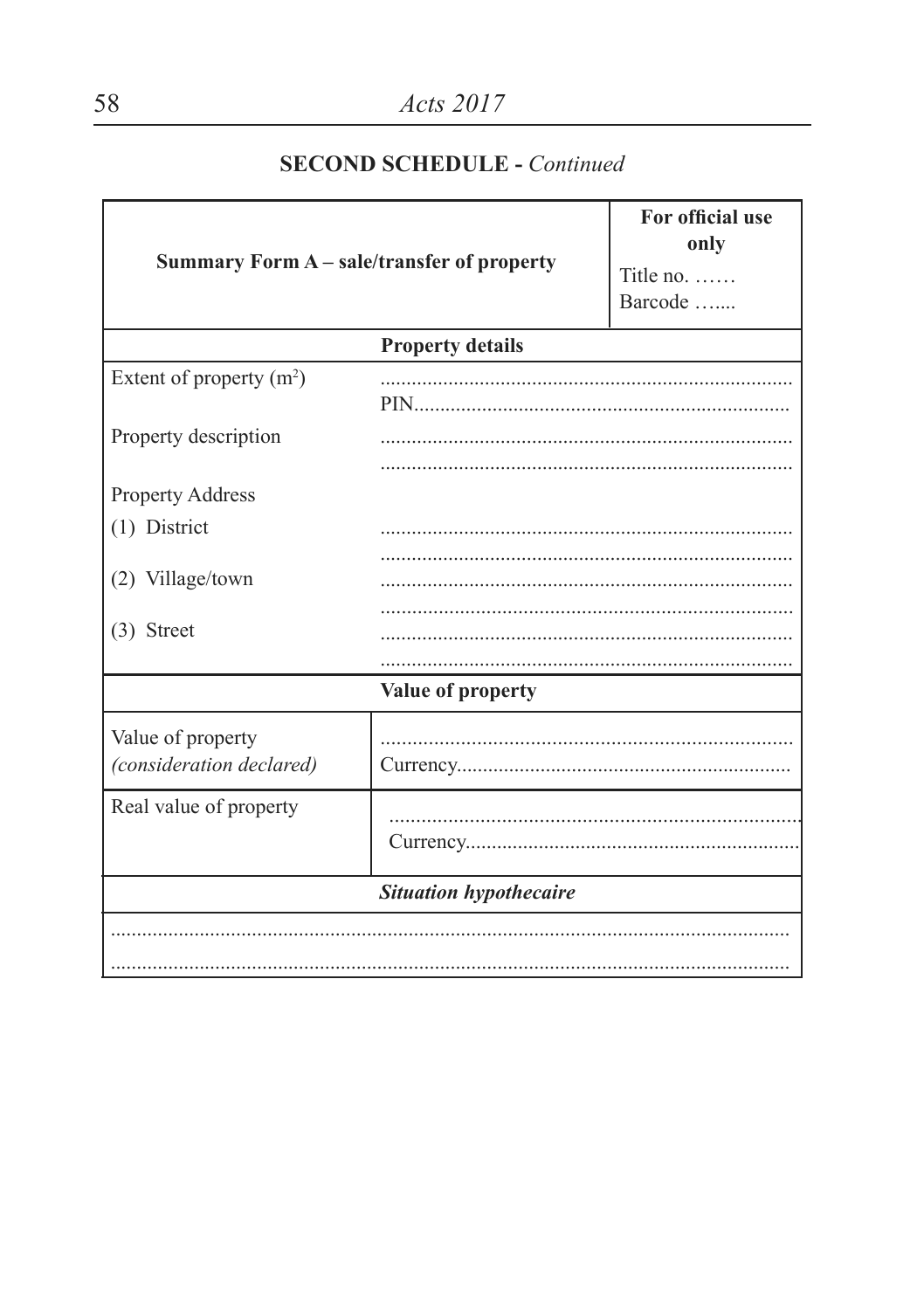| Summary Form A - sale/transfer of property |  | For official use only<br>Title no.<br>Barcode       |           |
|--------------------------------------------|--|-----------------------------------------------------|-----------|
|                                            |  | Subrogation/loan on the property purchased (if any) |           |
| Name of creditor<br>(in block letters)     |  |                                                     |           |
| NIC no./BRN                                |  |                                                     |           |
| Address                                    |  |                                                     |           |
| (1) District                               |  |                                                     |           |
| (2) Village/town                           |  |                                                     |           |
| (3) Street                                 |  |                                                     |           |
| Amount of loan                             |  |                                                     |           |
| Date of settlement of loan                 |  |                                                     |           |
| Date                                       |  |                                                     | Signature |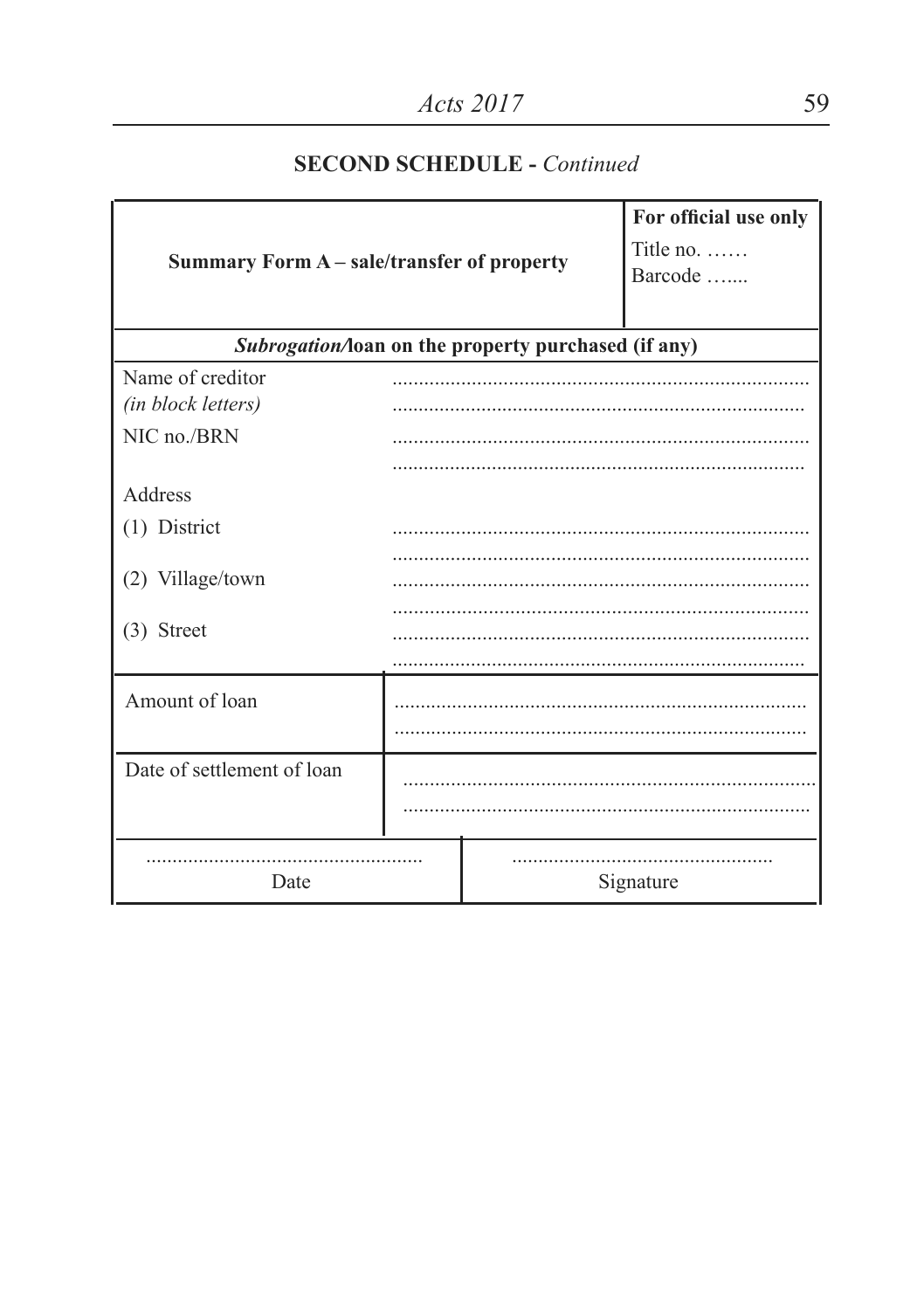| <b>Summary Form B-</b><br>Mortgage deeds/instrument of charges |                            | For official use<br>only<br>Title no.<br>Barcode |
|----------------------------------------------------------------|----------------------------|--------------------------------------------------|
|                                                                | <b>Application details</b> |                                                  |
| Nature of transaction                                          |                            |                                                  |
| Date of deed (dd/mm/yyyy)                                      |                            |                                                  |
| Name of notary/financial                                       |                            |                                                  |
| institution:                                                   |                            |                                                  |
|                                                                | <b>Creditor's details</b>  |                                                  |
| Name of corporate body<br>(in block letters)                   |                            |                                                  |
| Surname<br>(in block letters)                                  |                            |                                                  |
| Name                                                           |                            |                                                  |
| NIC no./BRN                                                    |                            |                                                  |
| Address                                                        |                            |                                                  |
| (1) District                                                   |                            |                                                  |
| (2) Village/town                                               |                            |                                                  |
| $(3)$ Street                                                   |                            |                                                  |
|                                                                |                            |                                                  |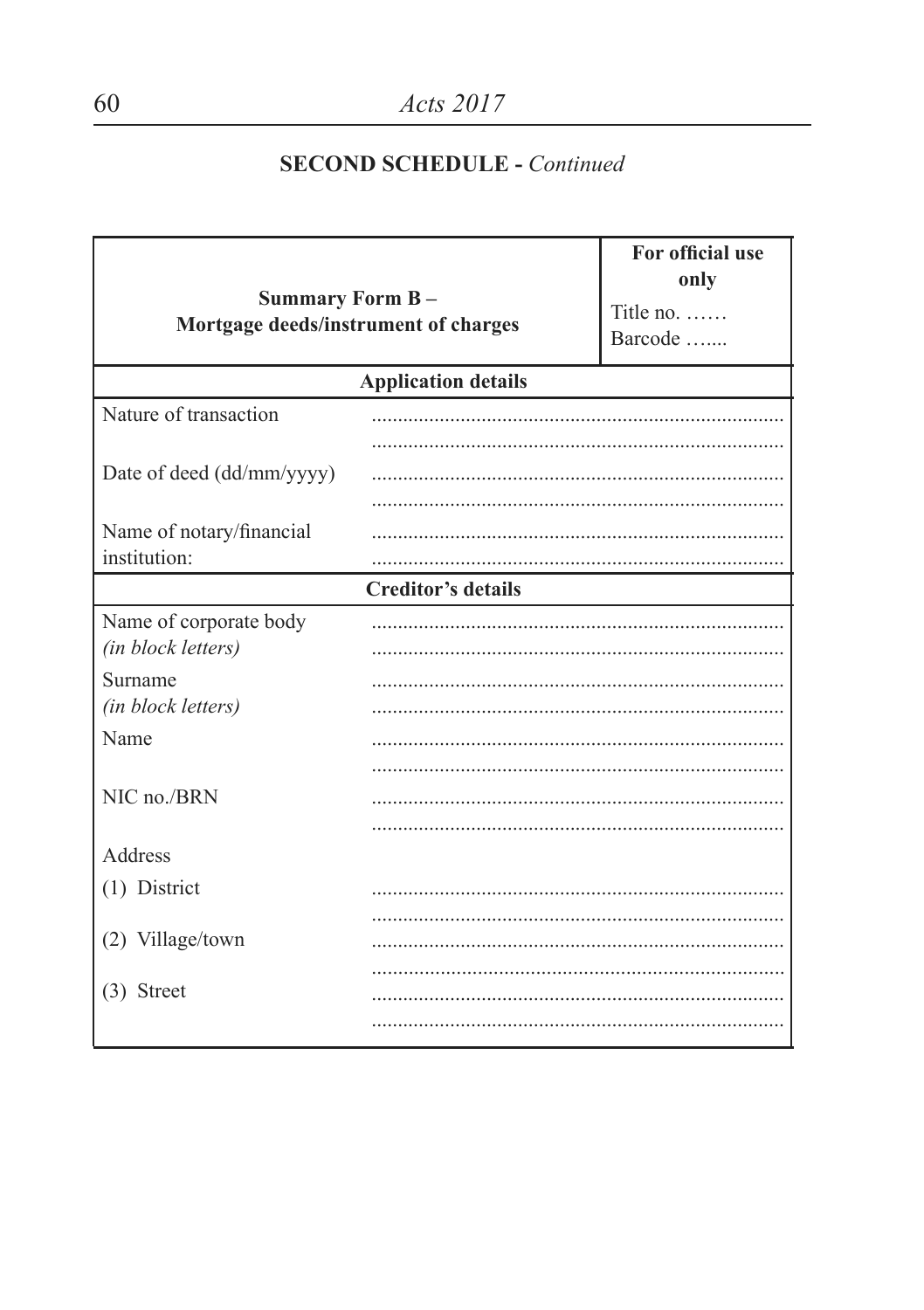| Summary Form B-<br>Mortgage deeds/instrument of charges |                       | For official use<br>only<br>Title no.<br>Barcode |  |  |
|---------------------------------------------------------|-----------------------|--------------------------------------------------|--|--|
|                                                         | Debtor's details      |                                                  |  |  |
| Name of corporate body<br>(in block letters)            |                       |                                                  |  |  |
| Surname<br>(in block letters)                           |                       |                                                  |  |  |
| Name                                                    |                       |                                                  |  |  |
| NIC no./BRN                                             |                       |                                                  |  |  |
| Address                                                 |                       |                                                  |  |  |
| (1) District                                            |                       |                                                  |  |  |
| (2) Village/town                                        |                       |                                                  |  |  |
| $(3)$ Street                                            |                       |                                                  |  |  |
|                                                         |                       |                                                  |  |  |
|                                                         | <b>Amount of loan</b> |                                                  |  |  |
| Amount                                                  |                       |                                                  |  |  |
| Mortgage/charge details                                 |                       |                                                  |  |  |
| Details                                                 |                       |                                                  |  |  |
|                                                         |                       |                                                  |  |  |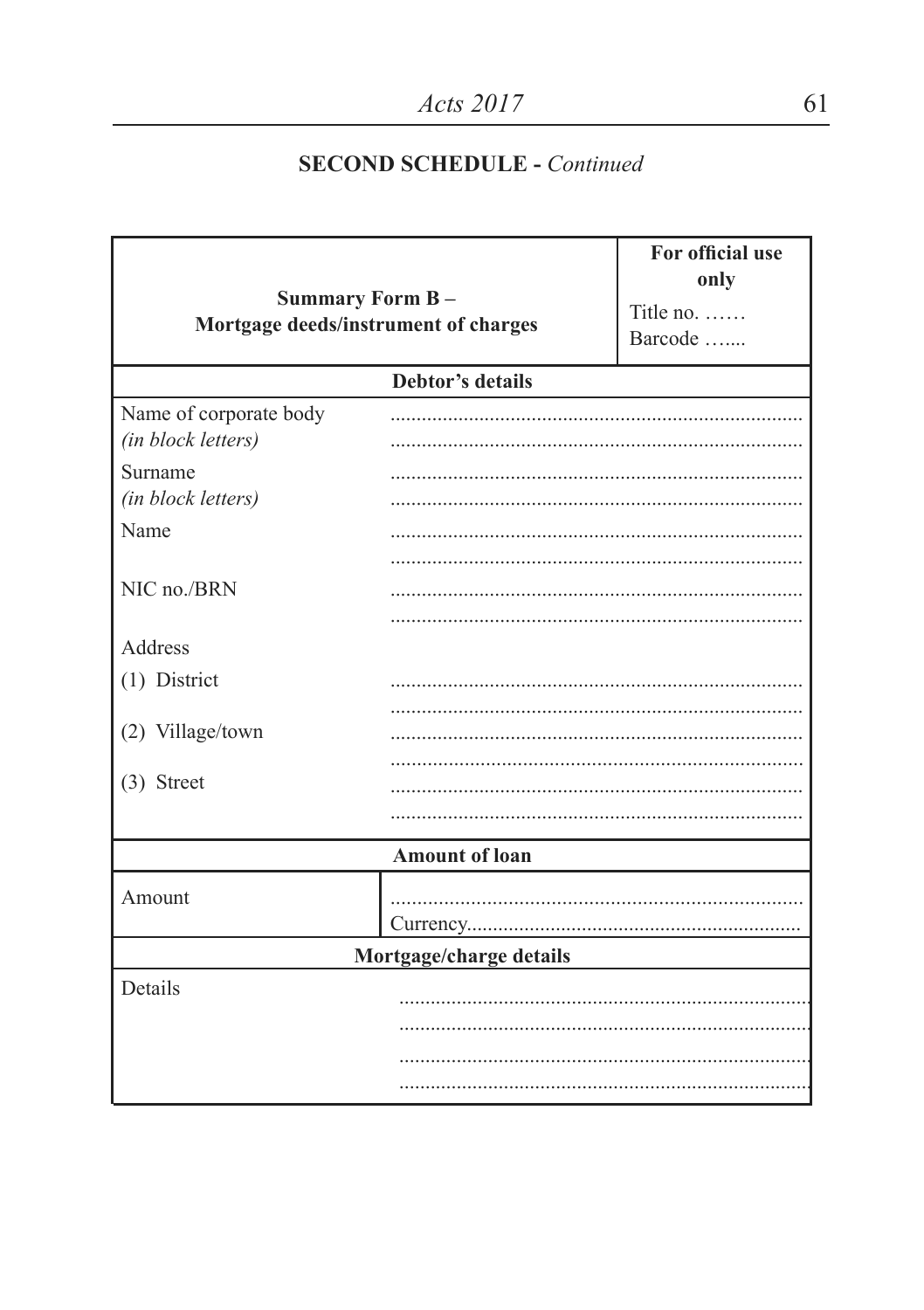| <b>Summary Form B-</b><br>Mortgage deeds/instrument of charges |                            | For official use<br>only<br>Title no. $\dots$<br>Barcode |           |  |
|----------------------------------------------------------------|----------------------------|----------------------------------------------------------|-----------|--|
|                                                                | Mortgaged/charged property |                                                          |           |  |
| Extent of property $(m2)$                                      |                            |                                                          |           |  |
| Property description                                           |                            |                                                          |           |  |
| Property Address                                               |                            |                                                          |           |  |
| (1) District                                                   |                            |                                                          |           |  |
| (2) Village/town                                               |                            |                                                          |           |  |
| $(3)$ Street                                                   |                            |                                                          |           |  |
| Title no.                                                      |                            |                                                          |           |  |
|                                                                |                            | Information related to mortgage/charge                   |           |  |
| Concurrence de rang                                            |                            |                                                          |           |  |
| Cession de priorité<br>Date of settlement                      |                            |                                                          |           |  |
| Date                                                           |                            |                                                          | Signature |  |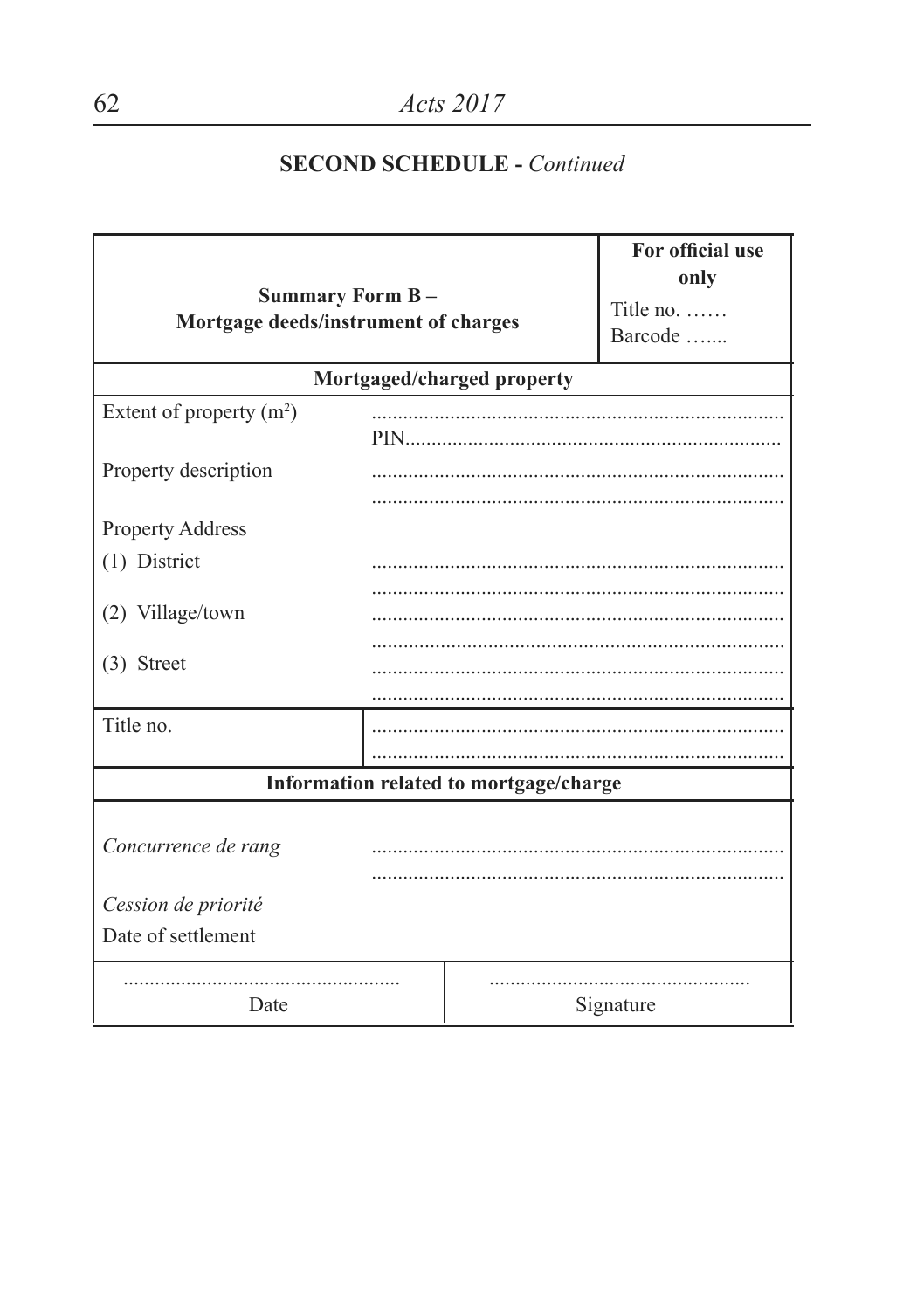| <b>Summary Form C-Lease</b>                             |                            | For official use<br>only<br>Title no.<br>Barcode |  |
|---------------------------------------------------------|----------------------------|--------------------------------------------------|--|
|                                                         | <b>Application details</b> |                                                  |  |
| Nature of transaction                                   |                            |                                                  |  |
| Date of deed (dd/mm/yyyy)                               |                            |                                                  |  |
| Applicant                                               |                            |                                                  |  |
| (notary/individual/corporate<br>body/Govt of Mauritius) |                            |                                                  |  |
|                                                         | Leasor's details           |                                                  |  |
| Surname<br>(in block letters)                           |                            |                                                  |  |
| Name                                                    |                            |                                                  |  |
|                                                         |                            |                                                  |  |
| Name of corporate body:<br>(in block letters)           |                            |                                                  |  |
| NIC no./BRN                                             |                            |                                                  |  |
|                                                         |                            |                                                  |  |
| Address                                                 |                            |                                                  |  |
| (1) District                                            |                            |                                                  |  |
| (2) Village/town                                        |                            |                                                  |  |
|                                                         |                            |                                                  |  |
| $(3)$ Street                                            |                            |                                                  |  |
|                                                         |                            |                                                  |  |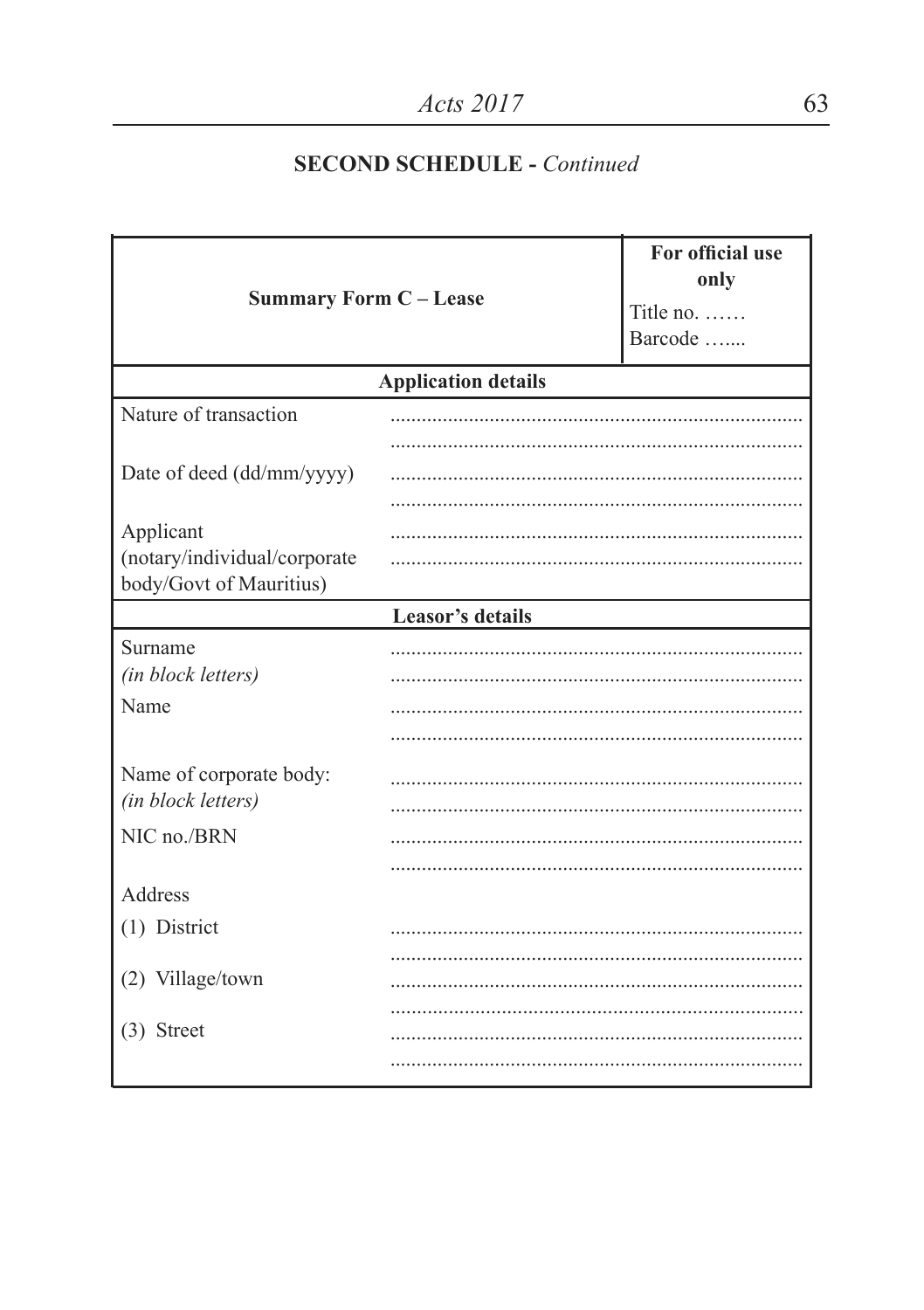| <b>Summary Form C - Lease</b>                 |                                   | For official use<br>only<br>Title no. $\dots$<br>Barcode |
|-----------------------------------------------|-----------------------------------|----------------------------------------------------------|
|                                               | Leasee's details                  |                                                          |
| Surname<br>(in block letters)                 |                                   |                                                          |
| Name                                          |                                   |                                                          |
| Name of corporate body:<br>(in block letters) |                                   |                                                          |
| NIC no./BRN                                   |                                   |                                                          |
| Address                                       |                                   |                                                          |
| (1) District                                  |                                   |                                                          |
| (2) Village/town                              |                                   |                                                          |
| $(3)$ Street                                  |                                   |                                                          |
|                                               | <b>Details of leased property</b> |                                                          |
| Extent of property $(m2)$                     |                                   |                                                          |
| Property description                          |                                   |                                                          |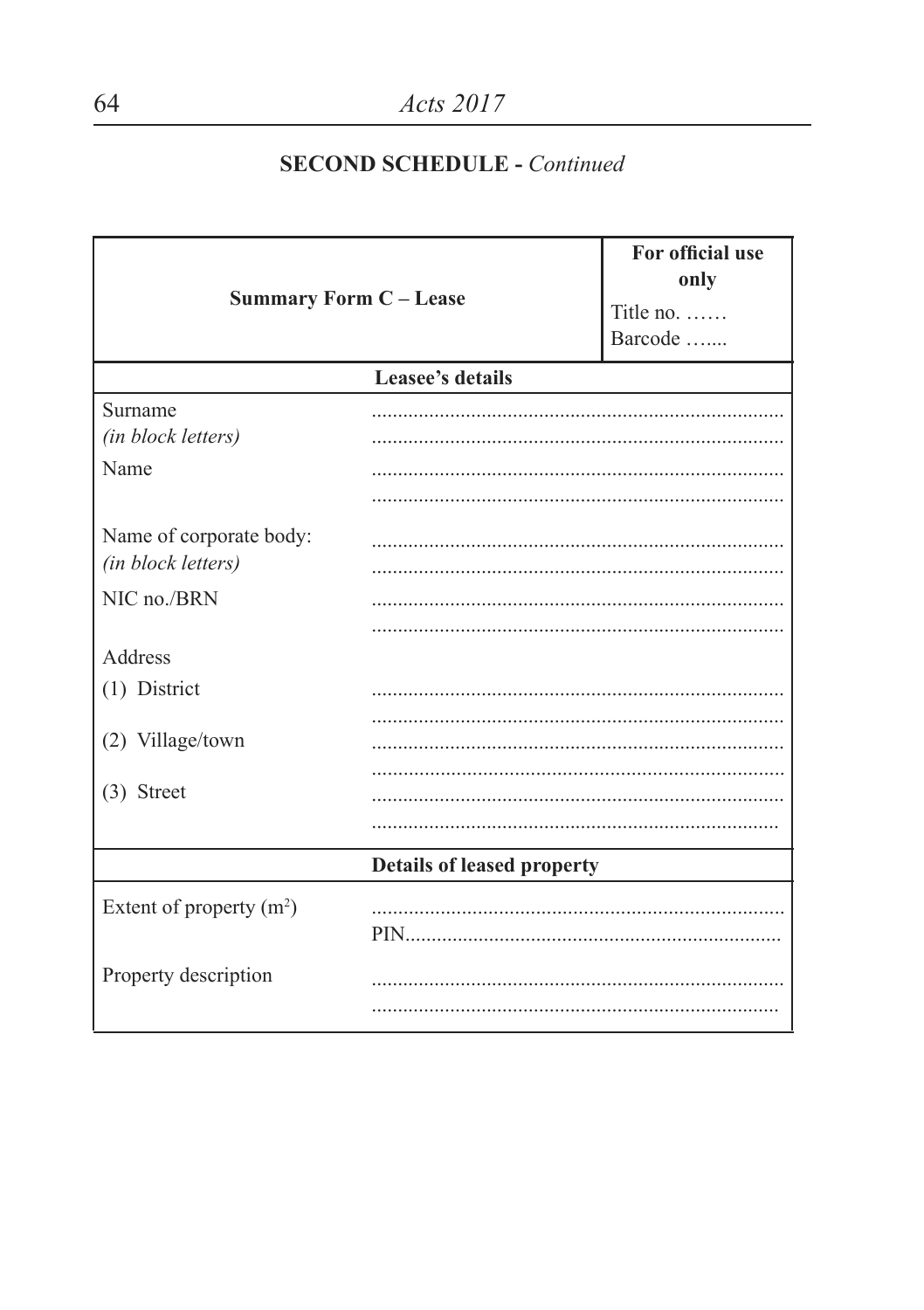| <b>Summary Form C-Lease</b> |                          | For official use<br>only<br>Title no.<br>Barcode |           |
|-----------------------------|--------------------------|--------------------------------------------------|-----------|
| Property Address            |                          |                                                  |           |
| (1) District                |                          |                                                  |           |
|                             |                          |                                                  |           |
| (2) Village/town            |                          |                                                  |           |
|                             |                          |                                                  |           |
| $(3)$ Street                |                          |                                                  |           |
|                             |                          |                                                  |           |
|                             | <b>Duration of lease</b> |                                                  |           |
| Fixed/unlimited             |                          |                                                  |           |
|                             |                          |                                                  |           |
| <b>Rental value</b>         |                          |                                                  |           |
| Total rental value of lease |                          |                                                  |           |
|                             |                          |                                                  |           |
| Charges                     |                          |                                                  |           |
| Date                        |                          |                                                  | Signature |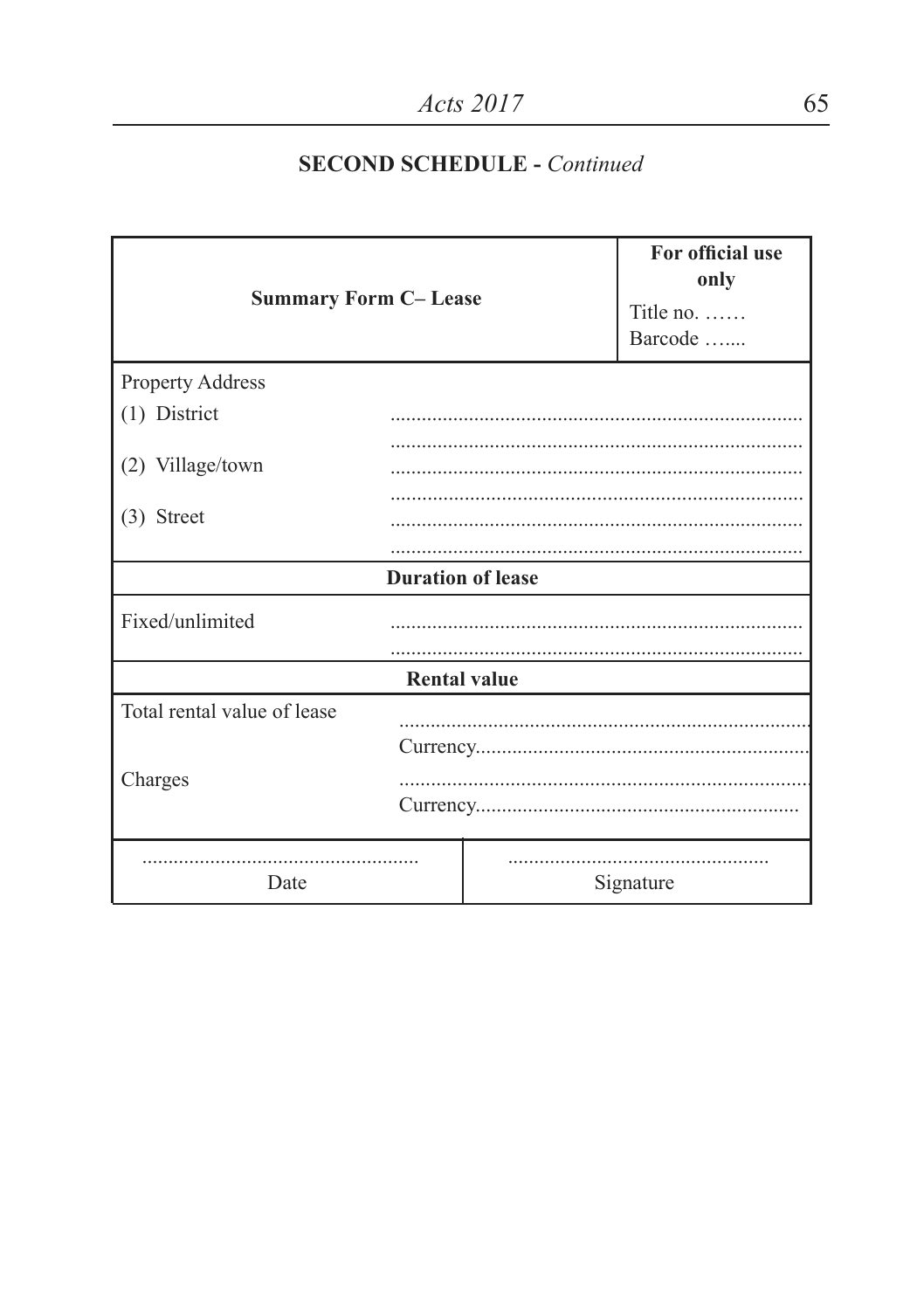| Summary Form D - Crédit-bail                  |                            | For official use<br>only<br>Title no.<br>Barcode |
|-----------------------------------------------|----------------------------|--------------------------------------------------|
|                                               | <b>Application details</b> |                                                  |
| Nature of transaction                         |                            |                                                  |
| Date of deed (dd/mm/yyyy)                     |                            |                                                  |
| Name of financial institution                 |                            |                                                  |
|                                               | Crédit-bailleur's details  |                                                  |
| Name of corporate body:<br>(in block letters) |                            |                                                  |
| Surname (in block letters)                    |                            |                                                  |
| Name                                          | .                          |                                                  |
| NIC no./BRN                                   |                            |                                                  |
| Address                                       |                            |                                                  |
| (1) District                                  |                            |                                                  |
| (2) Village/town                              |                            |                                                  |
| $(3)$ Street                                  |                            |                                                  |
|                                               |                            |                                                  |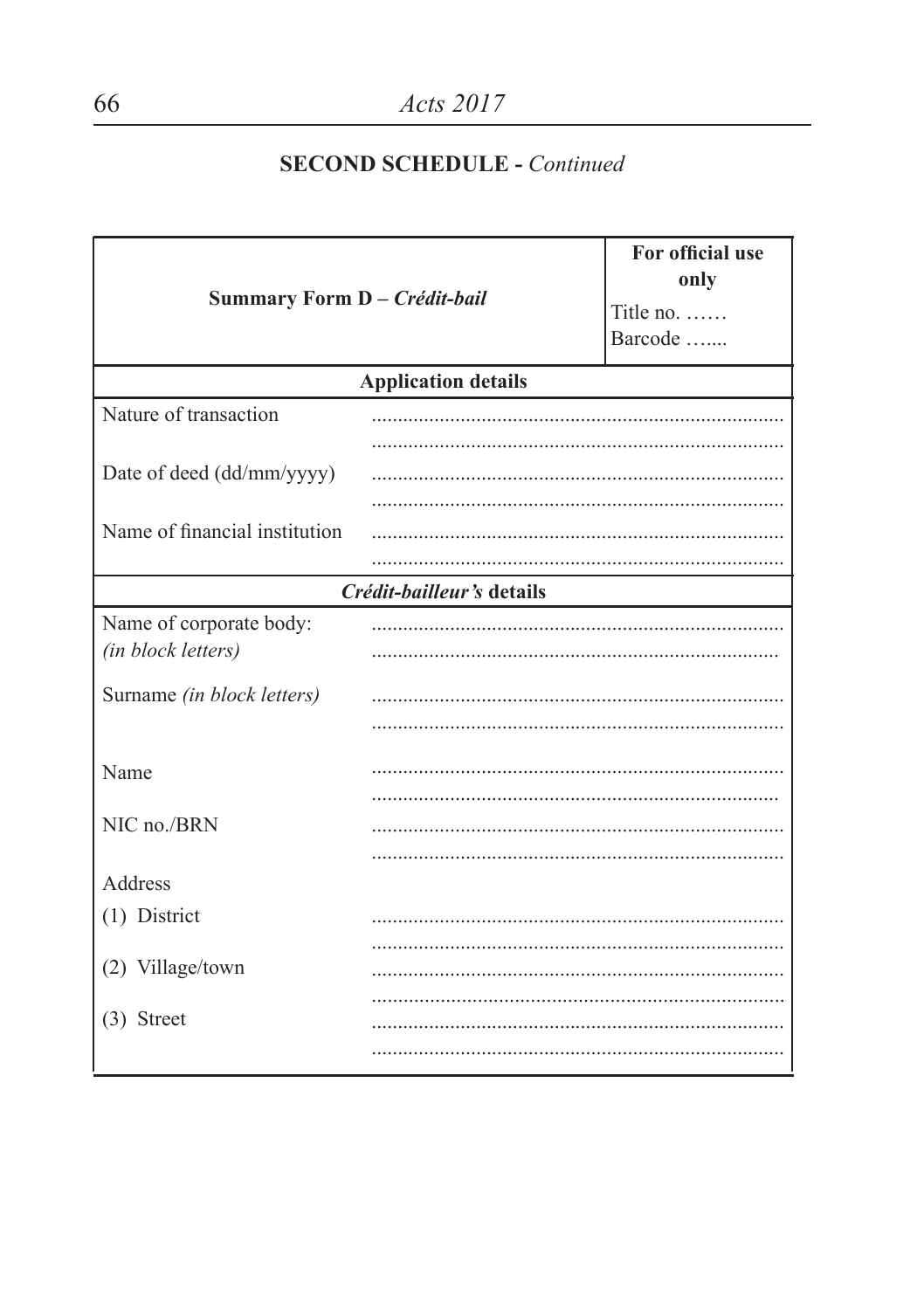| Summary Form D - Crédit-bail |                       |  |  |
|------------------------------|-----------------------|--|--|
| Crédit-preneur's details     |                       |  |  |
|                              |                       |  |  |
|                              |                       |  |  |
|                              |                       |  |  |
|                              |                       |  |  |
|                              |                       |  |  |
|                              |                       |  |  |
|                              |                       |  |  |
|                              |                       |  |  |
|                              |                       |  |  |
|                              |                       |  |  |
| Crédit-bail details          |                       |  |  |
|                              |                       |  |  |
|                              |                       |  |  |
|                              | Amount of crédit-bail |  |  |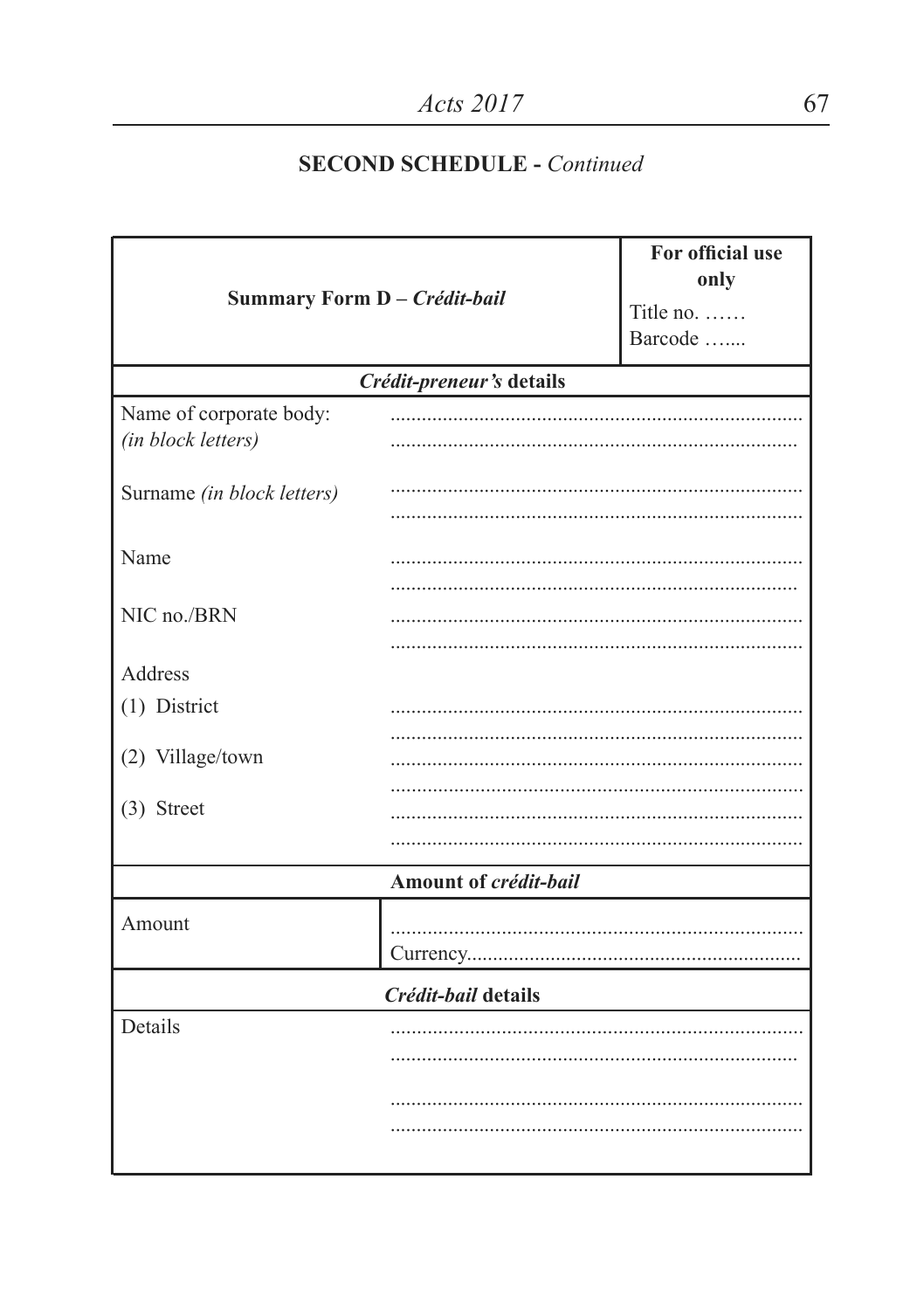| Summary Form D - Crédit-bail      |                                    | For official use<br>only<br>Title no.<br>Barcode |
|-----------------------------------|------------------------------------|--------------------------------------------------|
|                                   | <b>Leased property details</b>     |                                                  |
| Property<br>(*Movable/*immovable) | PIN                                |                                                  |
| Property description              |                                    |                                                  |
| Property Address                  |                                    |                                                  |
| (1) District                      |                                    |                                                  |
| (2) Village/town                  |                                    |                                                  |
| $(3)$ Street                      |                                    |                                                  |
| Title no.                         |                                    |                                                  |
|                                   |                                    |                                                  |
|                                   | Information related to crédit-bail |                                                  |
| Concurrence de rang               |                                    |                                                  |
| Cession de priorité               |                                    |                                                  |
| Date of settlement                |                                    |                                                  |
| Date                              |                                    | Signature                                        |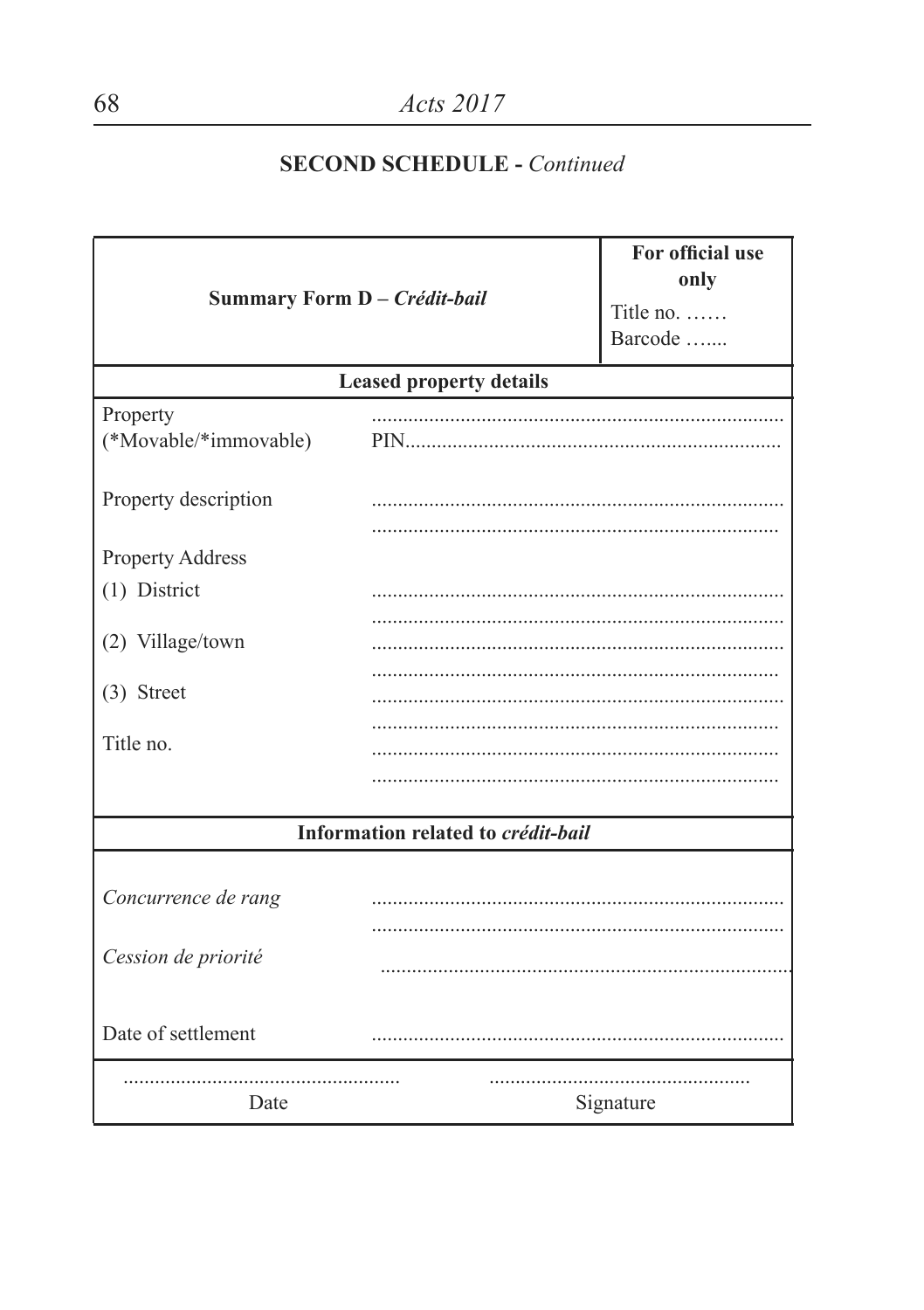| <b>Summary Form E - seizure</b>               |                            | For official use<br>only<br>Title no.<br>Barcode |
|-----------------------------------------------|----------------------------|--------------------------------------------------|
|                                               | <b>Application details</b> |                                                  |
| Nature of transaction                         |                            |                                                  |
| Date of deed (dd/mm/yyyy)                     |                            |                                                  |
| Name of Attorney                              |                            |                                                  |
|                                               | <b>Plaintiff's details</b> |                                                  |
| Surname<br>(in block letters)<br>Name         |                            |                                                  |
|                                               |                            |                                                  |
| Name of corporate body:<br>(in block letters) |                            |                                                  |
| NIC no./BRN                                   |                            |                                                  |
| Address                                       |                            |                                                  |
| (1) District                                  |                            |                                                  |
| (2) Village/town                              |                            |                                                  |
| $(3)$ Street                                  |                            |                                                  |
|                                               |                            |                                                  |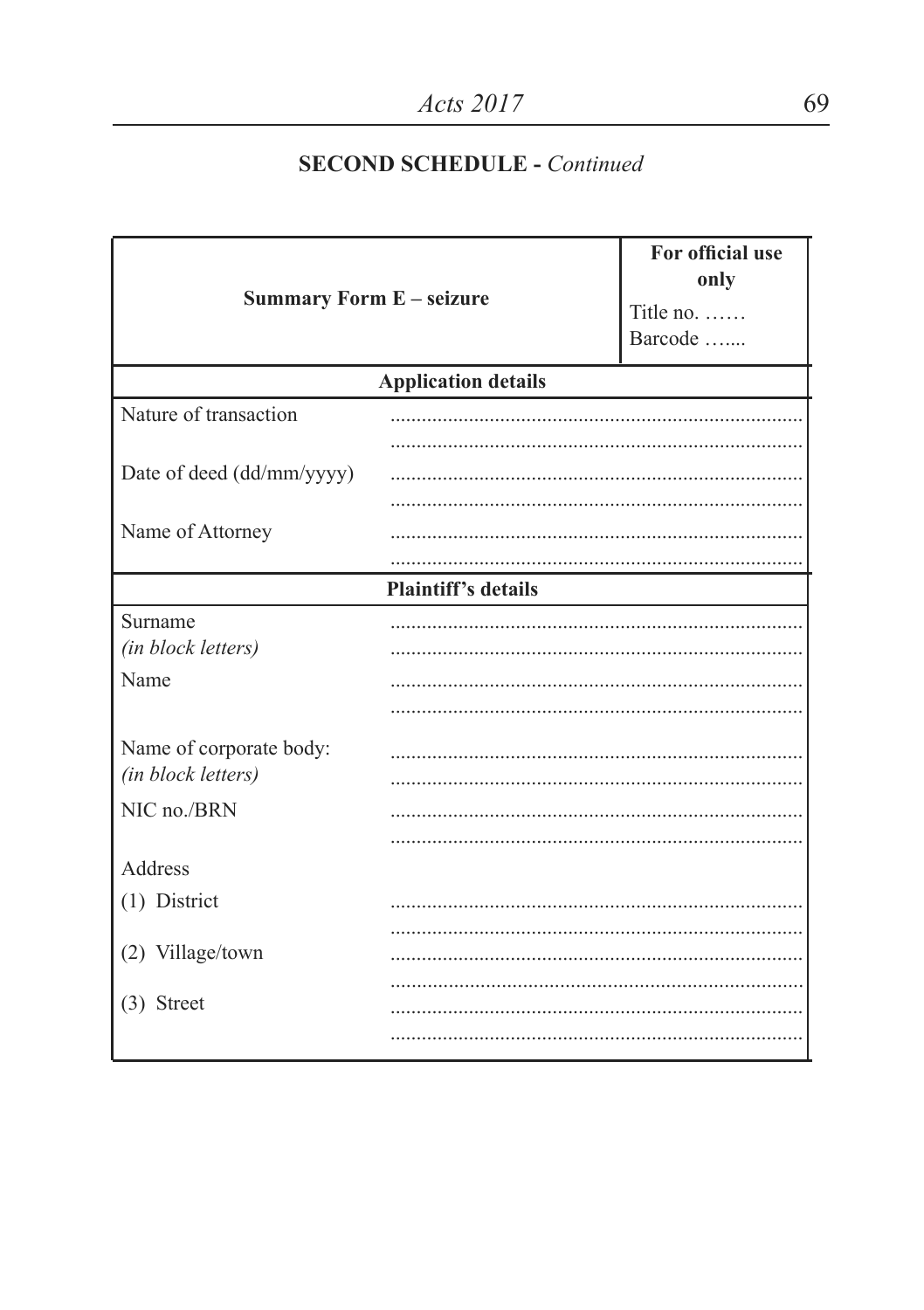| <b>Summary Form E - seizure</b>               |                             | For official use<br>only<br>Title no.<br>Barcode |
|-----------------------------------------------|-----------------------------|--------------------------------------------------|
|                                               | <b>Respondent's details</b> |                                                  |
| Surname<br>(in block letters)<br>Name         |                             |                                                  |
| Name of corporate body:<br>(in block letters) |                             |                                                  |
| NIC no./BRN                                   |                             |                                                  |
| Address                                       |                             |                                                  |
| (1) District                                  |                             |                                                  |
| (2) Village/town                              |                             |                                                  |
| (3) Street                                    |                             |                                                  |
|                                               |                             |                                                  |